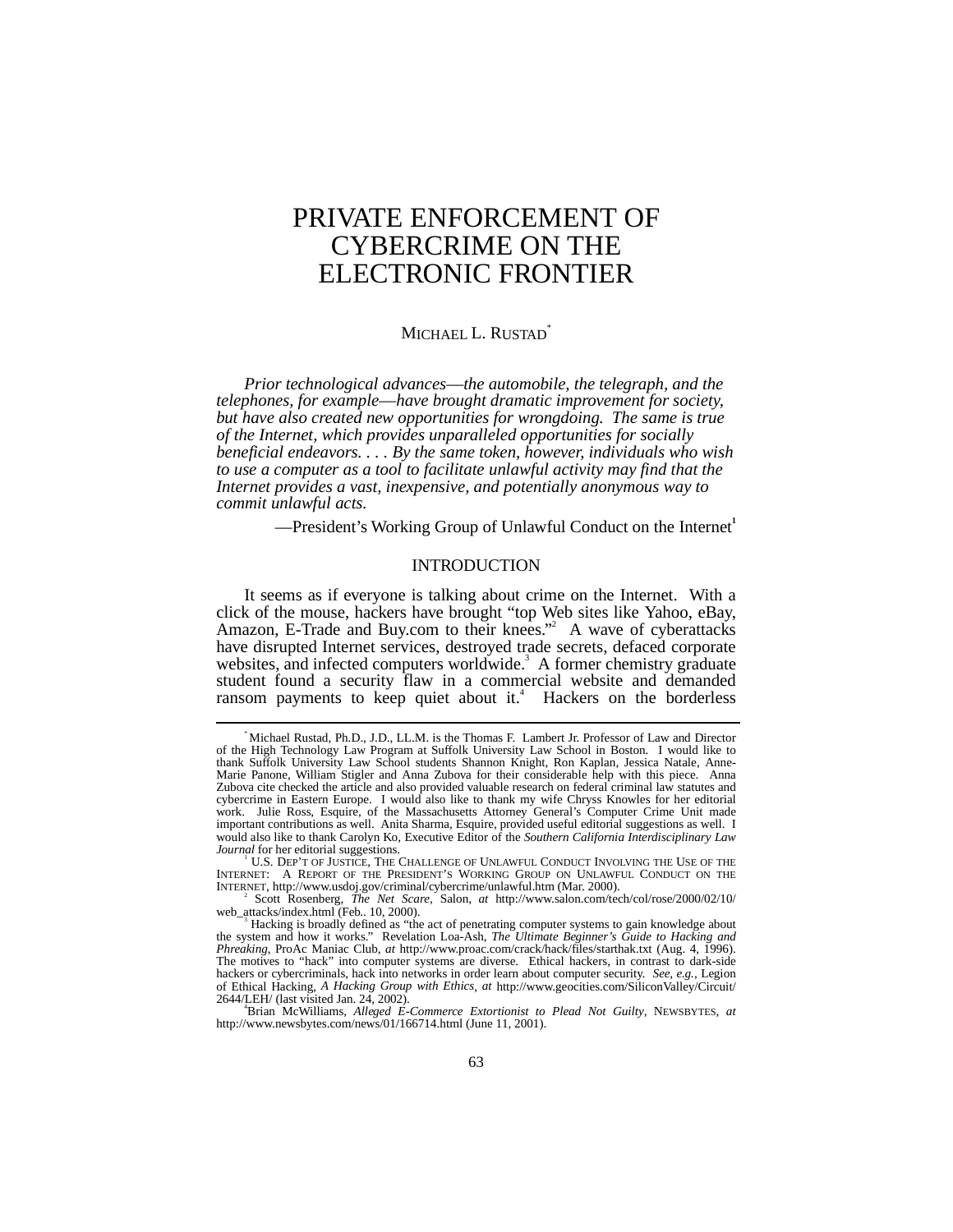Internet have obtained unauthorized access into computer systems to rob banks, infringe copyrights, commit fraud, distribute child pornography, and plan terrorist attacks.<sup>5</sup> Spoofing, piggybacking, wire-tapping, data diddling, viruses, salami-type,  $10$  e-mail flood attacks,  $11$  and password sniffing<sup>12</sup> are all information-age crimes rarely prosecuted because there are relatively few high-tech crime units capable of investigating these offenses.

On any given day, a sampling from newspaper and trade publications reports of cybercrime convictions confirms that there is a cybercrime wave threatening our information-age economy: *Former Cisco Employee Pleads Guilty to Exceeding Authorized Access to Obtain Information from Cisco's Computer Systems*; <sup>13</sup> *New York City Computer Security Expert Convicted by Jury of Computer Hacking and Electronic Eavesdropping*; <sup>14</sup> *Employee of*

 Data diddling is the practice by employees and other knowledgeable insiders of altering or manipulating data, credit limits, or other financial information for financial gain. *See* Michael Becket, *Cybercops on Computer Beat with Computers Increasingly Being Used for Crime, the National High-Tech Crime Unit Has Been Formed with Pounds 25m to Build an 80-strong Team*, DAILY TELEGRAPH, April 23, 2001, at 31. *See also* M.E. Kabay, *INFOSEC '99: The Year in Review*, INFO. SECURITY, Dec. 1999, at 25 (reporting case of twin Chinese brothers sentenced to death for data diddling scheme which resulted in fraudulent transfer of funds).

A virus is "[a] program or piece of code that is loaded without your knowledge and runs against vishes Virus, Nirus, your wishes. Viruses can also replicate themselves. All computer viruses are manmade." *Virus*, Webopedia, http://www.webopedia.com/TERM/v/virus.html (last modified Oct. 18, 2001). A macro virus is defined as:

A type of computer virus encoded as a macro embedded in a document. Many applications, such as Microsoft Word and Excel, support powerful macro languages. These applications allow you to embed a macro in a document, and have the macro execute each time the document is opened.

According to some estimates, 75% of all viruses today are macro viruses. Once a macro virus gets onto your machine, it can embed itself in all future documents you create with the application.

*Macro virus*, Webopedia, http://webopedia.internet.com/TERM/M/macro\_virus.html (last modified Oct. 17, 2001).<br><sup>10</sup> Salami attack is defined as a "series of minor computer crimes—slices of a larger crime—that

are difficult to detect and trace." *The Tech Word Spy*, Logophilia, *at* http://www.logophilia.com/ TechWordSpy/index.html (last visited Nov. 16, 1999).<br><sup>11</sup> "Mail-flood attacks' occur when so much [e-]mail is sent to a target that the transfer agent is

overwhelmed, causing other communication programs to destabilize and crash the system." Brandt, *supra* note 6.

12 Password sniffing involves using password sniffing programs to monitor and record the name and password of network users as they log in and impersonating the authorized users to access restricted documents. *Crime on the Internet*, Jones Telecommunications & Multimedia Encyclopedia, *at*

http://www.digitalcentury.com/encyclo/update/crime.html (last visited Aug. 8, 2001).<br><sup>13</sup> Press Release, U.S. Dep't of Justice, Former Cisco Employee Pleads Guilty to Exceeding Authorized Access to Obtain Information from http://www.cybercrime.gov/MorchPlea.html (Mar. 21, 2001) [hereinafter Cisco Press Release].

Jury of Computer Hacking and Electronic Eavesdropping, *available at*, http://www.cybercrime.gov/ OQUENDOconvict.htm (Mar. 7, 2001).

 $rac{1}{5}$  U.S. DEP'T OF JUSTICE, FREQUENTLY ASKED QUESTIONS AND ANSWERS ABOUT THE COUNCIL OF EUROPE CONVENTION ON CYBERCRIME, http://www.usdoj.gov/criminal/cybercrime/COEFAQs.htm (Dec. 1, 2000).

<sup>&</sup>quot;IP spoofing is when an attacker compromises the routing packets to direct a file or transmission to a different destination." Ken Brandt, *Cracker Exploits: Battle Plans*, SECURITY, *at* http://www.infosecuritymag.com/articles/march01/features4\_battle\_plans.shtml (Mar. 2001).

The "Back Orifice" program created by the Cult of the Dead Cow hackers piggybacks on another program to enter into a computer system. Akweli Parker, *The Electronic Threat: Welcome to the High-Tech World of Corporate Spying Where an Alarm Clock Might Really Be a Video Surveillance Camera. Is Your Company Safe from Snoopers, or Does It Need a Wake-up Call?*, VIRGINIAN-PILOT, Jan. 18, 1999, at  $D1$ .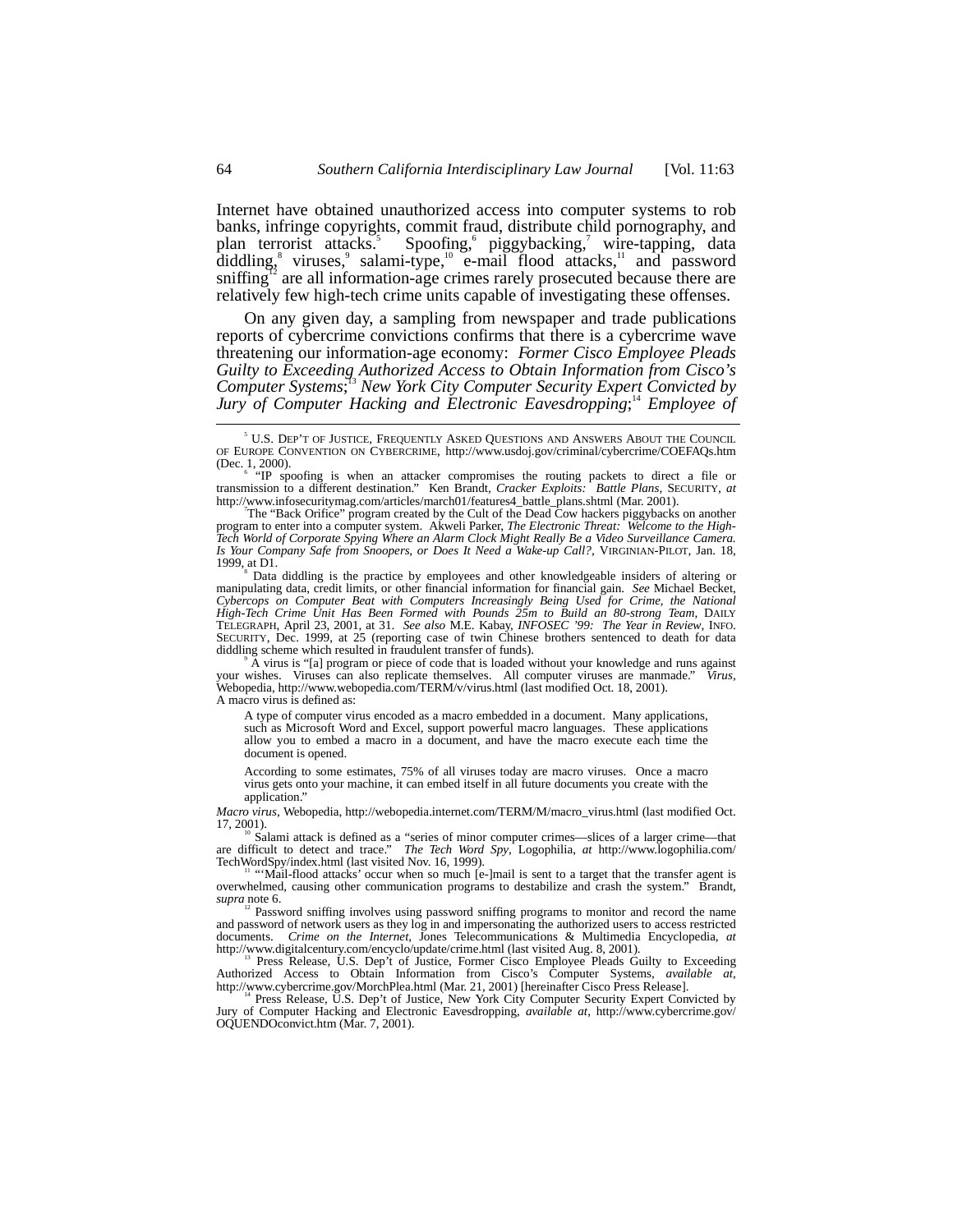*Oklahoma ISP Pleads Guilty to Unauthorized Access Charge*; <sup>15</sup> *'Global Hell' Hacker Sentenced to 26 Months Imprisonment*; <sup>16</sup> *Three Kazak Men Arrested in London for Hacking into Bloomberg L.P.'s Computer System*; 17 *Darkside Hacker Sentenced to 21 Months in Prison*; <sup>18</sup> *Former Computer Network Administrator Guilty of Unleashing \$10 Million Programming 'Timebomb;'*<sup>19</sup> and *Creator of 'Melissa' Computer Virus Pleads Guilty in New Jersey to State and Federal Charges*.

Computer crime can be classified by the type of harm, the geographic location, the target, and the perpetrator, $21$  The harm caused by computer intrusion may consist of financial loss, invasion of privacy, information theft, destruction of trade secrets, meltdown of computer hard drives, or even threats to public health or security.<sup>22</sup> Computer intrusions originate both in the United States and in offshore havens, and target both private and public institutions. Private attacks inclu1ude attacks on corporate websites or computer networks, such as the recent intrusions by ex-employees into the GTE<sup> $23$ </sup> and Cisco corporate computers.<sup>24</sup> The vast majority of computer intrusion cases prosecuted by the U.S. Department of Justice involve attacks on government computer networks. Public, or government, intrusions include intrusions into NASA Jet Propulsion  $Lab<sup>25</sup>$  and U.S. Postal Service computers,<sup>26</sup> and a hack attack on American and Israeli computers. $27$  The perpetrators of computer intrusions may be bored juveniles, disgruntled employees, corporate spies, or organized crime networks. Many computer intrusions, however, are undetected and undetectable due to the failure of private and public cybercrime enforcement.

htm (May 9, 2000).<br><sup>20</sup> Press Release, U.S. Dep't of Justice, Creator of "Melissa" Computer Virus Pleads Guilty to State<br>and Federal Charges, *available at* http://www.cybercrime.gov/melissa.htm (Dec. 9, 1999).

 <sup>15</sup> Press Release, U.S. Dep't of Justice, Brian K. West, Employee of Oklahoma ISP, Pleads Guilty to Unauthorized Access Charge Under 18 U.S.C. § 1030(a)(2)(e), *available at* http://www.cybercrime.

gov/WestPlea.htm (Sept. 24, 2001).<br><sup>16</sup> Press Release, U.S. Dep't of Justice, "Global Hell" Hacker Sentenced to 26 Months Imprisonment, *available at* http://www.cybercrime.gov/gregorysen.htm (Sept. 6, 2000).

<sup>&</sup>lt;sup>7</sup> U.S. Dep't of Justice, Three Kazak Men Arrested in London for Hacking into Bloomberg L.P.'s

Computer System, *available at* http://www.cybercrime.gov/bloomberg.htm (Aug. 14, 2000).<br><sup>18</sup> Press Release, U.S. Dep't of Justice, "Darkside Hacker" Sentenced to 21 Months in Prison, *at* http://www.cybercrime.gov/miffle2

http://www.cybercrime.gov/miffle2.htm (Jul. 24, 2000).<br><sup>19</sup> Press Release, U.S. Dep't of Justice, Former Computer Network Administrator Guilty of<br>Unleashing \$10 Million Programming "Timebomb," *available at* http://www.cyb

<sup>&</sup>lt;sup>21</sup> U.S. Dep't of Justice, Computer Crime and Intellectual Property Section, *Computer Intrusion* Cases<sub>s</sub> at http://www.cybercrime.gov/cccases.html (last visited Nov. 16, 2001).

<sup>&</sup>lt;sup>22</sup> This typology is based upon a classification of computer intrusion cases compiled by the United States Department of Justice. *Id.* 

States Department of Justice. *Id.*<br><sup>23</sup> Press Release, U.S. Dep't of Justice, Ex-GTE Employee Pleads Guilty to Intentionally<br>Damaging Protected GTE Computers, *available at* http://www.cybercrime.gov/VentimigliaPlea.htm

<sup>(</sup>Mar. 20, 2001).<br><sup>24</sup> Cisco Press Release, *supra* note 13.<br><sup>25</sup> Press Release, U.S. Dep't of Justice, Hacker Pleads Guilty in New York City to Hacking into Two NASA Jet Propulsion Lab Computers Located in Pasadena, California, *available at* http://www.cybercrime.gov/rolex.htm (Dec. 1, 2000). <sup>26</sup> Press Release, U.S. Dep't of Justice, Texas Man Is Indicted for Unlawfully Accessing

Computers of U.S. Postal Service, State of Texas, and Canadian Department of Defense, *available at* http://www.cybercrime.gov/Vahacker.htm (Oct. 12, 2000).<br><sup>27</sup> Press Release, U.S. Dep't of Justice, Israeli Citizen Arrested in Israel for Hacking U.S. and

Israeli Government Computers, *available at* http://www.cybercrime.gov/ehudpr.htm (Mar. 18, 1998).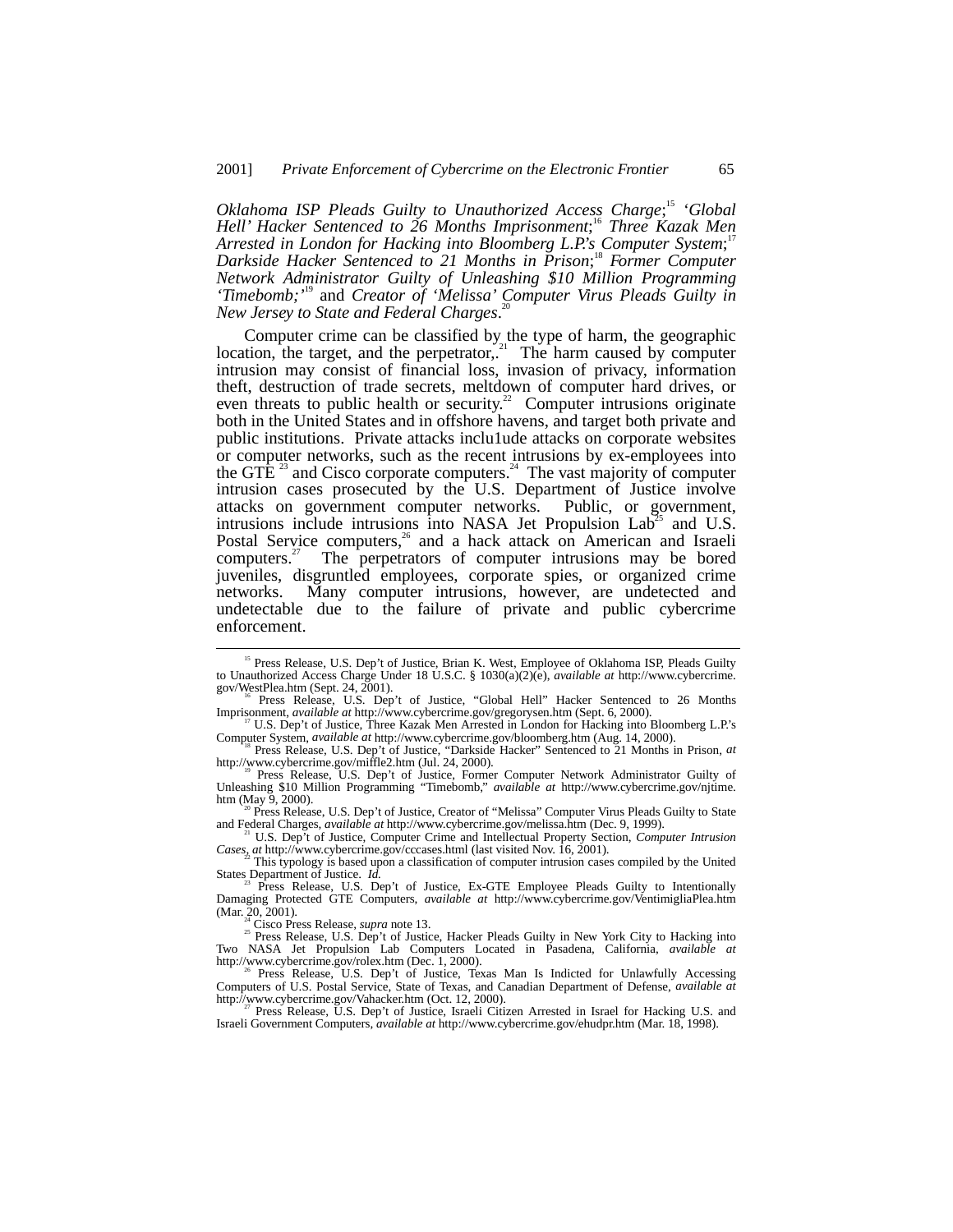Cybercrime statutes, sentencing guidelines, and probation guidelines need to address rapidly evolving forms of nonutilitarian cybercrimes––the Internet's equivalent to juvenile delinquency. One issue is whether sentencing guidelines should be adjusted upward for nonutilitarian hackers who cause serious societal harm.<sup>28</sup> A downward departure from an otherwise applicable guideline range could be provided for nonutilitarian intrusions by young hackers who do not interrupt businesses or cause any substantial economic loss. Young delinquent hackers, or "script kiddies," are chiefly motivated by thrill seeking, rather than any of Merton's modes of adaptation.29 Another form of cybercrime, the defacing of corporate websites, is a form of resistance against globalization and corporate hegemony.

Law enforcement resources in cyberspace cannot keep pace with sophisticated cybercrime subcultures in anonymous offshore havens.<sup>30</sup> As soon as Internet-related criminal statutes are drafted, cybercriminals employ new software tools to attack computer systems. The expanded use of private "cybercops" and "private attorneys general," whose efforts in prosecuting a private suit for an individual client or class of clients also benefits the public, $31$  will have to fill the enforcement gap in preventing and punishing wrongdoing on the electronic frontiers.

This Article argues that tort remedies $32$  will have the potential to fill the enforcement gap in cyberspace, especially where law enforcement agencies have not addressed high-tech issues. Tort remedies are more flexible than criminal law and can be updated more easily to adapt to cyberspace. Tort law carries no death penalty and cannot incarcerate a defendant. Instead, it offers the remedy of punitive damages––civil punishment in the form of monetary damages proportional to the wealth of the defendant. Tort remedies adapted to Internet wrongdoing will play an increasingly important role in punishing and deterring fraud, hacking, and other wrongdoing on the Internet.

<sup>&</sup>lt;sup>28</sup> See, e.g., U.S. SENTENCING COMM'N, FEDERAL SENTENCING GUIDELINES MANUAL § 4A1.3 (2000) (providing for an upward departure where "reliable information indicates that the criminal history category does not adequately reflect the seriousness of the defendant's criminal conduct or the likelihood that the defendant will commit other crimes").

likelihood that the defendant will commit other crimes").<br><sup>29</sup> For instance, "Mafiaboy," a sixteen-year-old from Montreal, Canada, shut down a number of<br>corporate sites, including CNN. Judy Monchuk, *Business Battling Hack for Those Wary of Next Mafiaboy*, LONDON FREE PRESS, Feb. 16, 2001, at D3.<br><sup>30</sup> Lack of resources prevents states from prosecuting the theft of trade secrets on the Internet. "As

of 1996, at least twenty-four states had criminal statutes directed at the theft of trade secrets . . . . Yet the states often lacked sufficient resources to pursue espionage prosecutions." United States v. Hsu, 155 F.3d 189, 195 (3d Cir. 1998) (quoting James H.A. Pooley et al., *Understanding the Economic Espionage Act of 1996*, 5 TEX. INTELL. PROP. L.J. 177, 186 (1997)).<br>*Act of 1996*, 5 TEX. INTELL. PROP. L.J. 177, 186 (1997)).<br><sup></sup>

not,... [who] institute[s] a proceeding ... even if the sole purpose is to vindicate the public interest.<br>Such persons, so authorized, are, so to speak, private Attorney Generals [sic]." *Id.*<br><sup>32</sup> Torts are civil wrongs

treatise on torts with the statement that "[a] really satisfactory definition of tort has yet to be found." WILLIAM L. PROSSER, HANDBOOK OF THE LAW OF TORTS 1 (3d ed. 1964). An actor is civilly liable for tort damages if his or her conduct: (a) was intended to cause harm; (b) was negligent; or (c) created extrahazardous risks to others. FOWLER V. HARPER, A TREATISE ON THE LAW OF TORTS: A PRELIMINARY TREATISE ON CIVIL LIABILITY FOR HARMS TO LEGALLY PROTECTED INTERESTS § 7 (1st ed. 1933).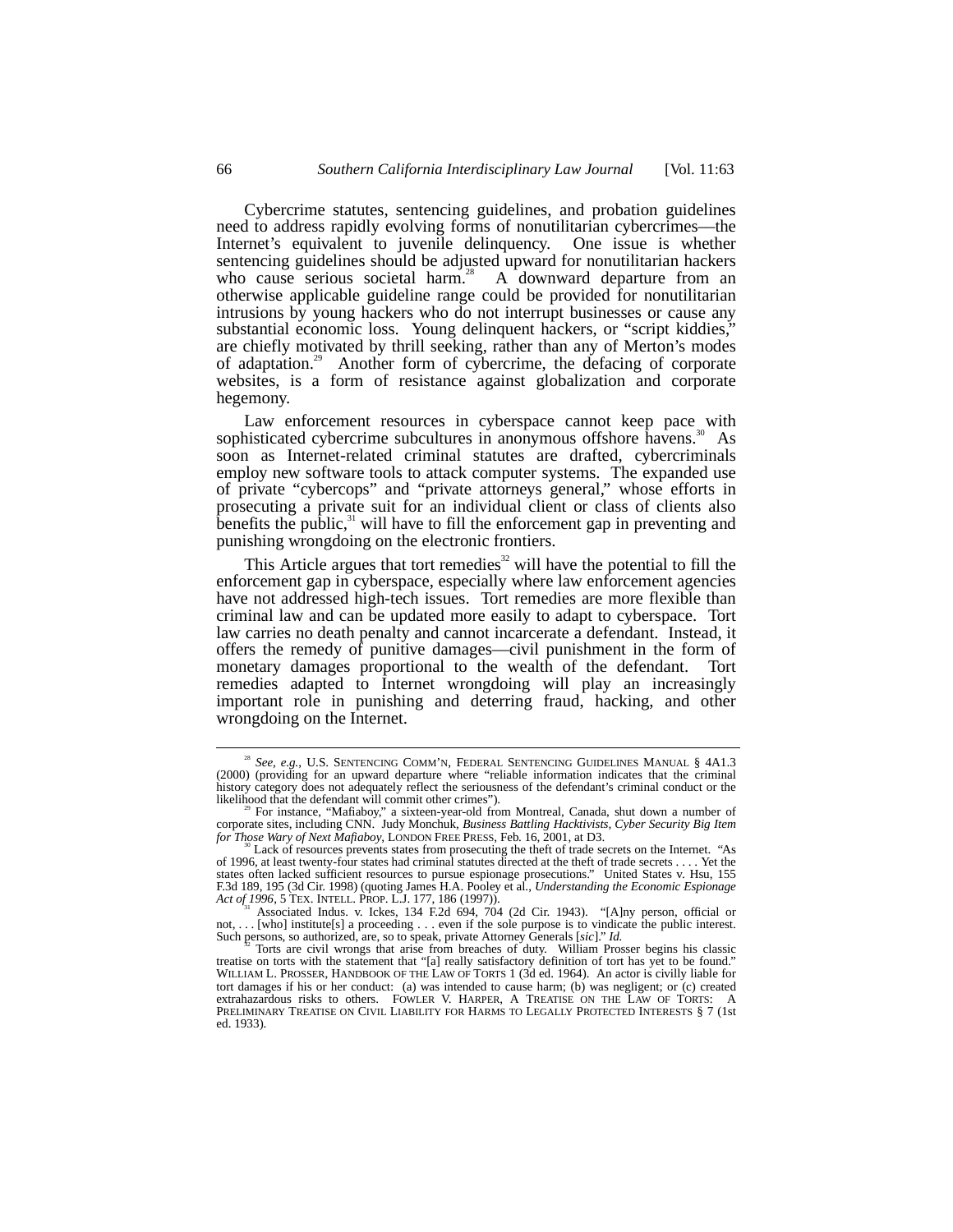Part I of this Article begins with a criminological perspective on cybercrime, and develops a typology of hacking and other closely related cybercrimes drawn from sociological theory and case studies.<sup>33</sup> Section A of Part I is a socio-legal study of the sources of cybercrime extending the work of American sociologist Robert Merton to cyberspace. I argue that new categories of cybercrime are emerging that are not easily categorized by Merton's criminological theory. In this Section, I explain why criminal law will continue to lag behind the dramatic expansion of cybercrime. Section B of Part I examines the reasons why criminal law is an inadequate institution of social control against cybercrime. Part II of this Article argues for a greater role for private 'cybercops' to punish and control cybercrime to close the enforcement gap created by changing cybercrime subcultures.

# I. THE TROUBLE WITH CRIMINAL LAW IN CYBERSPACE

*Change comes so fast these days that the reaction of the average person recalls the depressive who takes some time off work and heads for the beach. A couple of days later his psychiatrist gets a postcard from him. The message on the card reads: "Having a wonderful time. Why?"*

 $-$ James Burke, The Knowledge Web<sup>34</sup>

# A. ROBERT MERTON'S THEORY OF DEVIANT BEHAVIOR

Émile Durkheim, a founding father of sociology, explained crime as a function of social change in his 1893 book, *The Division of Labor in Society*. 35 Durkheim's concept of anomie is the opposite of "the attachment to social groups" and the "spirit of discipline."<sup>36</sup> In Durkheim's 1897 work, *Suicide*, he argues that inactive or disrupted group life creates "unregulated individuals with 'insatiable appetites' and 'fevered imaginations." Durkheim was the first to explain suicide as a sociological phenomenon. In *The Division of Labor in Society*, 38 Durkheim argues that societies may be broadly classified into two types, mechanical solidarity and organic solidarity.<sup>39</sup> Mechanical solidarity is the division of labor common in pre-

<sup>&</sup>lt;sup>33</sup> Cybercrime may be divided into many categories, including the illegal use of cryptography, stock manipulation, offshore scams, e-mail threats, computer viruses, forged e-mail postings, illegal copying of software, and cyber-terrorism. Daniel P. Schafer, Comment, *Canada's Approach to Jurisdiction over Cybertorts:* Braintech v. Kostiuk, 23 FORDHAM INT'L L.J. 1186, 1233 (2000) (noting that cybercrimes include credit card fraud, unauthorized access to computer systems, child pornography, software piracy, and cyberstalking, but the definition is continually evolving). Part I of this article draws largely upon examples from computer hacking and information security crimes. The typology developed applies to many other forms of Internet-related wrongdoing. Id.

JAMES BURKE, THE KNOWLEDGE WEB: FROM ELECTRONIC AGENTS TO STONEHENGE AND BACK—AND OTHER JOURNEYS THROUGH KNOWLEDGE 11 (1999).<br><sup>35</sup> ÉMILE DURKHEIM, THE DIVISION OF LABOR IN SOCIETY (George Simpson trans., The Free Press

<sup>1964) (1893).&</sup>lt;br>
<sup>35</sup> Stephen R. Marks, *Durkheim's Theory of Anomie*, 80 AM. J. Sociology 329, 329 (1974).<br>
<sup>37</sup> Id. at 331.<br>
<sup>38</sup> DURKHEIM, *supra* note 35.<br>
<sup>38</sup> Stan Stojkovic, Book Review, 75 J. CRIM. L. & CRIMINOLOGY

STEVEN LUKES & ANDREW SCULL, DURKHEIM AND THE LAW (1983)) (describing Durkheim's theory of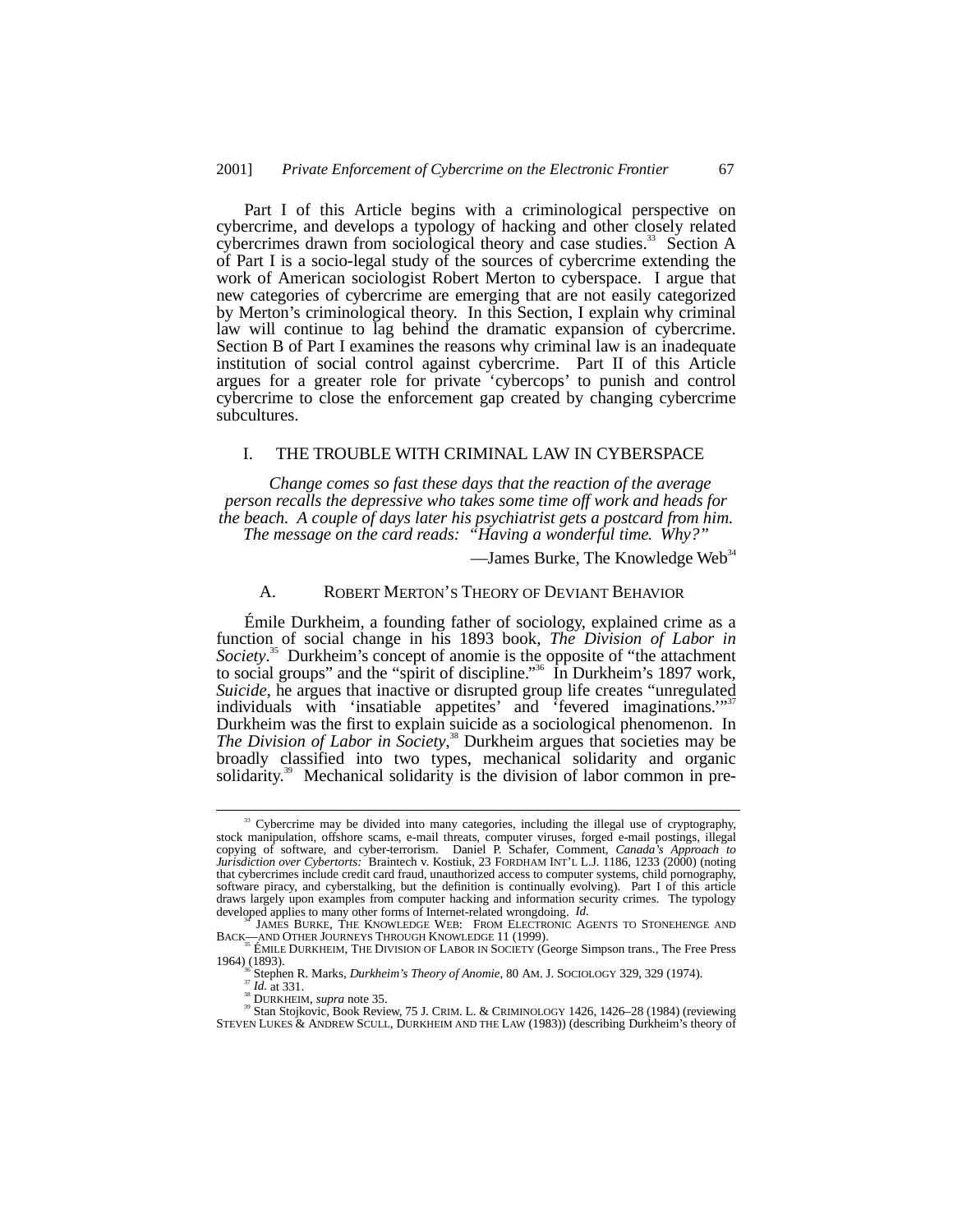industrial societies with homogenous dwelling in small villages.<sup>40</sup> In contrast, organic solidarity is the division of labor common in industrialized or urban societies with a manufacturing base.<sup>41</sup>

In the mechanical solidarity of pre-industrial societies, criminal law punishes offenses against the "collective conscience."<sup>42</sup> Durkheim defined the collective conscience as "[t]he totality of beliefs and sentiments common to average citizens of the same society [that] form a determinate system which has its own life."<sup>43</sup> The collective sentiments to which crime corresponds, therefore, must singularize themselves from others by some distinctive property––they must have a certain average intensity. Not only are these sentiments engraved on all consciences, but they are strongly engraved.<sup>44</sup> Because crime offends the collective conscience, an infraction attacks the entire social fabric. In Durkheim's words, "Everybody is attacked; consequently everybody opposes the attack."<sup>45</sup>

Durkheim argued that the collective conscience becomes progressively weaker with the advent of urbanization and industrialization.<sup>46</sup> With the advent of organic solidarity, members of society no longer have a collective conscience. Individuals become isolated in specialized tasks, and source of solidarity becomes the division of labor.<sup>47</sup> Occupational activity "tends to detach the individual from the social group to which we belong."<sup>48</sup> In Durkheim's words, the worker "no longer feels the idea of a common work being done by those who work side by side with him."<sup>49</sup>

Durkheim's sociology of law explained the essence of crime as functional and as arising from the division of labor. Government and its institutions develop with the division of labor.<sup>50</sup> In a society based upon mechanical solidarity, repressive law was the emblematic form of punishment:<sup>51</sup> "Crime . . . consists in an offense to collective sentiments." Durkheim explained that promiscuous intercourse was an offense to the collective sentiments because it threatened the family as a social institution.<sup>53</sup> He argued that the repressive nature of criminal law correlated positively with the threat to society based upon mechanical solidarity.<sup>34</sup> His famous aphorism was: "We must not say that an action shocks the common conscience because it is criminal, rather that it is criminal because it shocks

restitutionary form).<br>
<sup>41</sup> *IDURKHEIM, supra* note 35, at 77–110.<br>
<sup>41</sup> *Id.* at 110–132.<br>
<sup>43</sup> *Id.* at 79–80.<br>
<sup>44</sup> *Id.* at 79.<br>
<sup>44</sup> *Id.* at 102.<br>
<sup>45</sup> *Id.* at 283.<br>
<sup>47</sup> *Id.* at 361.<br>
<sup>47</sup> *Id.* at 361.<br>
<sup>49</sup> *Id* functionalism in sociology.<br><sup>51</sup> *Id.* at 359.<br><sup>52</sup> *Id.* at 70.<br><sup>52</sup> *Id.* at 71.<br><sup>54</sup> *Id.* at 72.

law as progressing from mechanical to organic solidarity and the development of law from repressive to restitutionary form).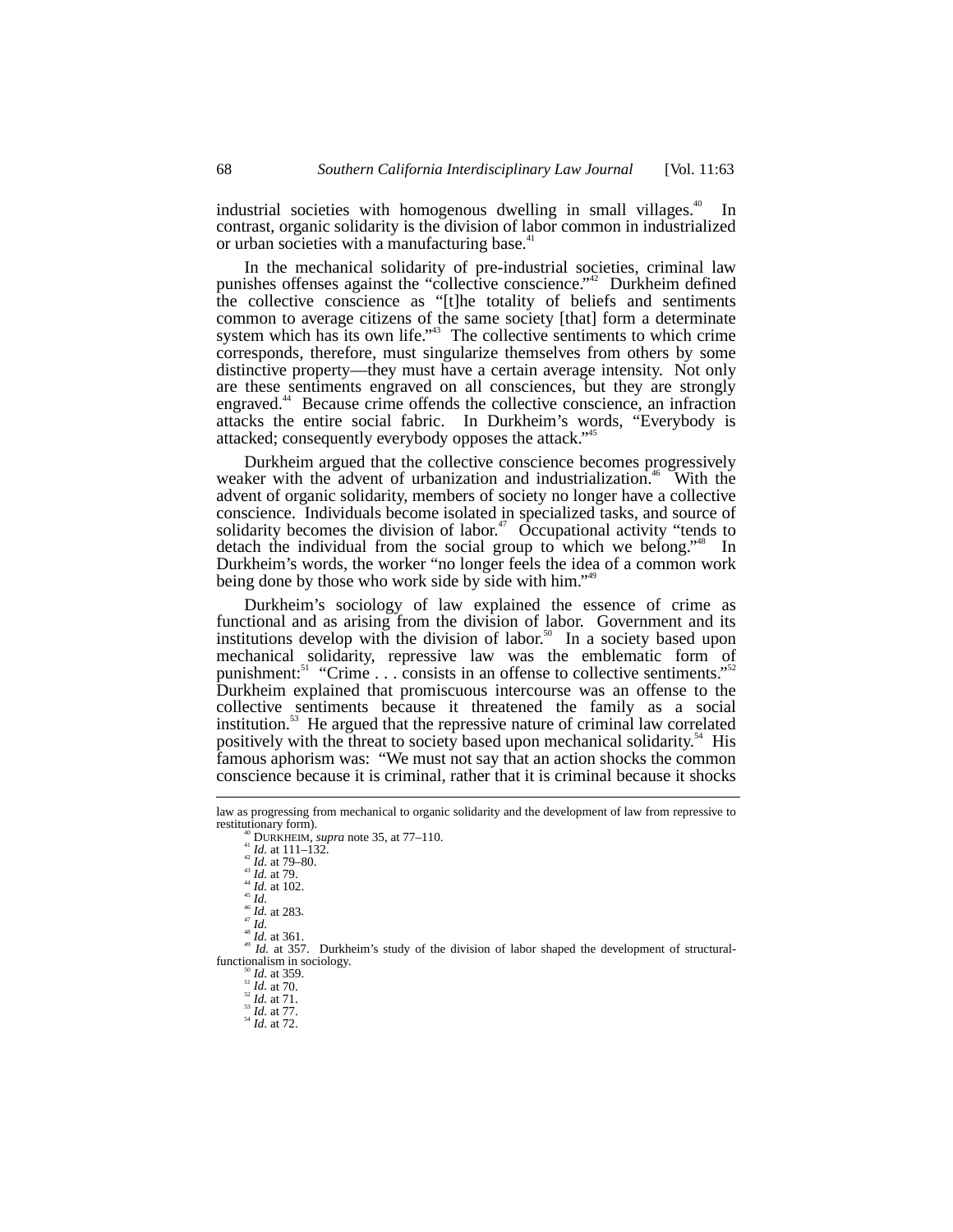the common conscience. We do not reprove it because it is a crime, but it is a crime because we reprove it." 55 He argued that the division of labor produced anomie: "In effect, when competition places isolated and estranged individuals, in opposition, it can only separate them more."<sup>56</sup> During the transition to an industrial society, anomic breakdowns occur. In the developed industrial society, the division of labor would evolve into a new source of social cohesion.<sup>57</sup> Durkheim argued that crime in an industrial society is linked to the division of labor where the remedies are expanded to include restitution, as well as repression.<sup>58</sup>

Durkheim described crime as a dysfunctional consequence of the deregulation of norms or a state of anomie.<sup>59</sup> Anomie, or normlessness, was likely to be the greatest when societies were undergoing social and technological change. $\degree$  Durkheim theorized that "disruptions presumably reduce the individuals' sense of belongingness, resulting in anomie at a personal level."<sup>61</sup> He blamed anomie on the disintegration of social norms that occurs due to changes in social institutions caused by transformation of the economic base.<sup>6</sup>

Robert Merton updated Durkheim's theory of anomie to explain the rootlessness and social dislocation caused by the Great Depression, which left many without the means to fulfill American goals of success. Merton theorized that anomie was a function of the clash between socially approved goals and the restricted means to obtain them.<sup>63</sup> Merton argued that the American "cultural emphasis on monetary accumulation of monetary success" created a social strain manifested in the strong association between crime and poverty.<sup>64</sup> Merton hypothesized that when vertical mobility was limited, there would be a greater incidence of organized crime such as Al Capone's "amoral intelligence."<sup>65</sup> Merton's typology hypothesizes that individuals seek out one of five modes of adaptation: Conformity, Innovation, Ritualism, Retreatism, and Rebellion.<sup>6</sup>

This Section uses Merton's anomie theory as a starting point for ving criminal intent in cyberspace. The sociological term studying criminal intent in cyberspace. "subcultures" refers to "groups that share many elements of the dominant culture but maintain their own distinctive customs, values, norms and

<sup>&</sup>lt;sup>55</sup> *Id.* at 81.<br><sup>56</sup> *Id.* at 275.<br><sup>57</sup> *Id.* at 395.<br><sup>58</sup> ÉMILE DURKHEIM, THE ELEMENTARY FORMS OF THE RELIGIOUS LIFE (Joseph Ward Swain<br>trans., Macmillan Co. 1947) (1915).

See Mark Abrahamson, Sudden Wealth, Gratification, and Attainment: Durkheim's Anomie of *Affluence Reconsidered*, 45 AM. SOC. REV. 49, 49 (1980) (describing "Durkheim's theory of how individuals are integrated into society" and how social change produces a state of anomie).

<sup>&</sup>lt;sup>61</sup> *Id.* (citing sociologist Leo Srole's study of anomie).<br>
<sup>62</sup> *Id.*<br>
<sup>63</sup> Robert M. Merton, *Social Structure and Anomie*, 3 AM. Soc. REV. 672, 673, 676–81 (1938).<br>
<sup>64</sup> *Id.* at 681.<br>
<sup>68</sup> Merton, *supra* note 63, a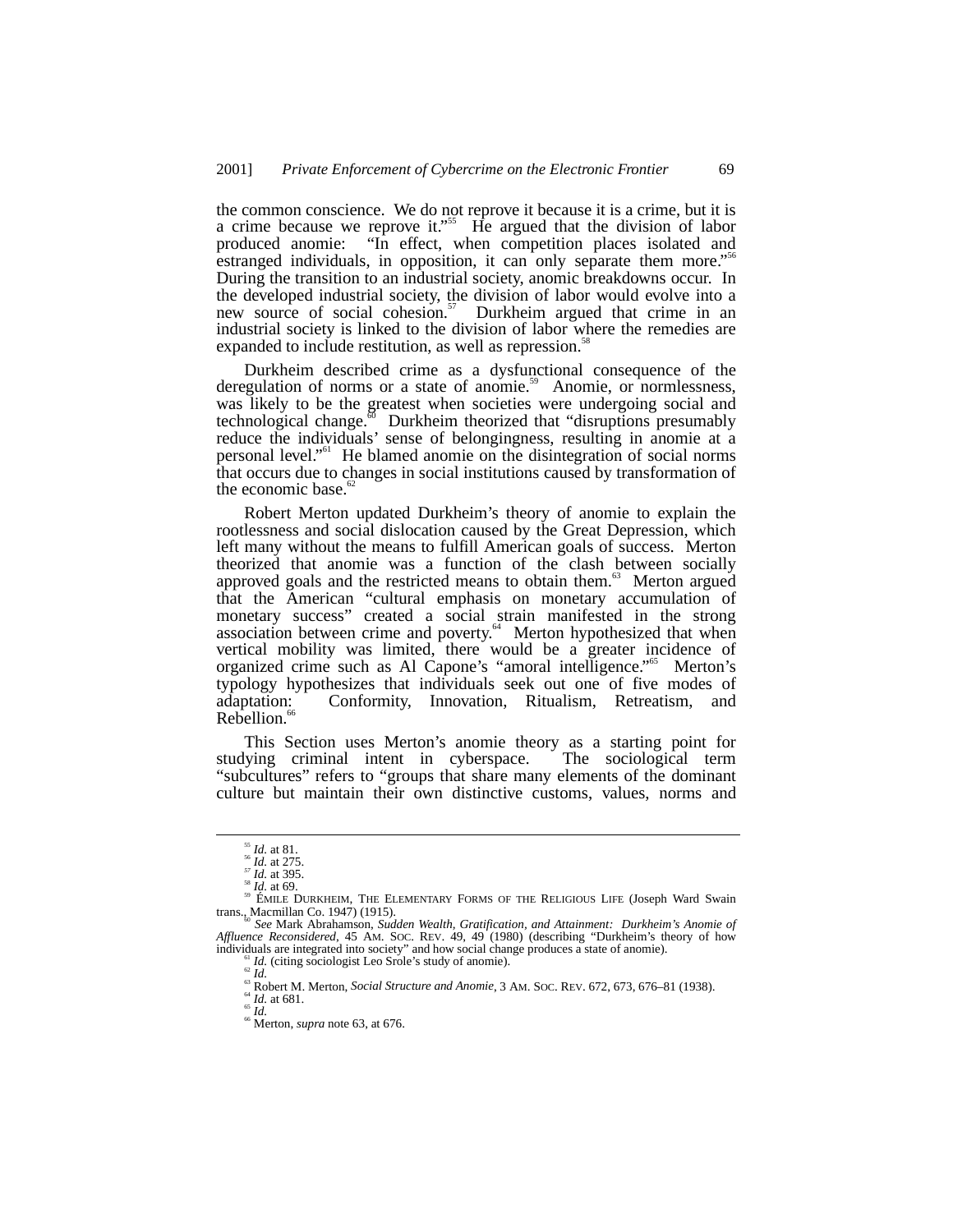lifestyles."<sup>67</sup> Sociologists use the concept of subculture to refer to religious groups, new immigrants, and groups "based on age, wealth, sexual preference, education, and occupation."<sup>68</sup> The Internet, like the Industrial Revolution, has transformed every aspect of our social life, including subcultures of crime.

Merton's theory of blocked mobility, $69$  that those with little formal education and limited economic resources are more likely to turn to a life of crime, cannot explain early hackers who were the products of the "anomie of affluence"<sup>70</sup> with ample means to attain American goals of success. The history of hacking provides insight into the motives of Internet-related computer offenses. The first generation of hackers comprised the children of the affluent and most educated segments of American society. Early hackers were largely curious young computer science students, creative computer programmers who later became professors of computer science, software developers, network administrators, and creative entrepreneurs such as Bill Gates, who launched the personal computer revolution.<sup>71</sup> Among the first hackers were MIT students who accessed computers without authorization to satisfy intellectual curiosity.72 Dorothy Denning's empirical study of people referring to themselves as hackers concluded that hackers were a diffuse group with complex values.<sup>73</sup> Her interviews with hackers confirmed that many were ethical, in the sense that they were motivated primarily by the desire to further understand computer systems, security, and networks, rather than by the desire to use computers to commit financial crimes.<sup>7</sup>

Ethical hacking culture has devolved into dark-side hacking, organized crime, and computer addiction, to name a few subcultures. FBI Director Louis Freeh acknowledged that his agency has witnessed "a range of computer crimes ranging from simple hacking by juveniles to sophisticated

 $^{67}$  WILLIAM E. THOMPSON & JOSEPH V. HICKEY, AN INTRODUCTION TO SOCIOLOGY: SOCIETY IN FOCUS 81 (1994). FOCUS 81 (1994).<br><sup>68</sup> *Id.* 69 *Id.* 69 Merton, *supra* note 63, at 681.<br><sup>70</sup> Abramson, *supra* note 60, at 50. Merton noted the anomie of affluence "that can result when

<sup>&#</sup>x27;Fortune smiles.'" *Id.* (citing ROBERT MERTON, SOCIAL THEORY AND SOCIAL STRUCTURE 188 (1957)).<br>The Tale of the *Tape from the Days When It Was Still Micro Soft*, N.Y. TIMES,<br>September 18, 2001 at C1.<br><sup>72</sup> Mark Tamminga,

Sloppy Use of Computer Terms, DALLAS MORNING NEWS, Jan. 11, 2001, at 2F.<br><sup>73</sup> Dorothy E. Denning, *Concerning Hackers Who Break into Computer Systems*, Computer<br>Professionals for Social Responsibility, *at* http://www.cpsr

<sup>(</sup>last visited Aug. 8, 2001).<br><sup>74</sup> *Id.* A hacker was traditionally defined as: "[a] person who enjoys exploring the details of programmable systems and how to stretch their capabilities, as opposed to most other computer programmation systems are to selectual challenge of<br>who prefer to learn only the minimum necessary. One who enjoys the intellectual challenge of<br>creatively overcoming or circumventing limitations." The New Hacker's Diction creatively overcoming or circumventing limitations." *The New Hacker's Dictionary*, Logophilia, *at* http://www.logophilia.com/jargon/jargon\_toc.html (last visited Nov. 15, 2001)*.* A hacker was traditionally defined as: "[a] person who enjoys exploring the details of programmable systems and how to stretch their capabilities, as opposed to most other computer users, who prefer to learn only the minimum necessary. One who enjoys the intellectual challenge of creatively overcoming or circumventing limitations."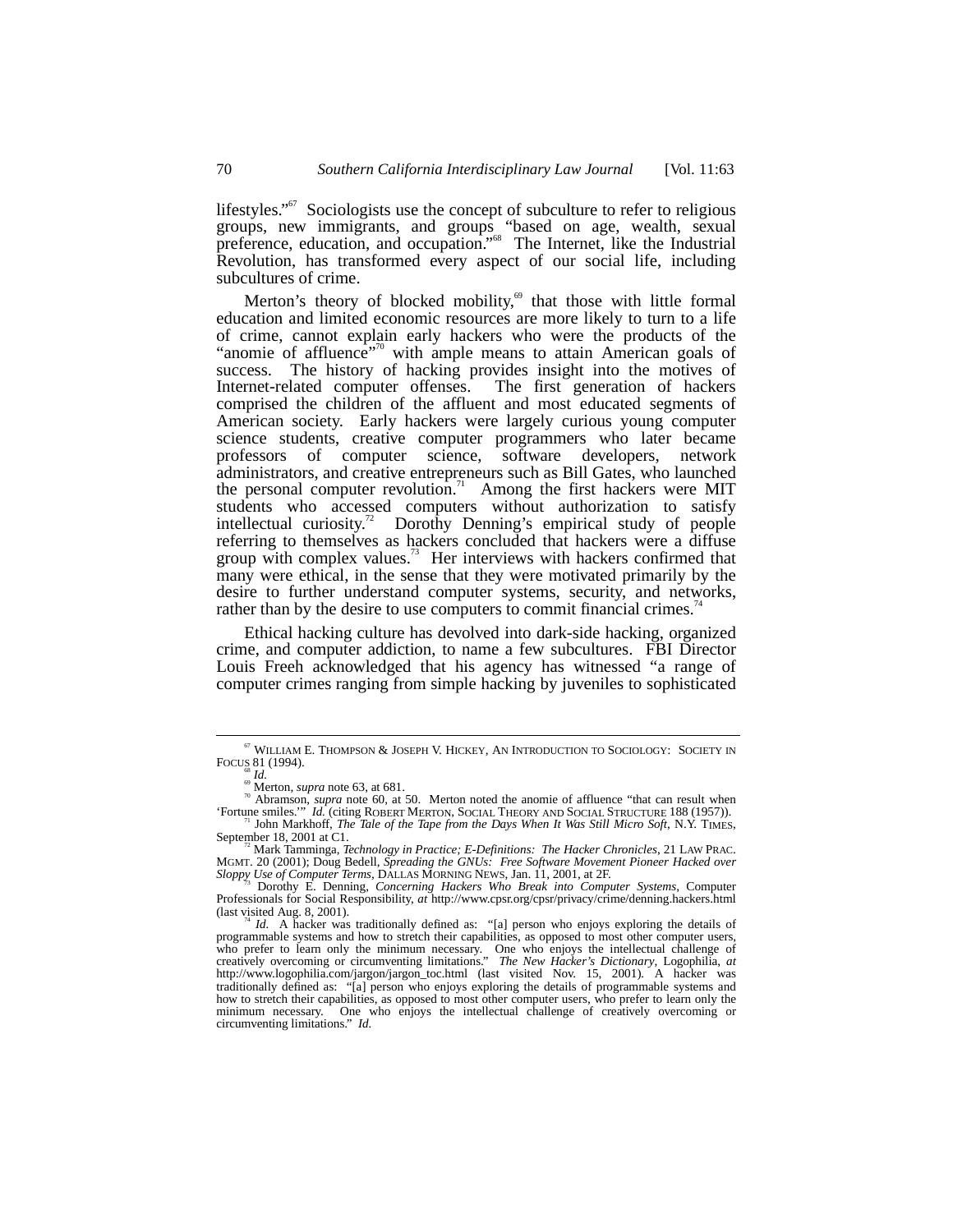intrusions . . . by foreign powers, and everything in between."<sup>75</sup> Organized criminal subcultures have long hacked into computer systems to disguise drug deals originating in Colombia and other Latin American countries, as well as in the Middle East.<sup>76</sup> The criminalization of hacking has also extended to the illegal access that was a form of intellectual curiosity in the 1960s and 1970s.<sup>77</sup> The hacking culture of the 1960s has morphed into diverse subcultures of creepy website crawlers, such as "crackers"<sup>78</sup> and other career criminals.

Applying Merton's theory to today's cybercriminal subcultures may be helpful in customizing cybercrime sentencing statutes and guidelines. The existing literature on computer hackers confirms that there is a rich diversity of subcultures, ranging from ethical hackers to organized crime networks and cultural radicals.<sup>79</sup> Today, criminologists agree that hackers constitute diverse subcultures with diverse cultural values, norms, and practices.<sup>80</sup> Paul Taylor, an English criminologist, argues that hacking must be seen as a product of "conflict and contestation between various social groups." 81 Taylor argues that "computer *cognoscenti* are split into two camps: those who either come from or are prepared to co-operate with the computer underground and those to whom the computer underground is an anathema." 82

Robert Merton stated that everyone has their own adjustment to societal goals and the means to attain them. Table 1, below, summarizes Merton's ideal social adjustments and whether their attainment involves socially approved means and ends. In the remainder of this Section, Merton's typology serves as the starting point for a discussion of cybercrime subcultures, including those who engage in "electronic civil disobedience."

 <sup>75</sup> *Cybercrime: Before the S. Comm. on Appropriations, Subcomm. for the Dep'ts of Commerce, Justice, State, the Judiciary and Related Agencies*, (Feb. 16, 2000) (statement of Louis J. Freeh, Director, Federal Bureau of Investigation), *available at* http://www.fbi.gov/congress/congress00/cyber

<sup>&</sup>lt;sup>76</sup> Michael Alexander, *Business Foots Hackers' Bill*, COMPUTERWORLD, Dec. 11, 1989, at 1.<br><sup>77</sup> Mark Tamminga, *Technology in Practice*, 27 LAW PRAC. MGMT. 20 (2001).<br><sup>78</sup> A cracker is generally defined as a "hacker with Reilly, *Cyber-crimes: A Practical Approach to the Application of Federal Computer Crime Laws*, 16

*See generally Steve Silberman, Beck Sliced, Diced by Culture Hackers, WiredNews, at*<br>http://www.wired.com/news/culture/0.1284.10436.00.html (Feb. 20, 1998) (reporting how a coalition of<br>art academics and pranksters "recyc

<sup>&</sup>lt;sup>80</sup> *Id.* 81 PAUL A. TAYLOR, HACKERS: CRIME IN THE DIGITAL SUBLIME, at xi (1999). 82  $H$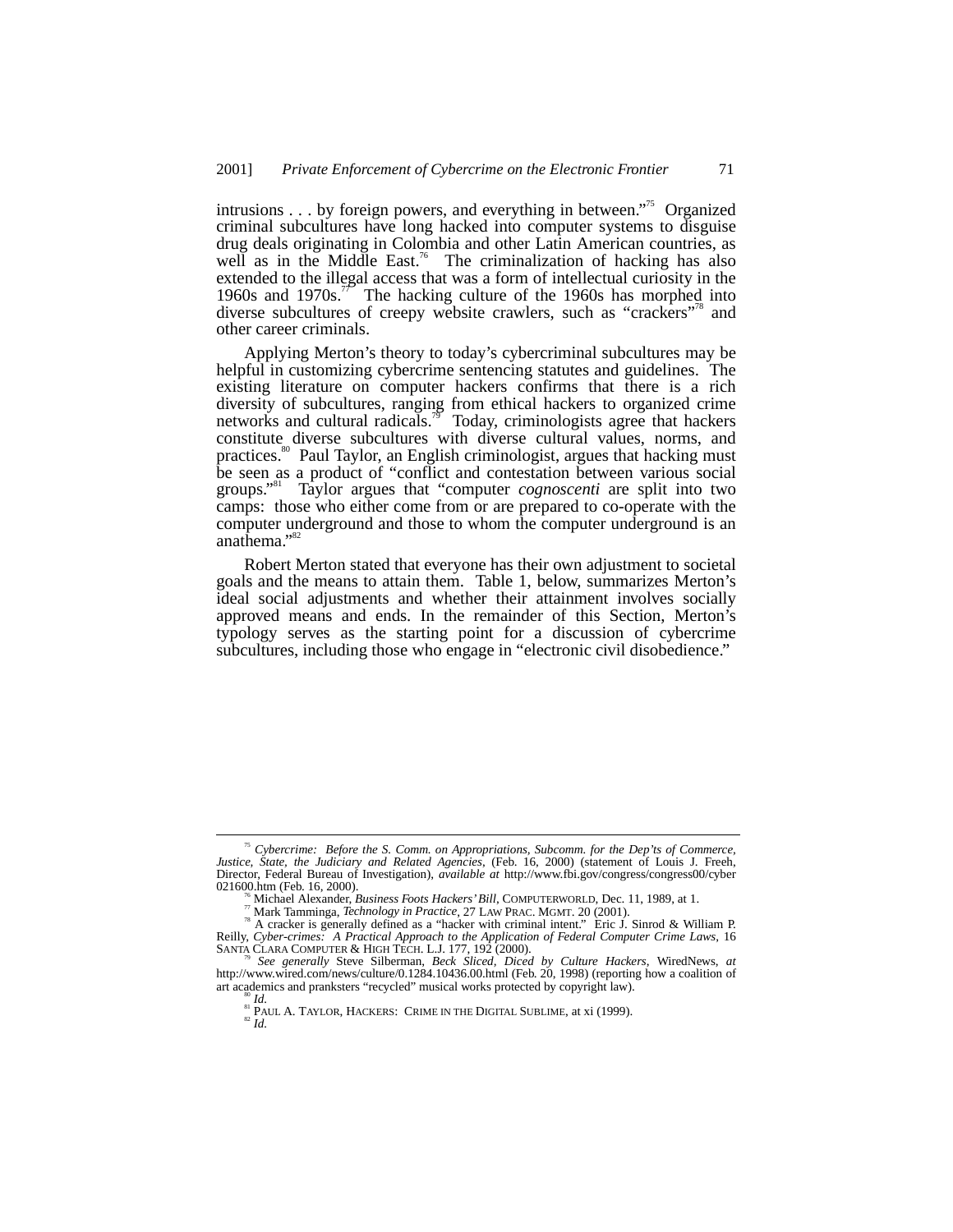| <b>Ideal Type of Social Adjustment</b> | <b>Approved Means</b> | <b>Approved Ends</b> |
|----------------------------------------|-----------------------|----------------------|
| Conformity                             |                       |                      |
| Innovation                             |                       |                      |
| Ritualism                              |                       |                      |
| Retreatism                             |                       |                      |
| Rebellion                              |                       |                      |

# Table 1. Robert Merton's Ideal Types of Cultural Means & Ends<sup>83</sup>

# 1. *Websurfers As Conformists*

Conformity occurs when individuals adopt socially-approved goals using socially-approved means. The vast majority of the hundreds of millions of Internet users are "conformists" in Merton's sense because they use the Internet largely for legitimate purposes. Internet conformity includes the use of the Internet to communicate, educate, consult professionals, shop for gifts, and connect with family, friends, and associates. If a majority of Internet users were not conformers, then the e-business world would not be possible. For example, the online selling of goods and services depends on most shoppers using the Internet in an appropriate manner. The first computer hackers used computer intrusions in a socially beneficial way—as a practicum to understand how the system worked. In the early 1960s and 1970s, hacking was the functional equivalent of an advanced course of study for many computer science students.

# 2. *Innovation: Hacking for Profit*

Some website users use the Internet as an instrument to commit crimes. The dictionary defines "innovation" as the act of introducing "a new device or process created by study and experimentation."<sup>84</sup> Merton defined innovation as a social accommodation by individuals who have "assimilated the cultural emphasis on success without equally internalizing the morally prescribed norms governing means for its attainment."<sup>55</sup> Merton's innovators accept social success goals, but lack the legitimate means to attain them. His ideal innovators were social deviants who employed illicit means to attain financial success.<sup>86</sup> Innovators account for the vast majority of criminals using the Internet as an instrument for illicit

<sup>&</sup>lt;sup>83</sup> Adapted from Merton. Merton, *supra* note 63.<br><sup>84</sup> Dictionary.com, *at* http://www.dictionary.com (last visited Jul. 26 2001).<br><sup>85</sup> Merton, *supra* note 63, at 678.<br><sup>86</sup> The term "ideal type" is a conceptual device r type" is a sociological concept used to describe social phenomena. I use the analytical construct of ideal types to describe diverse cybercriminal subcultures extending Merton's modes of adaptation to Internet deviance.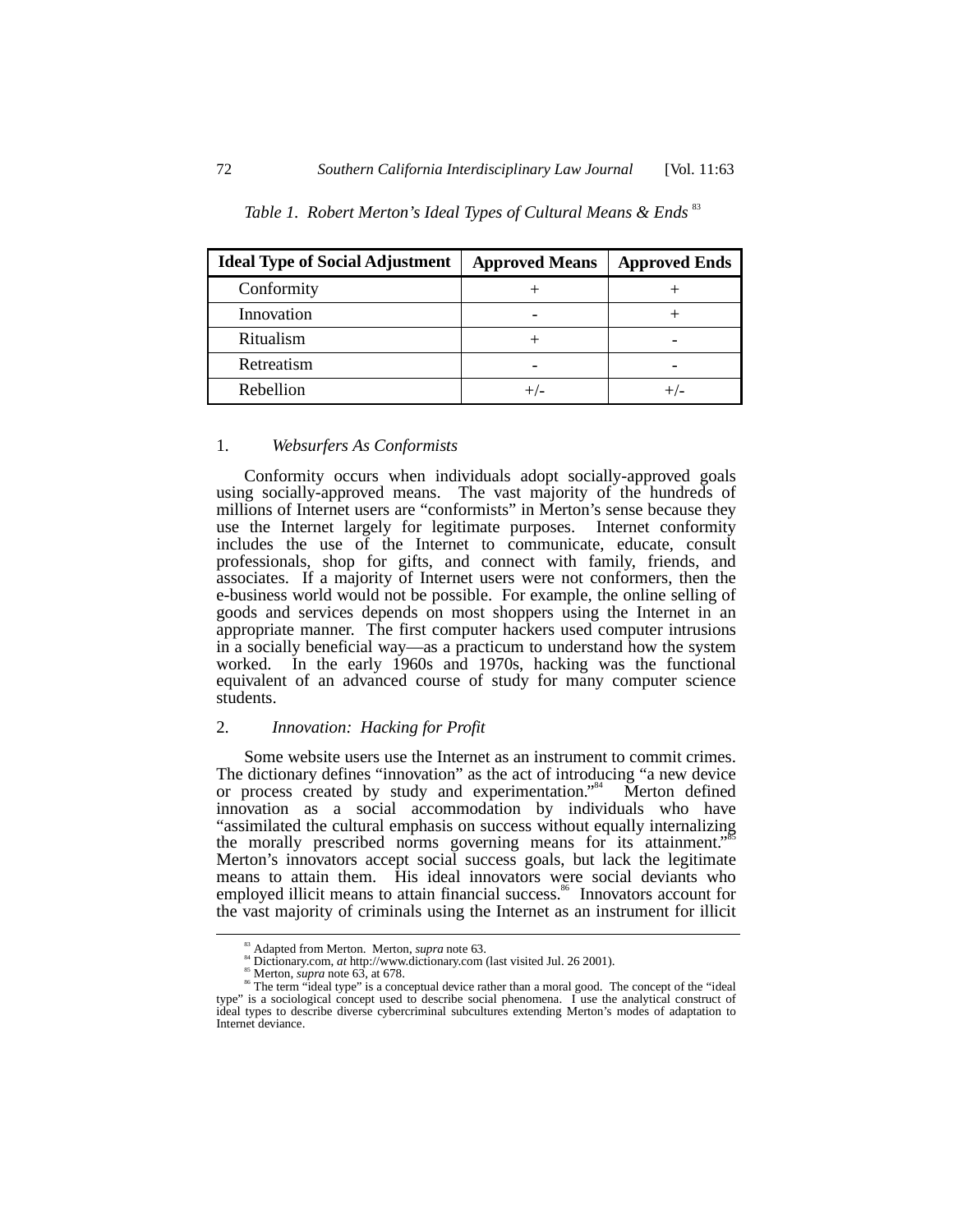financial gain. $s^7$  Finding the conventional door to success blocked, the innovator uses illegitimate means to attain wealth. The interesting empirical question is why there are relatively few cybercriminals, given the great opportunities for illicit gains on the Internet.

The HBO series "*The Sopranos*" is a fictional account of a contemporary New Jersey crime family that used illicit means to attain the American dream. During the Great Depression, Al Capone and John Dillinger were innovators, as were Bugsy Siegel and the organized crime figures who developed Las Vegas into America's gambling and prostitution capital in the 1950s. Finding the front door to American financial success blocked, organized criminals achieved financial success by entering the mainstream illegally through the back door. Similarly, dark-side innovators use illegitimate means to attain easy riches through hacking.<sup>88</sup> Computer "innovators" flourish where legal institutions are unable to effectively detect cybercrime. Many computer crime statutes focus on deterring the misuse of computers for illicit financial gain.<sup>89</sup>

The law enforcement community has uncovered many Internet crimes originating in Eastern European countries. A twenty-six-year-old Russian programmer was the first defendant to be prosecuted for violation of the 1998 Digital Millennium Copyright Act (" $\hat{D}MCA$ ").<sup>90</sup> He was arrested in July 2001 in Las Vegas, shortly after he finished addressing a major hacker convention.<sup>91</sup> The arrest resulted from a complaint by Adobe Systems to federal law enforcement authorities that the program the hacker wrote violated the DMCA's anti-circumvention and anti-trafficking provisions. Adobe then backed off from its stance that the programmer should not be released on bail, partially as the result of pressure from its own employees,

 <sup>87</sup> Further empirical study is necessary to verify this hypothesis. 88 A "dark-side hacker" is a criminal or malicious hacker, also known as a cracker. *The New Hacker's Dictionary*, Logophilia, *at* http://www.logophilia.com/jargon/jargon\_toc.html (last visited Jul. 26, 2001). The term "dark-side hacker" was inspired by George Lucas's character, Darth Vader, who was "seduced by the dark side of the Force." *Id.* The implication that hackers form a sort of elite force

of Jedi Knights is part of the cultural lore and ideology of hackers. *Id.*<br><sup>89</sup> See, e.g., Jeff Nemerofsky, *The Crime of "Interruption of Computer Services to Authorized*<br>*Users": Have You Ever Heard of It?*, 6 RICH. J.L crime legislation was directed to financial crimes involving the loss of property as opposed to damages such as denial of service); Charles Victor Lang, Note, *Stolen Bytes: Business Can Bite Back*, 1986 commercial benefit an essential element of the crime). *See also* Gary Spencer, *Computer Tampering Law Interpreted; Court of Appeals Sustains Conviction; Defines 1986 Law As Having Wide Scope, N.Y. L.J.*, Feb. 16, 1994, at 1 (noting that the New York legislature's purpose in enacting state computer law was to protect against larceny and fraud versus hacking or computer intrusions).

law was to protect against larceny and fraud versus hacking or computer intrusions).<br><sup>90</sup> Case Advances Despite Pressure, THE RECORDER, Jul. 24, 2001, at 1. Chapter Twelve of the DMCA, entitled "Copyright and Management Sy protection systems.  $17 \text{ U.S.C. }$  §  $1201(a)(2000)$  (defining the circumvention of a technological measure as "to descramble a scrambled work, to decrypt an encrypted work, or otherwise to avoid, bypass, remove, deactivate, or impair a technological protection measure without the authority of the copyright owner"). The DMCA makes it a crime to create or sell technologies that circumvent copyright protection. *Id.* 

<sup>&</sup>lt;sup>91</sup> Case Advances Despite Pressure, *supra* note 90.<br><sup>92</sup> 17 U.S.C. § 1201.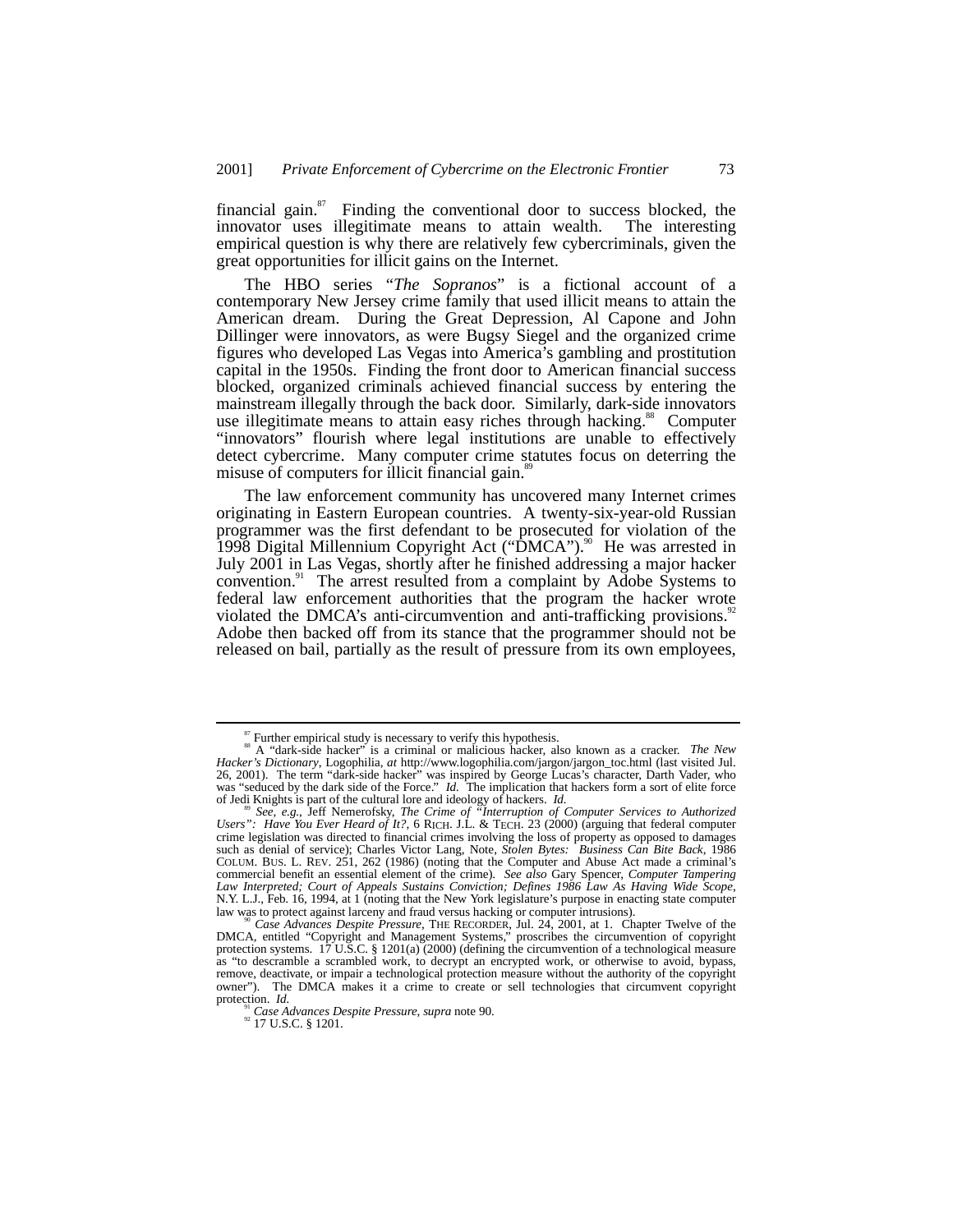customers, authors, publishers, and numerous supporters of Internet free speech.

The Russian Republics have been a popular venue for innovative cyberscams involving credit card numbers stolen from websites. $4^{\circ}$  A Russian national was arrested earlier this year in Connecticut for penetrating corporate computer networks, stealing credit card numbers, and threatening to harm company computers.<sup>95</sup> Organized hacker groups in the Ukraine gained access to e-commerce computer systems by stealing credit card information.<sup>96</sup> Russia's online population has doubled since 1999 to include an estimated four million Internet users. $\frac{97}{10}$  There is little empirical data concerning the incidence of Internet crime in "have not" nations of the world's online population.<sup>98</sup> Organized cybercriminals in less-developed countries might constitute a significant segment of online fraud, computer crime, and cybersex offenses in cyberspace.<sup>9</sup>

One reason for the high rate of cybercrime in former Soviet bloc countries is that organized criminal groups are becoming more sophisticated, engaging in complex economic fraud, cybertheft, and money laundering.<sup>100</sup> The original wave of organized crime in Eastern Europe was  $\mu$ <sup>00</sup> The original wave of organized crime in Eastern Europe was largely composed of violent gangs.<sup>101</sup> Today, white-collar cybercriminals threaten all Internet users. Another reason that cybercrime flourishes in less-developed countries is the lack of an effective law enforcement presence. Eastern European countries do not belong to the European Union and do not typically cooperate with Interpol or other law enforcement entities. Because these countries are not members of the European Union, there is less pressure for them to enact laws to investigate and prosecute cybercrime.<sup>102</sup>

<sup>97</sup> Michael Pastore, *Russia's Online Population*, Cyberatlas, *at* http://www.cyberatlas.internet.<br>com/big\_picture/geographics/article/0,1323,5911\_284191,00.html (July 20, 2001).

News Group File. *See also* Margaret Coker, *Russia Producing Talented Hackers*, PALM BEACH POST, Apr. 15, 2001, at 7A (discussing hackers in Russia and the former Soviet republics); *Justice and Home Affairs: Europol Work Programme for 2002*, EUROPEAN REP., June 30, 2001, LEXIS, News Group File (describing the expansion of Internet crime enforcement to curb crimes originating in Eastern Europe).

*Forecasts Business Climates, Business Wire, Business Pose Damaging Potential*, SCRIPPS HOWARD NEWS SERVICE, Jan. 18, 2001, LEXIS, News Group File.

<sup>93</sup> Scott Harris, *Russian Programmer Is Released—But Not Free*, INDUSTRY STANDARD.COM, Aug. 6, 2001, LEXIS, News Group Files.<br><sup>94</sup> Press Release, Christine Winter, Scams Are Thriving in World of E-Business, SUN-SENTINEL,

Feb. 4, 2001, at 1; U.S. Dep't of Justice, *NIPC Advisory 01-003*, *available at* http://www.cybercrime.

Press Release, U.S. Dep't of Justice, Russian National Arrested and Indicted in Connecticut for Penetrating United States Corporate Computer Networks, Stealing Credit Card Numbers, and Extorting the Companies by Threatening to Damage Their Computers, *available at* http://www.cybercrime.gov/

See U.S. Dep't of Justice, *supra* note 94 (noting that "several hacker groups from Eastern Europe, specifically Russia and the Ukraine, have penetrated U.S. e-commerce computer systems by

The world's online population is now extending to less-developed countries. The United States has thirty-nine percent of the Internet users worldwide with 165.2 million users. China, however, now has 22.5 million users. Michael Pastore, *The World's Online Population*, CyberAtlas, *at* http:// cyberatlas.internet.com/big\_picture/geographics/article/0,1323,5911\_151151,00.html (Oct. 26, 2001). <sup>99</sup> *See, e.g.*, *Crimes on the Internet on the Rise in Russia*, NEWS BULL., Aug. 23, 2001, LEXIS,

<sup>(</sup>describing the expansion of Internet crime enforcement to curb crimes originating in Eastern Europe). <sup>100</sup> *Countries Posing 'Extreme Risk' Are on the Rise*, *Says Control Risks Group: RiskMap 2001*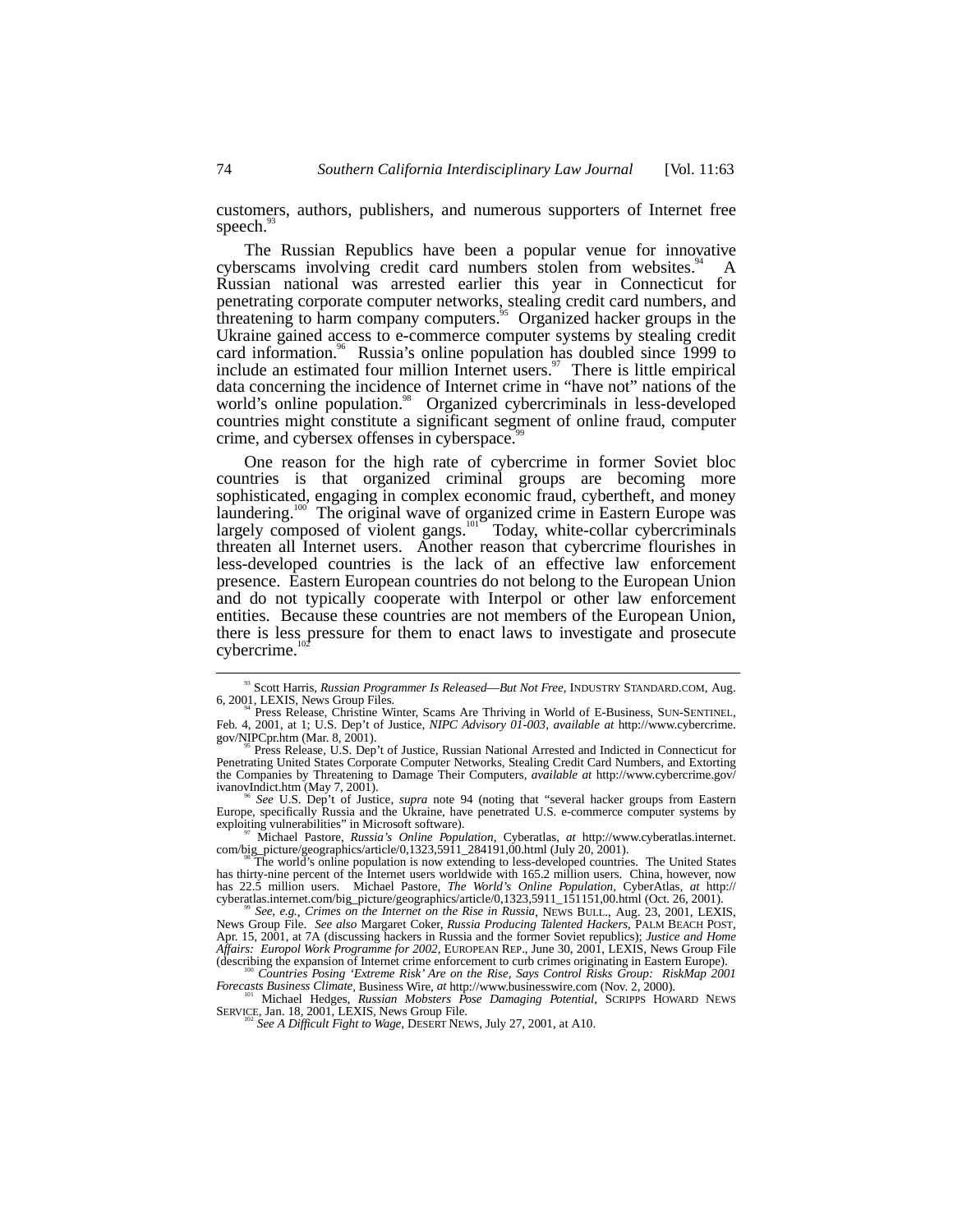#### *a. Innovation As Electronic Robbery*

Cybercriminal innovators use the Internet as an instrument to commit crime. Thus, the innovator's primary motivation is economic gain, not intellectual curiosity.<sup>103</sup> For example, in December of 2000, an unknown hacker broke into the Creditcards.com website to steal confidential credit card information.<sup>104</sup> "Phone phreaks" hack into telephone systems to unscramble cellular telephone codes.<sup>105</sup> Operators of pornographic websites offer "free tours" of sites while making unauthorized charges against the visitor's credit cards. $10$ 

The Computer Security Institute's ("CSI") *CSI/FBI Computer Crime and Security Survey* found that financial losses due to computer breaches totaled \$265.6 million,<sup>107</sup> double the amount for 1998.<sup>108</sup> These hundreds of millions of dollars in losses fall into two categories: the actual financial gain by cyber-criminal innovators and the cost of hiring information security experts to help companies recover from an intrusion or a virus.

#### *b. Corporate Espionage As Illicit Innovation*

Some hackers steal source codes from companies by entering corporate networks remotely: "With a simple e-mail, hackers can easily gain access to a company's crown jewels." Corporate espionage targets known vulnerabilities in systems, allowing remote authors of queries to take unauthorized actions in corporate networks. Microsoft and AOL have both been victimized by such corporate espionage.<sup>110</sup> For example, Microsoft reported an attack involving web server file request parsing.<sup>111</sup> This reported an attack involving web server file request parsing.<sup>111</sup> This "vulnerability could allow a malicious user to run system commands on a web server."<sup>112</sup> "The FBI reports that intellectual property losses from foreign and domestic espionage may have exceeded \$300 billion in 1997."

<sup>&</sup>lt;sup>103</sup> The ideology of ethical hackers is that their main goal is to learn about computers, telephones, or communities. Hacking is portrayed as a form of continuing education by breaking into networks. The Legion of the Apocalypse, for example, states that their "main goal is to show the public what hacking and phreaking is all about and to reveal confidential information to the hacking/phreaking community so that we can learn more about computers, telephones, electronics etc." Revelation Loa-Ash, *supra* note 3.

<sup>&</sup>lt;sup>106</sup> Dick Kelsey, *Creditcards.com Hacked*, *Data Exposed*, Newsbytes, *at* http://www.infowar.com/hacker/hacker\_2000.shtml (Dec. 13, 2000).

hacker.<sup>165</sup> Michael Myer, *Stop! Cyberthief!*, NEWSWEEK, Feb. 6, 1995, at 36. <sup>106</sup> *See* FTC v. Crescent Publ'g Group, 121 F. Supp. 2d 311 (S.D.N.Y. 2001) (enjoining unauthorized charges by operators of pornographic web

 $u^{\text{107}}$  COMPUTER SEC. INST., 2001 CSI/FBI COMPUTER CRIME AND SECURITY SURVEY (2001), *available at* http://www.gocsi.com/prelea/000321.html.

David Hughes, *Hackers Help Insurers Lead the Way: Risk Management Fundamentals in* 

Cyberspace, 14 ANDREWS DEL. CORP. LITIG. REP. 12 (2000).<br><sup>110</sup> Id. (quoting Adam Penenberg, coauthor of Spooked: Espionage in Corporate America (2000)).<br><sup>110</sup> Jon Swartz & Kevin McCoy, Corporate Networks Vulnerable, Pros S

*at* http://www.usatoday.com/life/cyber/tech/cti734.htm (Oct. 30, 2000).<br>
<sup>111</sup> NAT'L INFRASTRUCTURE PROT. CTR., UPDATE TO NIPC ADVISORY 00-060 "E-COMMERCE VULNERABILITIES" (Mar. 8, 2001).

<sup>&</sup>lt;sup>112</sup> Id.<br><sup>113</sup> Curtis E. A. Karnow, *Computer Network Risks: Security Breaches and Liability Issues*, COMPUTER L. STRATEGIST, Feb. 1999, at 1.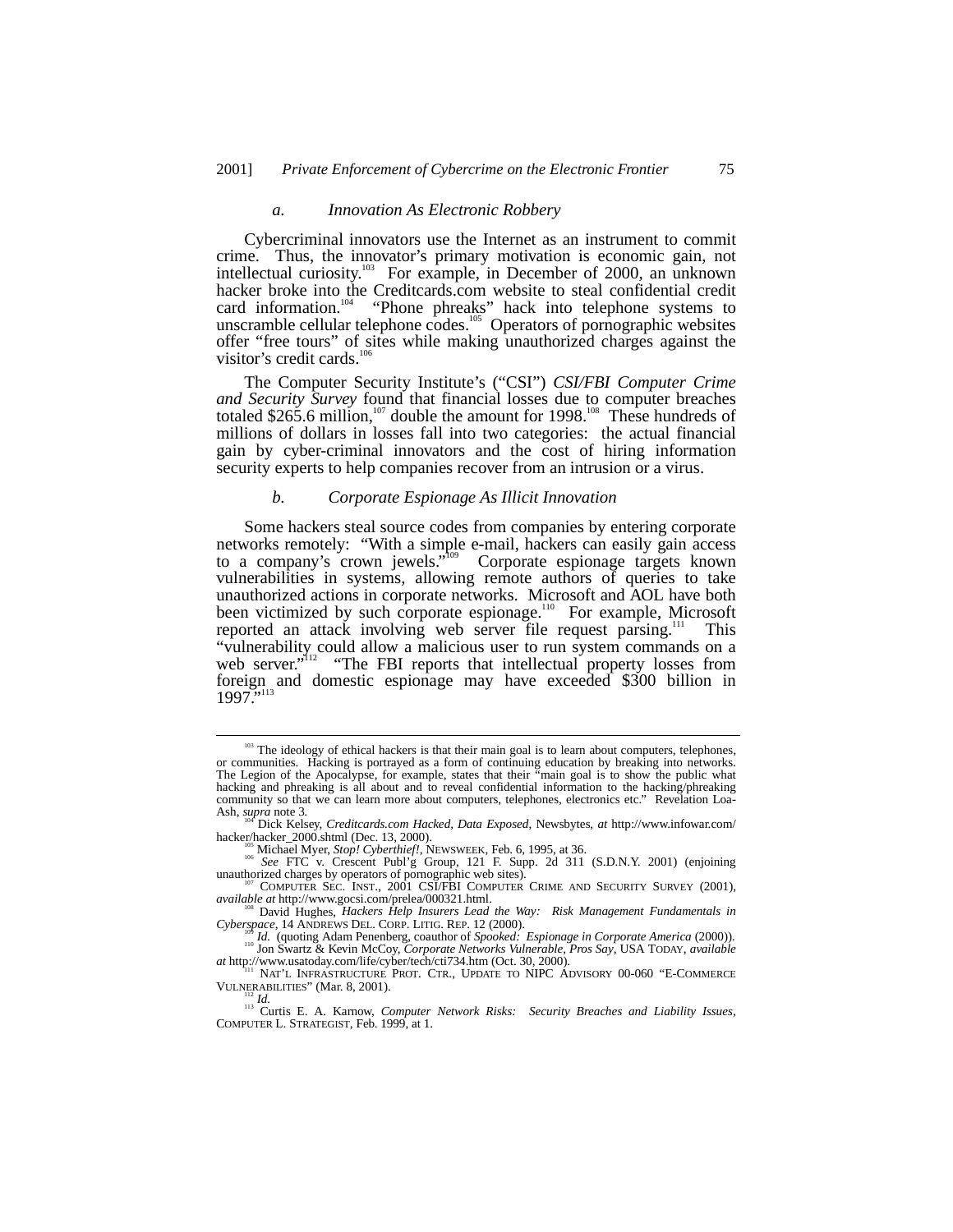## *c. Innovation by the "Enemy Within"*

One of the greatest threats to the security of client computers is not the hacker, but the enemy within: trusted company employees, ex-employees, consultants, or other insiders familiar with the computer network.<sup>114</sup> Insiders commit computer crimes to steal money or trade secrets. A study by KPMG Investigation and Security, Inc. concluded that the most significant threat to electronic data comes from "disgruntled employees with intimate knowledge of a company's highly sensitive intellectual property, trade secrets, computer software, business, financial and customer information, and even DOS prevention programs."<sup>115</sup> For example, an exemployee of a New Jersey engineering firm used his password to destroy data, software, and other intellectual property "worth nearly \$11 million." 116 Recently, an ex-GTE employee pleaded guilty to intentionally damaging protected GTE computers.<sup>1</sup>

One IBM advertisement used the fear that a company will lose its trade secrets and valuable proprietary information to sell its information security software.<sup>118</sup> The advertisement, designed to spur sales of IBM's Internet security products and consulting services,

feature[d] two 20-something hackers who have infiltrated a computer network containing confidential executive compensation information. The young woman hacker observes that the other company vice presidents would be surprised to know what one of the other vice presidents made. Her accomplice says: "They know. I just sent an e-mail to everyone in the company. $\frac{1}{1}$ 

Mark A. Rush & Lucas G. Paglia, *Preventing, Investigating and Prosecuting Computer Attacks and E-Commerce Crimes: Public or Private Initiatives and Other Federal Reserves*, 18 COMPUTER &

<sup>114</sup> Chris Bucholtz, *New Security Tools Fight Inside Enemies––Protecting Your Customer's Networks from the Most Dangerous Threat of All––Their Employees*, VARBUSINESS, Sept. 17, 2001, at 49. *See also* Pimm Fox, *Layoffs Can Also Harm the Corporate Net*, COMPUTERWORLD, Sept. 3, 2001, at 22 (discussing potential security threats resulting from former employees); Karen A. Forcht, Daphne Thomas, & Karen Wigginton, *Computer Crime: Assessing the Lawyer's Perspective*, 8 J. BUS. ETHICS 243, 243–46 (1989); David Neal, *Security Threats Begin at Home, Warns KPMG Study*, ZDNet UK, *at* http://www.zdnet.co.uk.news/2001/14/ns-22143.html (Aug. 9, 2001). *See, e.g*., Xenia Ley Parker, *Understanding Risk*, INTERNAL AUDITOR, Feb. 2001, at 61 (arguing that insiders are the biggest security threat to an organization, accounting for "somewhere between seventy and eight-five percent of security incidents").

<sup>&</sup>lt;sup>116</sup> Parker, *supra* note 7 at 61.<br><sup>117</sup> U.S. Dep't of Justice, *supra* note 23.<br><sup>118</sup> Heather Led, *Tom Talleur*, E-BUSINESS ADVISOR, Feb. 2001, LEXIS, News Group File. See *also* Peter Delevett, *California-Based DVD Trade Group Wins Injunction*, SAN JOSE MERCURY NEWS, Jan. 22, 2000, LEXIS, News Group File (discussing the impact of injunctions against posting of proprietary information for trade secret protections and free speech rights).<br>
<sup>119</sup> MICHAEL L. RUSTAD & CYRUS DAFTARY, E-BUSINESS LEGAL HANDBOOK 151–52 (2001)

<sup>(</sup>referencing the IBM advertisement). Hackers now have a negative connotation. The term "hacker" was first coined at MIT in the 1960s meaning that the person was a computer virtuoso. Wade Rousch, *Hackers: Taking a Byte Out of Computer Crime*, TECH. REV., Apr. 1995, at 32, 34. A hacker was someone who could design innovative ways around difficult problems. *See id.*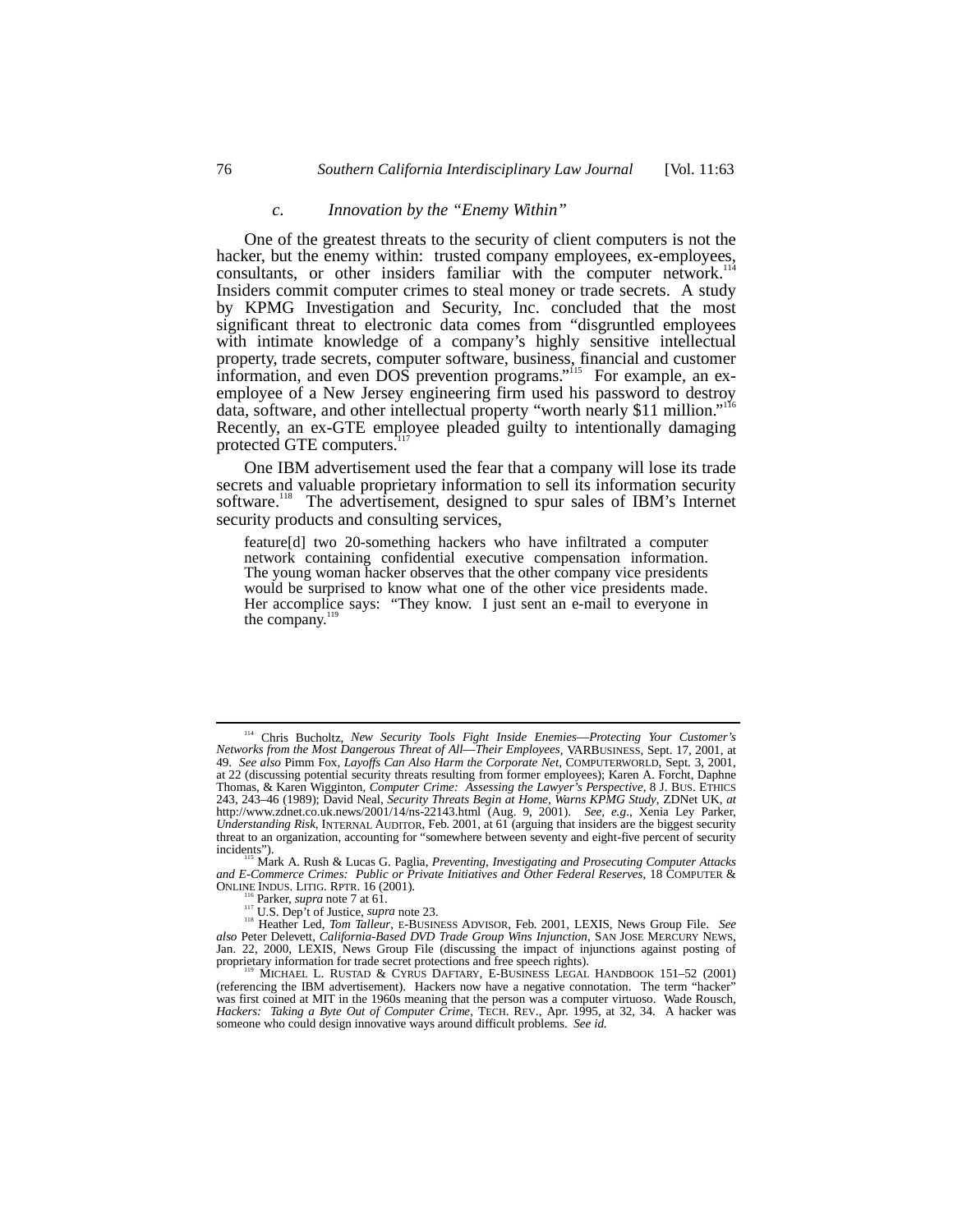### 3. *Ritualism: The Microserf Subculture*

Merton's third category of subcultures is ritualists who lower their expectations, living a life without purpose or long-term goals.<sup>120</sup> Ritualists reject goals of success, but conform to socially acceptable means. The classic example of a ritualist is the minimum-wage worker who has little prospect for long-term success. An adult working for a fast food restaurant or cleaning service is an example of a ritualistic mode of adaptation. The computer industry deskills many jobs in order to pay workers less money, making what was once highly skilled work mind-numbingly routine.

Douglas Coupland's novel *Microserfs* is a fictional account of computer professionals or "techno-geeks" who become absorbed in their work as programmers but never manage to fulfill their goals of success.<sup>121</sup> The term "microserf" refers to hackers who have been co-opted into using their hacker skills for commercial computing.122 Like Merton's ritualist, the microserfs work for low salaries without the prospects of long-term financial success. The microserf plods on at a low-level computer job, despite falling short of American goals of success. A microserf, therefore, is a computer ritualist whose job can only be characterized as a de-skilled occupation with relatively little autonomy. The increased outsourcing of computer services to less-developed countries will result in a new class of microserfs in those countries.

# 4. *Retreatism: Hacking As an Addiction*

Merton hypothesizes that retreatists, those who reject goals and means, are the least common subculture.<sup>123</sup> In Merton's day, retreatists were social pariahs such as beats, drug addicts, tramps, and chronic drunkards. For today's cyber-retreatists, computers and the Internet are a form of addiction. *The Hacker Manifesto,*124 a classic article written by a computer hacker, uses the language of an addict to describe his relationship with computer systems:

I made a discovery today. I found a computer. Wait a second, this is cool. . . .

And then it happened . . . a door opened to a world . . . rushing through the phone line like heroin through an addict's veins, an electronic pulse is sent out, a refuge from the day-to-day incompetencies is sought . . . a board is found. "This is it . . . this is where I belong . . ."

. . . .

. . . .

<sup>&</sup>lt;sup>120</sup> Merton, *supra* note 63, at 673–74.<br><sup>121</sup> Heather Mallick, *Microsoft's Techno-Geek Breaks Free*, jam! SHOWBIZ, *at* http://www.chl.ca/<br>JamBooksReviewsM/microserfs\_coupland.html (July 16, 1995).

FIAYLOR, *supra* note 81, at 23 (noting that microserfs are a new group of hackers co-opted by the computer industry. The term "microserfs" was first coined in Douglas Coupland's novel, *Microserfs*.

Id.  $\frac{123}{124}$  Merton, *supra* note 63, at 677.<br><sup>124</sup> The Mentor, *The Hacker Manifesto*, *at* http://www.iit.edu/~beberg/manifesto.html (Jan. 8, 1986).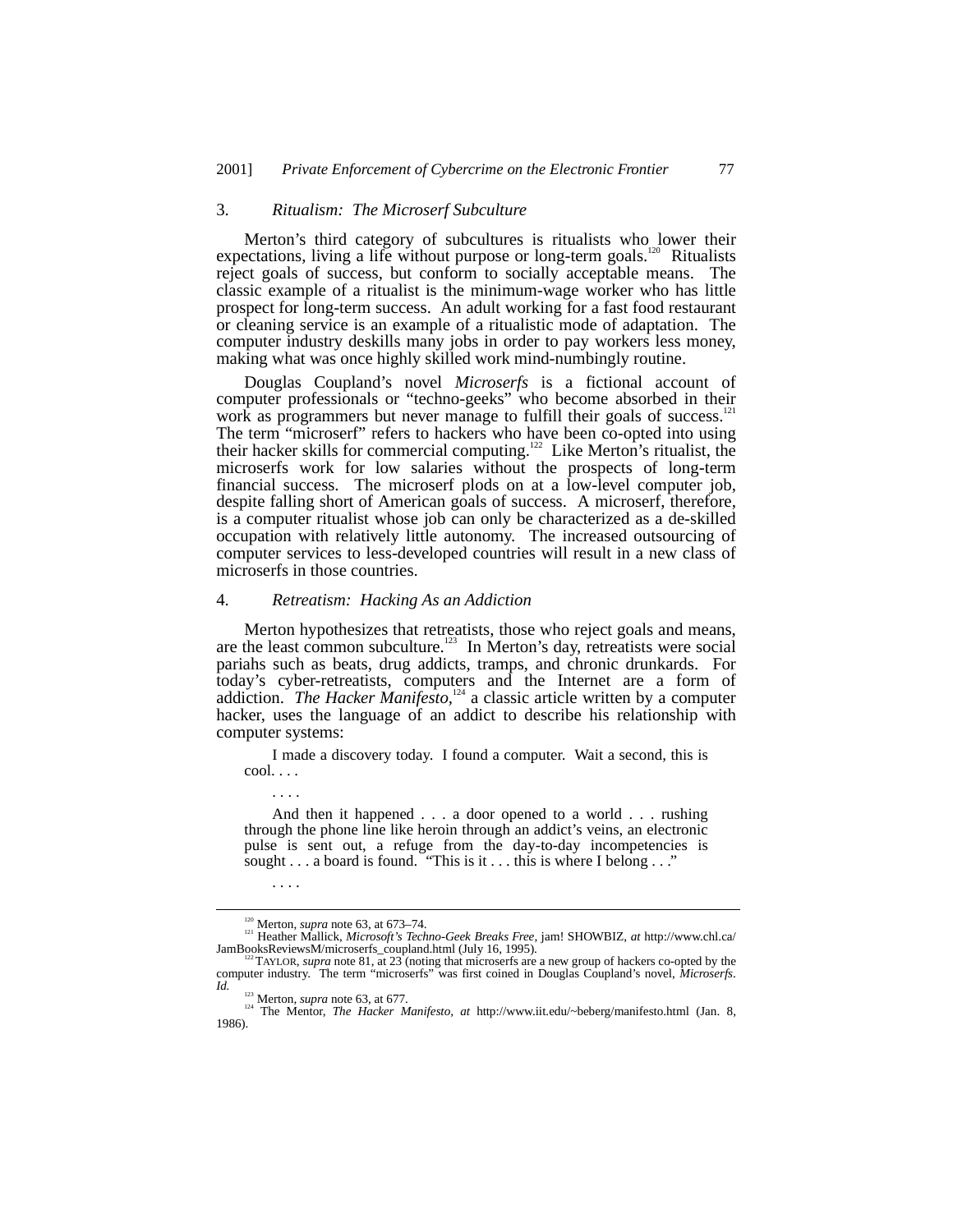# I am a hacker, and this is my manifesto.<sup>125</sup>

Retreatists who break into corporate computer networks are primarily motivated by thrill-seeking, rather than economic gain.<sup>126</sup> "Recreational hackers' break into computer networks for the thrill of the challenge or for bragging rights in the hacking community."<sup>127</sup> A fifteen-year-old Connecticut juvenile was charged with hacking into the U.S. Air Force computer system that tracks the positions of Air Force airplanes worldwide.<sup>128</sup> He was also charged with breaking into the U.S. Department of Transportation computers at the Volpe Center in Cambridge, Massachusetts and causing \$66,000 in economic losses.<sup>129</sup> Another nineteen-year-old hacker from a small Welsh village stole 23,000 credit card numbers, one of which belonged to Bill Gates.<sup>150</sup> The prankster used Gates' credit card to order him a case of Viagra.<sup>131</sup> He justified his actions by explaining that he wished to demonstrate that Internet shopping sites were so vulnerable that it was possible "to teach your grandma" to invade them.<sup>132</sup> A seventeen-year-old Canadian teenager using the name, them.132 A seventeen-year-old Canadian teenager using the name, "Mafiaboy," was sentenced to eight months in a youth detention center for launching denial of service ("DoS") attacks that temporarily disabled websites such as Amazon.com, "CNN.com, Yahoo.com, Ebay.com, and the Web home of computer maker Dell."<sup>133</sup> A Massachusetts teenager caused a regional airport to be shut down by disrupting telephone service when he hacked into the facility's computer system.<sup>1</sup>

Many of the cybercriminals who release computer viruses may also be classified as electronic retreatists, because the authors of viruses, like other computer abusers, are motivated by the thrill of outwitting law enforcement authorities worldwide. A computer virus is a piece of programming code inserted into other programming that causes some unexpected and, for the victim, undesirable event. $\frac{135}{100}$  A virus is programmed to propagate automatically *ad infinitum*. 136 Many viruses masquerade as useful programs. "Trojan horses" received their name from the Trojan horse delivered to the gates of the city of Troy as an ersatz peace offering in Homer's *The Iliad*.<sup>137</sup> When the Trojans brought the horse inside the city

<sup>125</sup> *Id.* <sup>126</sup> *Attrition Defacement Statistics*, Attrition.org, *at* http://www.attrition.org/mirror/attrition/

stats.html (last visited, Jan. 2, 2001).<br>
<sup>123</sup> Sinrod & Reilly, *supra* note 78, at 185.<br>
<sup>123</sup> Linda Rosencrance, *Teen Charged with Jacking into Air Force System*, Infowar.com, *at*<br>
http://www.infowar.com/hacker/01/ha

<sup>&</sup>lt;sup>134</sup> *Prepared Testimony Before the S. Judiciary Comm.* (May 25, 2000) (statement of James Robinson, Assistant Att'y Gen., Criminal Div. Dep't of Justice). Robinson, Assistant Att'y Gen., Criminal Div. Dep't of Justice).<br>
<sup>135</sup> *What Is a Virus*, Whatis.com, *at* http://whatis.com.htm (last visited Nov. 16, 2001).<br>
<sup>136</sup> *See* United States v. Morris, 928 F.2d 504, 505 n.1 (2

modified June 20, 2001).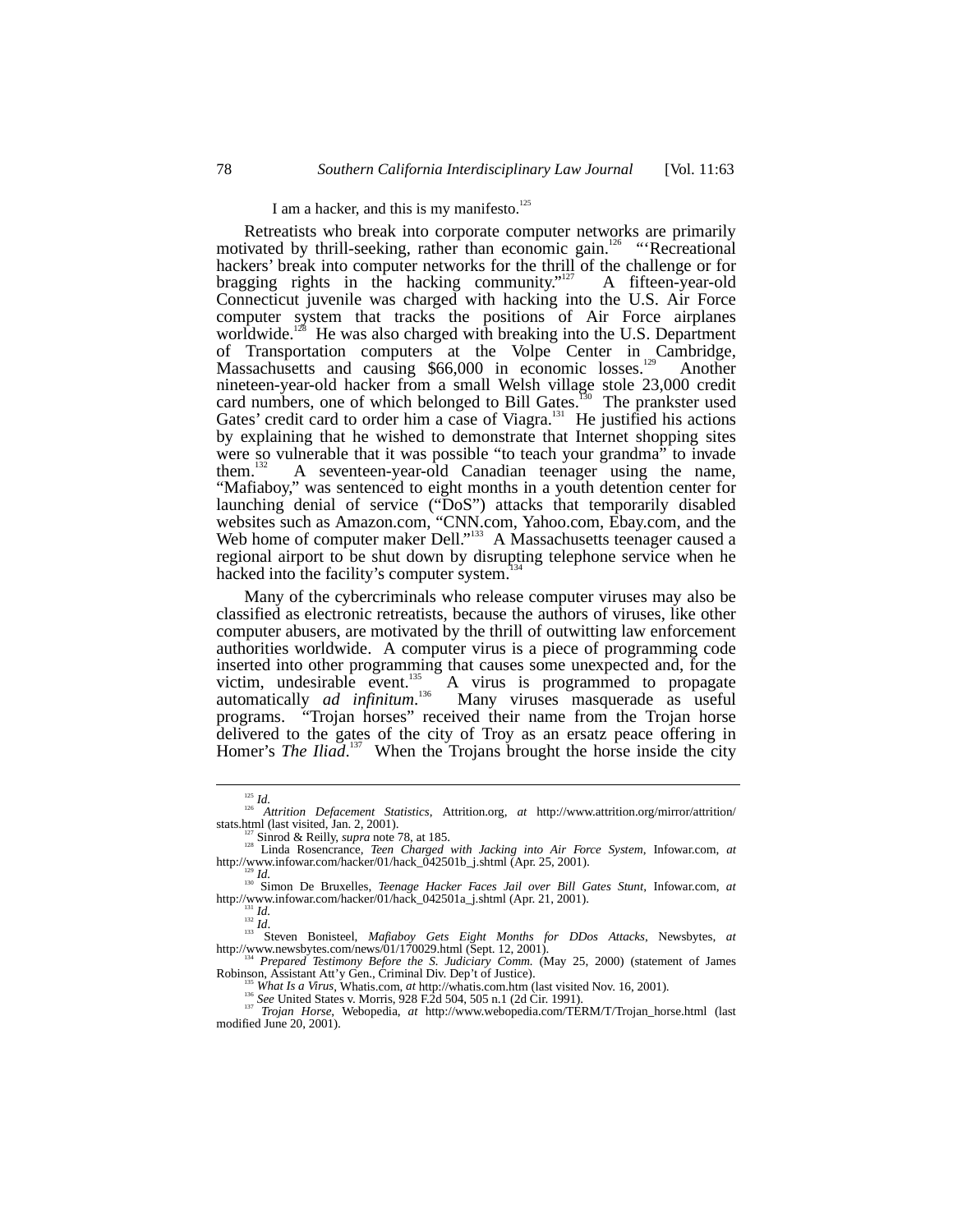walls, Greek soldiers appeared from horse's belly and captured Troy. Similarly, a Trojan horse virus is an apparently harmless computer code that masquerades as antiviral software. In reality, it introduces viruses into the target's computer system. A group calling itself "The Cult of the Dead Cow" was the source of *Back Orifice*, the most infamous of the Trojan horses.<sup>138</sup> *Back Orifice* invades computer systems through a benign program, such as an animated greeting card attachment. After the user executes the program, *Back Orifice* copies itself onto the host computer's hard drive.<sup>1</sup>

New viruses appear online each month. Cyberspace criminals introduce destructive codes into computer systems, thereby, usurping control of the system and reading or recording confidential information.<sup>14</sup> For example, the Chinese *Code Red* worm infected 12,000 Web servers in July of 2001 alone, and a second wave emerged in August of 2001.<sup>141</sup> *Code Red* infected computer systems by gaining control over them and permitting the defacing of websites.<sup>142</sup> Electronic mail attachments were used to transmit the virus known as *Chernobyl*, a self-spreading program that infected servers running Microsoft Windows 95 and 98, which had known security vulnerabilities. $143$  It is unknown and possibly unknowable who created these viruses or what their motivations were.

The *Melissa* virus of March 1999 infected 1.2 million computers, including one in five businesses, causing \$80 million in damages worldwide.<sup>144</sup> Federal prosecutors reached a plea agreement with David Smith, the author of the *Melissa* virus, after he was charged with violating the Computer Fraud and Abuse Act.<sup>1</sup>

### 5. *Rebellion As "Electronic Civil Disobedience"*

Rebellion is Merton's fifth type of subculture in which societal goals and means are rejected in favor of alternative goals and means.<sup>146</sup> The computer hackers who developed the computer program called "DeCSS," which circumvents the protection system for digital versatile disks ("DVDs") containing motion pictures, refer to their hacking as a form of "algebraic sixil discharges"<sup>147</sup> "electronic civil disobedience."

<sup>&</sup>lt;sup>138</sup> Parker, *supra* note 7. The Cult of the Dead Cow is an example of a hacktivist subculture. *See* Cult of the Dead Cow, Paramedia, at http://www.cultdeadow.com (last visited Sept. 6, 2001).

<sup>&</sup>lt;sup>Ts9</sup> The Back Orifice "Backdoor" Program, at http://www.nwinternet.com/~pchelp/bo/bo.html (last modified Nov. 4, 1999).

<sup>&</sup>lt;sup>40</sup> See, e.g., *id.* (noting that "[w]ith Back Orifice installed, absolutely . . . [no] information is safe from loss and/or prying eyes"). 141 Robert Lemos, '*Code Red' Worm Claims 12,000 Servers*, ZDNet UK News, *at*

http://news.zdnet.co.uk/story/0,,t269-s2091572,00.html (July 19, 2001); *CERT/CC Incident Notes*, Cert

<sup>&</sup>lt;sup>142</sup> Id.<br><sup>143</sup> Keith Bowers & Iolande Bloxsom, *CIH 'Chernobyl' Set to Detonate*, techtv, *at* 

http://www.techtv.com/cybercrime/viruses/story/0,23008,2246676,00.html (Apr. 23, 1999).<br><sup>144</sup> U.S. Dep't of Justice, Computer Crime and Intellectual Prop. Section, *The Melissa Virus*, *at*<br>http://www.usdoj.gov/criminal/cy

<sup>&</sup>lt;sup>145</sup> *Id.*<br><sup>146</sup> Merton, *supra* note 63, at 677–78.<br><sup>147</sup> Universal City Studios v. Reimerdes, 111 F. Supp. 2d 294, 303 (S.D.N.Y. 2000).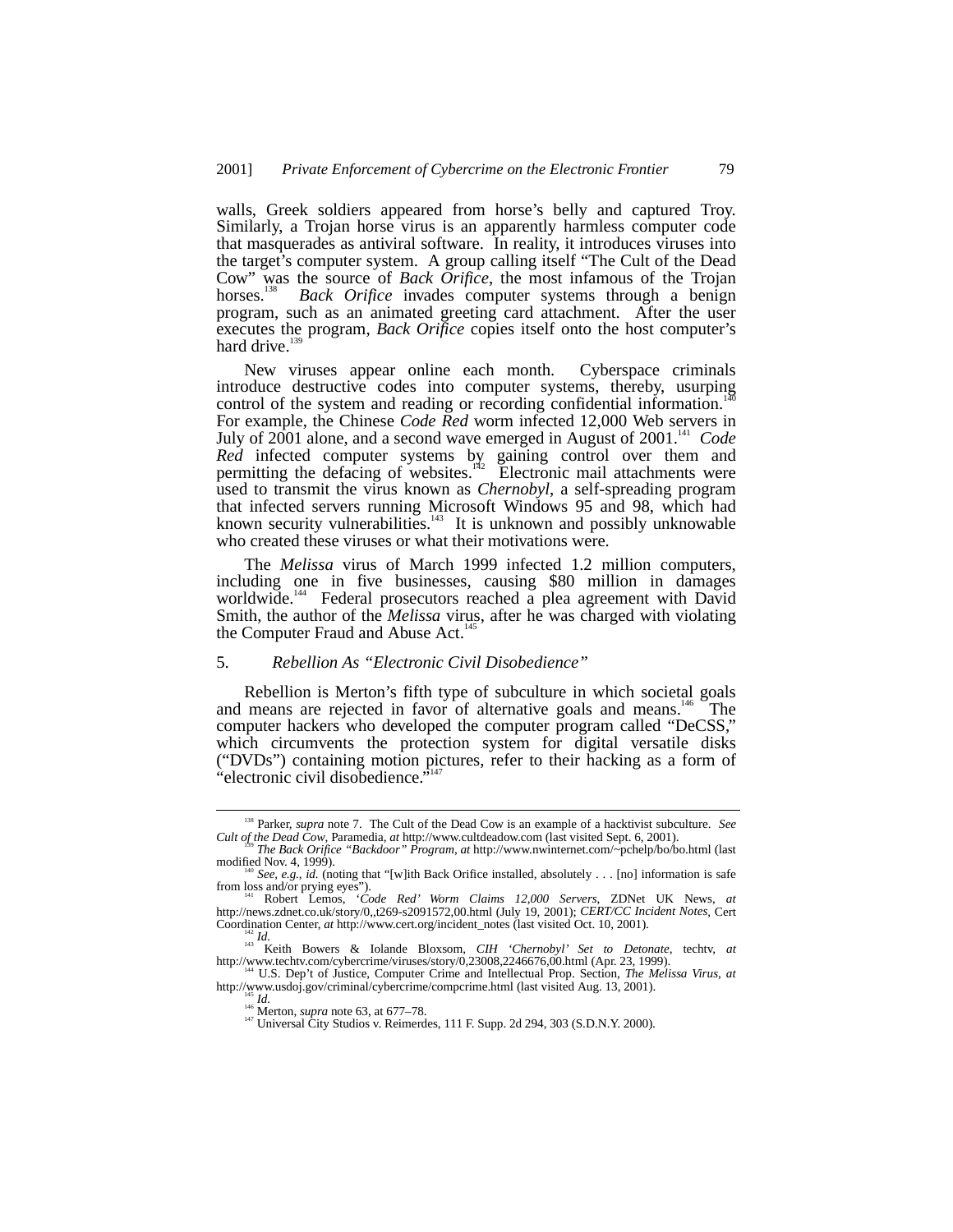The countercultural radicals of the late 1960s, like today's electronic radicals, eschewed dominant culture, positing alternative values, norms, and institutions. Countercultural radicals rejected traditional nuclear families and experimented with alternative extended family groups with communal lifestyles. Similarly, "hacktivism" is a form of political activism against globalism and corporate control of the Internet.<sup>148</sup> Criminologist Paul Taylor observes that hactivists typically target powerful corporations by posting political messages on their websites.<sup>1</sup>

In one instance, anticorporate collectives defaced company websites "with a range of electronic weapons, from viruses to e-mail bombs, which crash websites by bombarding them with thousands of protest messages."<sup>150</sup> The Swiss hactivist Virtual Monkeywrench described the computer intrusion as hacking for a cause against the "well-oiled running of the corporate machine.<sup>5151</sup> 151 Hactivists also broke into the World Trade Organization's computer system during an online press conference of the World Economic Forum.<sup>152</sup> During their highly publicized attack, they During their highly publicized attack, they downloaded the phone numbers and addresses of 1,400 business and political leaders, including personal information about Bill Gates.<sup>153</sup> Italian hactivists, protesting the increased role of government on the Internet, launched a protest attack against an Italian online share dealing website in April of  $2001$ .<sup>154</sup> Recently, hacktivism has been extended to politically motivated viruses. For example, a virus similar to the *Kournkova* strain was released along with "a message attacking Israeli security forces and calling for an end to violence in the Middle East." 155

Other hactivists reject societal ideas of intellectual property.<sup>156</sup> Cultural radicals challenge the legitimacy of copyright law in favor of a

<sup>&</sup>lt;sup>148</sup> Stuart Millar, *For Hackers, Read Political Heroes of Cyberspace*, GUARDIAN, Mar. 8, 2001, at 4.<br><sup>149</sup> *Id.*<br><sup>150</sup> *Id.*<br><sup>151</sup> Aorife White, *Hackers Adopt Political Causes to Legitimate Their Targets*, NETWORK NEWS

<sup>&</sup>lt;sup>152</sup> *See Hacktivists Motto: Oppose a Policy? Hack the System*, ECON. TIMES, Feb. 9, 2001, LEXIS, News Group File.

News Group File.<br>
<sup>153</sup> White, *supra* note 151.<br>
<sup>154</sup> White, *supra* note 151.<br>
<sup>154</sup> *Cyberdigest*, JANE's INTELLIGENCE REV., Mar. 23, 2001, LEXIS, Market & Industry File.<br>
<sup>156</sup> *A* hacker group was recently sued by t hackers devised a computer program called DeCSS that circumvented the devices that used encryption software to protect motion pictures from being copied. *Reimerdes* was the first case filed to enjoin websites from distributing software that permitted the unauthorized copying of movies. In *Reimerdes*, the court ruled that the motion picture studios were entitled to injunctive and declaratory relief against the hackers that posted DeCSS and electronically linked their site to others that posted DeCSS. *Id.* at 346–47. The court rejected the defendants' claim that the Digital Millennium Copyright Act's prohibition of anticircumvention devices did not violate the First Amendment of the United States Constitution. *Id. See also* Ariana Eunjung Cha, *From Teen Hackers to Job Hunters*, WASH. POST, Apr. 17, 2001, at E1. In March of 2001, computer programmers released code designed to "unscramble CSS, the content-scrambling system designed to prevent unauthorized copying of DVDs." *Hack Job*, SCI. AM., May 2001, at 20. The debate over DVD encryption technology pits the entertainment industry against programmers who contest expanded definitions of intellectual property. There is a similar cultural war over Napster, the popular MP3 swapping service. Napster was enjoined by a preliminary injunction ordered by a federal district court judge. A&M Records, Inc. v. Napster, 114 F. Supp. 2d 896, 927 & n.32 (N.D. Cal. 2000). The Ninth Circuit upheld the district court order granting a motion enjoining Napster from loading, transmitting, and distributing sound recordings on the Internet.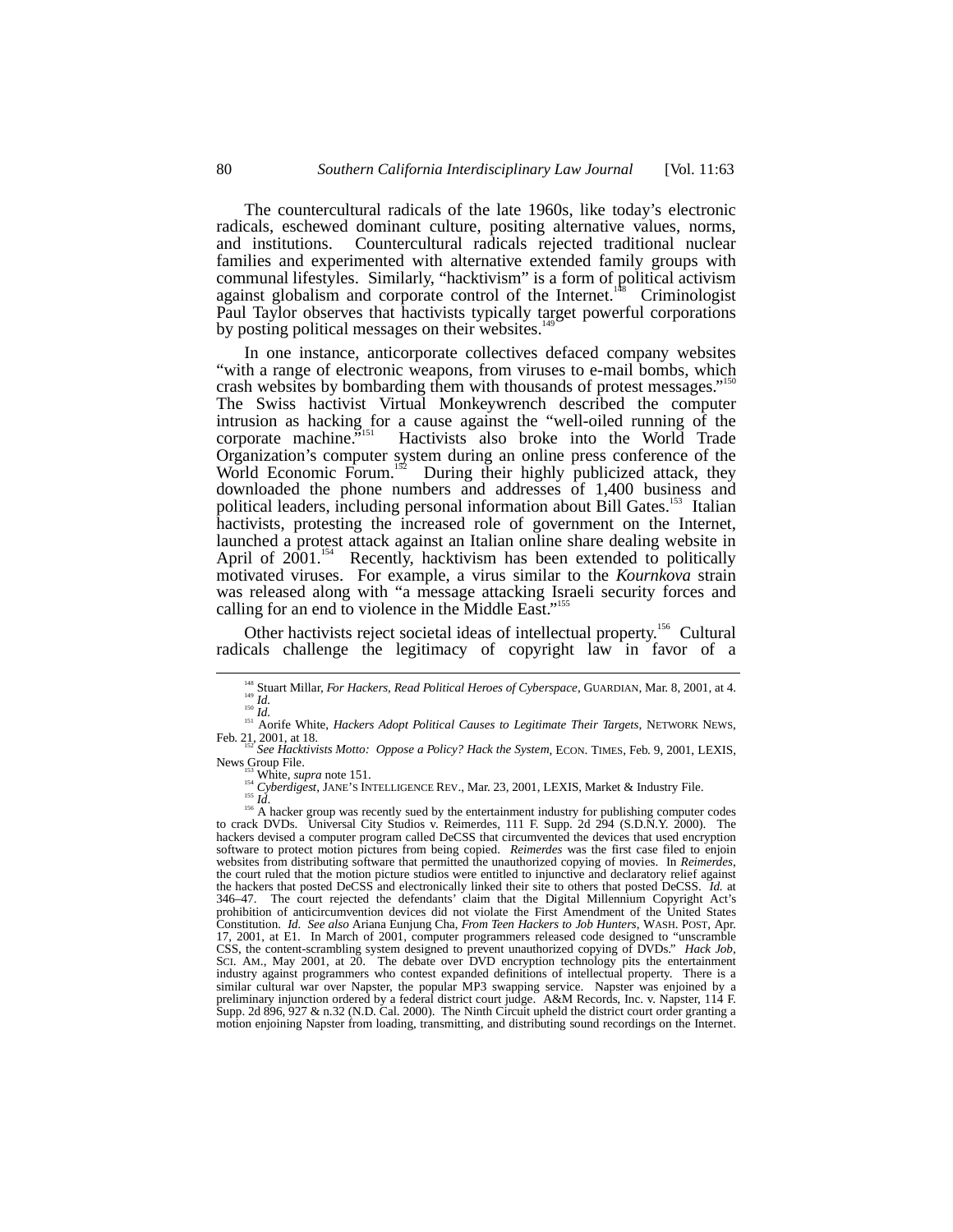countercultural value that "information should be free."<sup>157</sup> One on-line journal, 2600: The Hacker Quarterly,<sup>158</sup> posts articles on how to "steal an Internet domain name, access other people's e-mail, intercept cellular phone calls, and break into computer systems at Costco stores and Federal Express." 159 The journal claims the protection of copyright law on its online materials, while challenging the extension of copyright protection to DVDs and other digital products. The 2600.com website posted the source and object code for DeCSS,<sup>160</sup> and was later enjoined from posting these codes and from electronically linking their site to other sites posting them because doing so was determined to be a violation of the DMCA.<sup>161</sup> The court rejected the hacker's argument that the DMCA, as applied to computer programs, or code, violates the First Amendment.<sup>162</sup>

The *2600* hacker network recently joined forces with punk rock and free speech activists to challenge overreaching definitions of intellectual property.163 The *2600* hackers also produced a documentary film about the "Free Kevin" campaign, challenging the federal computer crime prosecution of hacker, Kevin Mitnick.<sup>164</sup> Mitnick was charged with breaking into computer networks and stealing credit card numbers. He was sentenced to another twenty-two months for using cloned cellular telephones and violating the terms of his release for an earlier computer fraud conviction.165 Mitnick challenged probation restrictions as violating his First Amendment rights, a defense rejected by the Ninth Circuit U.S. Court of Appeals.<sup>1</sup>

Law enforcement officials and prosecutors would likely view hackivists' political ideologies as self-serving rationalizations. Criminals in the "brick and mortar" world frequently rationalize the harm caused by their activities. Cybercrime ideologies are often sophisticated Cybercrime ideologies are often sophisticated rationalizations for socially destructive acts. Criminologists Gresham Sykes and David Matza identified five types of rationalization: denial of responsibility, denial of injury, denial of the victim, condemnation of the

A&M Records, Inc. v. Napster, 239 F.3d 1004, 1029–30 (9th Cir. 2001). The Ninth Circuit found that the trial court did not err in finding that Napster had no fair use defense against claims of contributory and vigarious copyright infringement.  $Id$  at 1013–28.

Gary D. Robson, *Am I a Hacker?*, *at* http://www.robson.org/gary/writing/hacker.html (Apr. 1997) (restating the hacker ethic as having the value that "information should be free"). 158 Eric Corley is the founding editor of *2600: The Hacker Quarterly*. *Reimerdes*, 111 F. Supp. 2d

at 308. The name "2600" was chosen in honor of phone phreaks' use of the 2600 hertz tone to gain unauthorized access to telephone networks. *Id*.

IS *Id.* 159 *Id.* 159 *Id.* 160 *I*<sup>160</sup> *Id.* 160 *I*<sup>160</sup> COSS<sup>"</sup>) is an encryption based copy protection system for  $\frac{1}{160}$  The Control Scramble System ("CSS") is an encryption based copy protection system for DVDS developed by the motion picture companies. *Id*. at 308. DeCSS is a "software utility or computer program, that enables users to break the CSS copy protection system and hence to view DVDS on unlicensed players and make digital copies." *Id.* 161 **Identify** *Reimerdes*, 111 F. Supp. 2d at 304. 163 *Idl.* 163 Jello Biafra of *The Dead Kennedys* punk rock group gave the keynote speech at a 2600 H2K

meeting on July 15, 2000. *Info on H2K2*, H2K, Hackers on Planet Earth, *at* http://www.hope.net (last visited Nov. 16, 2001).

<sup>&</sup>lt;sup>164</sup> See id.<br><sup>165</sup> Jack McCarthy, *Hacker Mitnick Could Be Released By Early 2000*, INFOWORLD DAILY NEWS,<br>Aug. 10, 1999, LEXIS, News Group File.<br><sup>166</sup> United States v. Mitnick, 1998 WL255343 (9th Cir. May 20, 1998) (unpub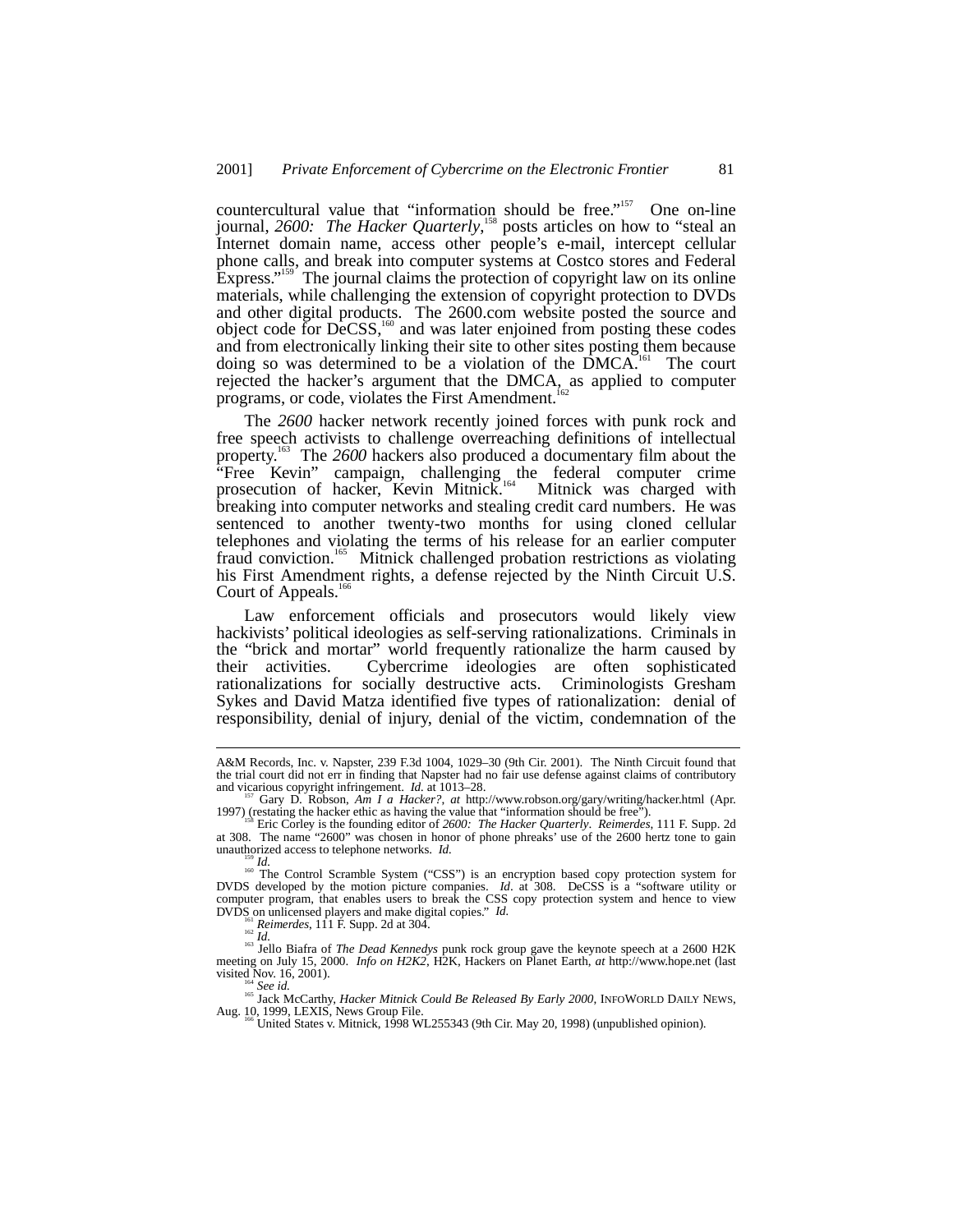condemners, and appeal to higher loyalties.<sup>167</sup> Many rationalization techniques appear in the literature of cultural radical hacking groups such as the *Legion of Doom* or *2600*. Hackers use the rhetoric of freedom of information or speech to rationalize computer trespasses.

Attacks on U.S. Department of Defense ("DOD") websites are probably the product of cultural warfare by foreign-based Internet rebels. The DOD developed firewalls for its computers and networks in the mid-1980s to prevent outside access to classified documents.<sup>169</sup> In a test of the DoD's computer security measures, 7,860 out of 8,932 systems were successfully attacked.<sup>170</sup> Most troubling was that the security managers detected intrusion in only 390 out of the  $7,860$  systems entered.<sup>1</sup> Although the military was the first beneficiary of Internet technology, it has now become a primary target of radical hackers.<sup>172</sup> The frequency of attacks by foreign governments and rebels not sharing American values is unknown. $1/3$  Over one hundred Chinese websites were defaced by American hackers during the crisis in which twenty-four Americans were held in China after colliding with a Chinese plane.<sup>1</sup>

Today, Ex-hacker members of the *2600* club are increasingly hired by companies as consultants to test the security of computer systems.<sup>175</sup> Exhackers who turn their computer skills to conventional means and ends are a rare example of conformity.

#### 6. *Nonutilitarian Hacking*

Merton's theory explains cybercrime as a function of blocked opportunity of individuals with upper class goals and lower class means.<sup>1</sup> His typology, however, does not explain the widespread phenomenon of electronic cyberpunks who hack for nonutilitarian reasons. A large number

*They Hire Hackers*, INFO. WEEK, Oct. 23, 2000, at 1.  $^{176}$  Merton, *supra* note 63, at 681.

<sup>&</sup>lt;sup>167</sup> SUE TITUS REID, CRIME AND CRIMINOLOGY 156-57 (5th ed. 1988) (citing Gresham Sykes  $\&$ David Matza, *Techniques of Neutralization: A Theory of Delinquency*, *in* THE SOCIOLOGY OF CRIME AND DELINQUENCY 292–99 (Marvin E. Wolfgang et al., eds., 1970)).<br><sup>168</sup> Martha Smith, *Global Information Justice: Rights, Responsibilities, and Caring Connections*,

<sup>49</sup> LIBRARY TRENDS 519 (2001). *See also* David Fisher, *The Politics of Technology: The Internet Already Has Delivered the New Economy. A New Democracy Is Not Far Behind*, STAR TRIB., Dec. 18, 2000, at D3 (discussing how technology will be affected by traditional notions of democracy).

<sup>&</sup>lt;sup>169</sup> Gary H. Anthes, *Hackers Stay a Step Ahead*, COMPUTERWORLD, Oct. 17, 1994, at 14.<br><sup>17</sup> Stephen Nickson & Jim Kates, *The Reality of Hackers*, 48 RISK MGMT. 50 (2001).<br><sup>17</sup> *Id.*<br><sup>171</sup> *See generally Richard W. Aldri* 

There is no case law or commentary on the question of whether the government would be liable for negligent security under the Federal Tort Claims Act for harm caused by negligent information security. The discretionary function exception may be extended to immunize the government of claims for negligent security where there are rapidly evolving standards of information security. *See* William P. Kratzke, *The Supreme Court's Recent Overhaul of the Discretionary Function Exception to the Federal Tort Claims Act*, 7 ADMIN. L.J. AM. U. 1 (1993) (discussing how courts would apply the discretionary function to a wide range of governmental activities).

function to a wide range of governmental activities war, Wired News, *at* http://www.wired.com/news/<br>politics/0,1283,43134,00.html (Apr. 18, 2001). politics/0,1283,43134,00.html (Apr. 18, 2001). <sup>175</sup> *See* Tony Kontzer, *Companies Must Consider Legal Ramifications*, *Along with Ethics*, *When*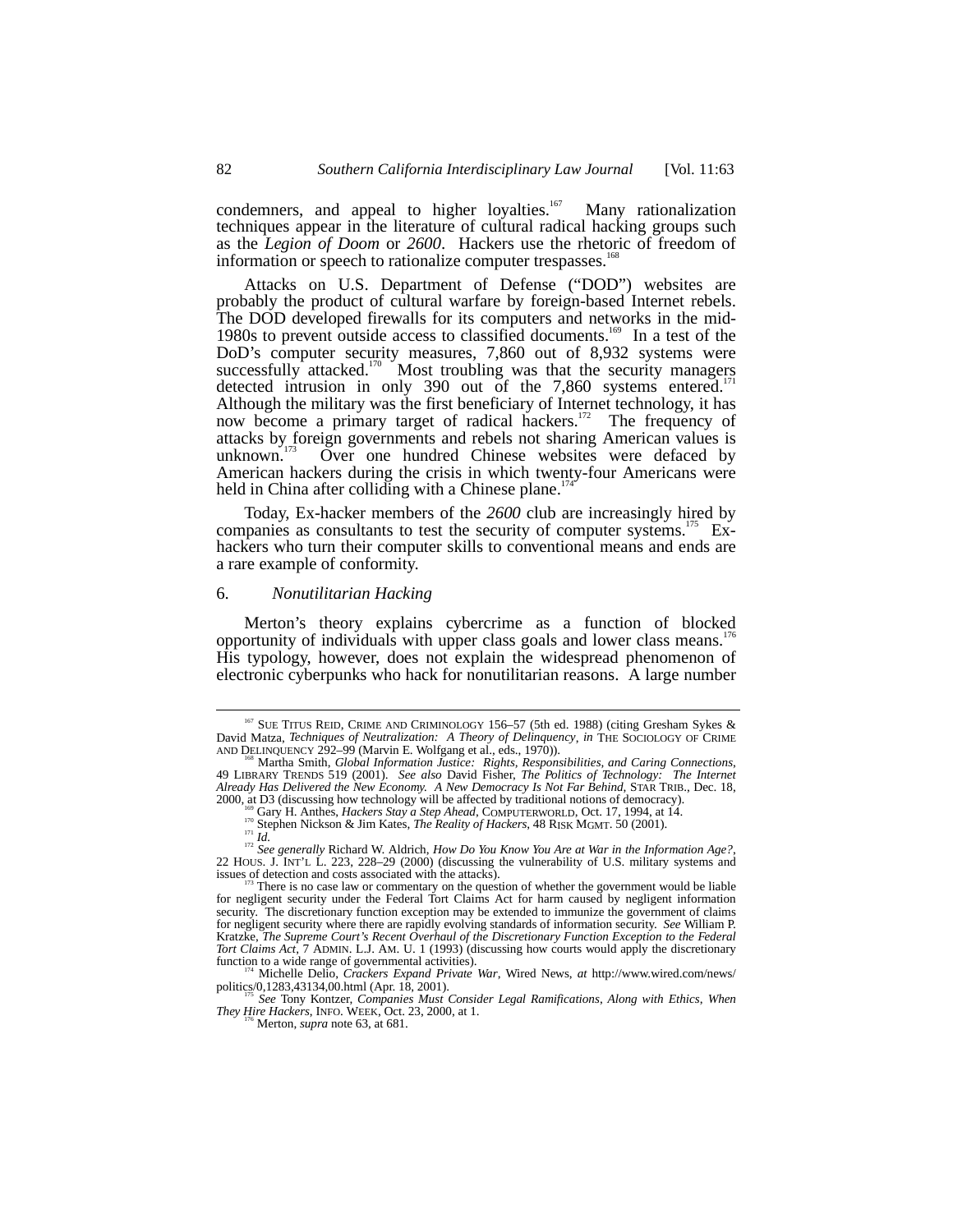of computer-related crimes involve nonutilitarian motives such as "exhibiting technical expertise, highlighting weaknesses in computer security systems, punishment or retaliation, computer voyeurism, asserting a belief in open access to computer systems or sabotage."<sup>177</sup> DoS attacks are frequently motivated by nonutilitarian thrill seeking.<sup>178</sup> Many nonutilitarian computer crimes are hypothesized to be authored by young male "e-delinquents."<sup>179</sup> The 1995 movie *Hackers* was a "cyberpunk thriller" about teenage hackers outwitting government agents.<sup>180</sup> It portrayed an elite group of teenage hackers with "handles like Zero Cool, Cereal Killer, and Acid Burn."<sup>181</sup> A twenty year-old Northeastern University student from Nigeria was charged with hacking into NASA, the DOD, and a commercial Internet service.<sup>182</sup> He was accused of spraying "cybergraffiti calling for the release of fellow hackers from jail and for war against the FBI."<sup>183</sup> A group of hackers posted "a picture of a jolly fat man wearing nothing but a Santa hat and a smile" on one website.<sup>184</sup> A Brazilian hacker "cracked into more than 100 Brazilian Web sites in January" of 2001 to impress his girlfriend.<sup>185</sup> A juvenile hacker disabled the Worcester, Massachusetts airport, city telephone systems, and a Federal Aviation Administration control tower for six hours.<sup>186</sup> The computer hacker group called "globalHell" goes far beyond mere pranks with its public defacement of websites.187 Virus-planting delinquents enjoy shutting down corporate servers or infecting millions of home computers.<sup>188</sup> There are no documented cases of defendants planting viruses in an attempt to reap a financial benefit.

<sup>&</sup>lt;sup>177</sup> Michael Hatcher, Jay MacDannell, & Stacey Oslfield, *Computer Crimes*, 36 AM. CRIM. L. REV.<br>397, 400 (1997). 178 Jose Martinez, *Experts Say It's a 'Rush' to Hack into Some Sites*, BOSTON HERALD, Feb. 24,

<sup>2000,</sup> at 6 (describing nonutilitarian hacking by college students in the Boston area who describe themselves as "phreaks" or "script kiddies"); Anne Saita, *Deep Digital Cover*, INFO. SECURITY, Oct. 2001, at 22; Anne Saita, *Protection Starts with Prevention*, INFO. SECURITY, Oct. 2001, at 52; John Yaukey, *'Blended Threats' Latest PC Menace*, GANNETT NEWS SERVICE, Dec. 21, 2001 (citing example of Israeli teens mounting DoS attack from Israel).<br><sup>179</sup> Shannon Sutherland, *Hackers Open for Business: The Internet Parado* 

NAT'L POST, Sept 18, 2000, at E1.<br>
<sup>180</sup> See Hackers, MovieWeb, at http://movieweb.com/movie/hackers (last visited Nov. 16, 2001).<br>
<sup>181</sup> Id.<br>
<sup>181</sup> Ignid E. Kaplan, *Hacking: Ain't No Joke*, U.S. NEWS & WORLD REP., Aug. 2

zdnn/0318/295928.html (Mar. 18, 1998).<br><sup>187</sup> See Press Release, U.S. Dep't of Justice, Computer Hacker Sentenced, *available at*<br>http://www.usdoj.gov/criminal/cybercrime/gregorysen.htm (Sept. 6, 2000) (noting that the "glo hackers stole access devices, including Personal Identification Numbers (PIN) combinations and credit card numbers, and maliciously disrupted services).

card numbers, and maliciously disrupted services). <sup>188</sup> *See* Reid Goldsborough, *Keeping Hackers Away with Firewalls*, 12 SCHOOL MGMT. & PLAN. 57 (2000); Sutherland, *supra* note 179.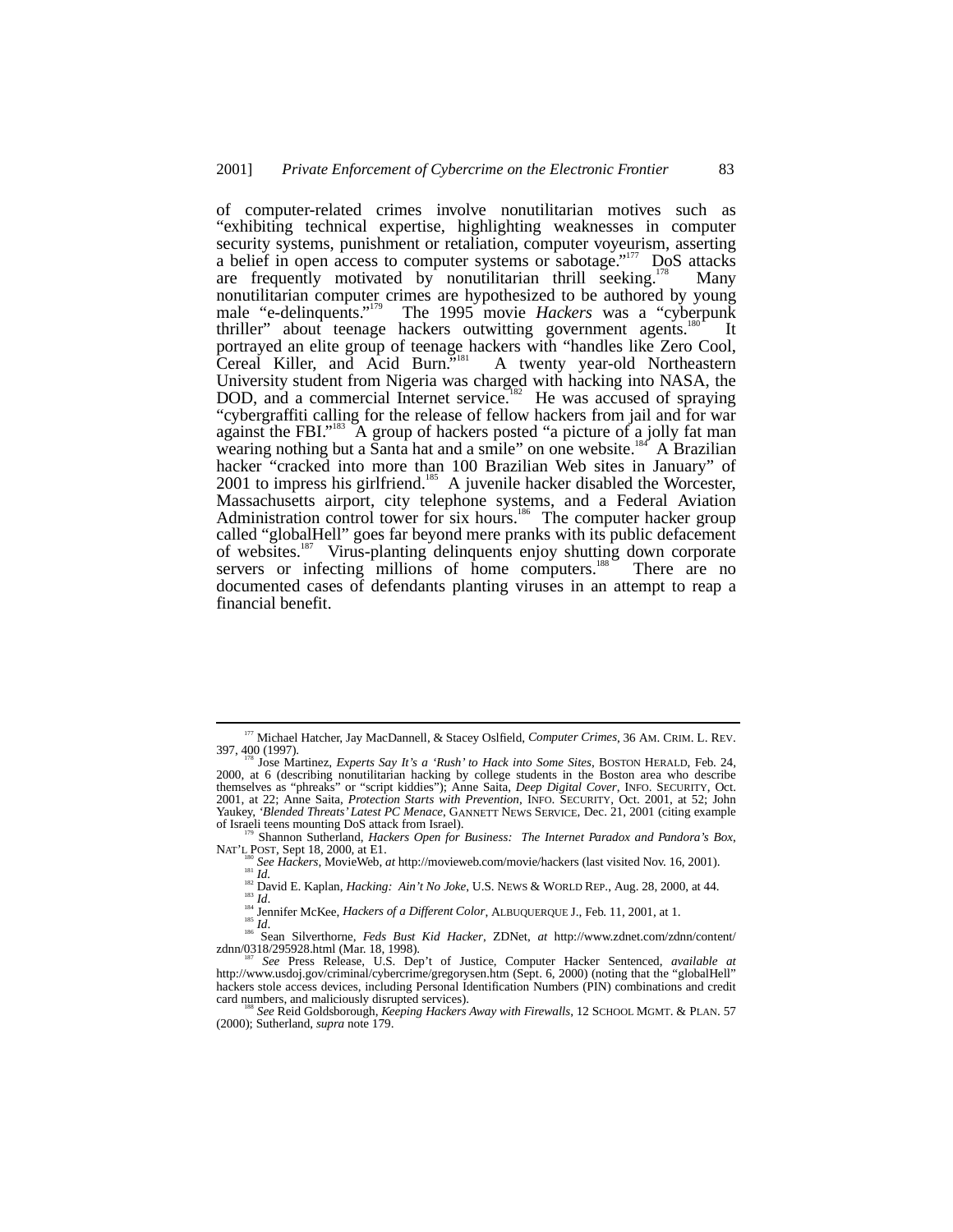#### B. INTERNET-RELATED CRIME ENFORCEMENT: A NEW AUDIT

The Internet began as a research project of the United States Defense Department in the 1960s.<sup>189</sup> The system of computer networks was developed as a means of withstanding a nuclear attack, which might disable critical infrastructure.<sup>190</sup> It evolved into a system of interconnected It evolved into a system of interconnected computers used by educational institutions and defense agencies.<sup>191</sup> The National Science Foundation assumed control of the Internet in 1990.<sup>192</sup> The World Wide Web was not created until 1991 when Tim Berners-Lee developed the user-friendly protocols.<sup>193</sup> Thus, cybercrimes such as transmitting viruses, online fraud, identity theft, and hacking are relatively recent developments.

The first appellate court decision to mention the Internet was the 1991 case, *United States v. Morris.*<sup>194</sup>The defendant in that case was Robert Morris, a Cornell University computer science doctorate student researching information security.<sup>195</sup> As a research project, he designed an "Internet worm" or virus that would test the security of computer networks.<sup>196</sup> Morris' computer code copied itself into computer systems and reproduced.<sup>197</sup> He tested his worm by releasing it from a computer science laboratory at MIT.<sup>198</sup> Due to a defect in the program, the worm replicated at a high rate of speed, shutting down the computers of universities, medical facilities, and defense facilities throughout the United States.<sup>1</sup>

Morris took steps to prevent the further spread of the worm. Nevertheless, he was charged with a federal computer crime. A federal district court had little difficulty finding that the government's case satisfied the scienter requirement under the Computer Fraud and Abuse Act of 1986 ("CFAA") and sentenced Morris to three years probation, 400 hours of community service and a  $$10,500$  fine.<sup>200</sup> The court probably considered the mitigating circumstances, that the virus was unleashed for research purposes, in determining Morris's sentence.

In *United States v. Riggs*, a district court upheld a federal wire fraud indictment against a computer hacker who broke into Bell South Telephone Company's  $\check{C}$ "Bell South") 911 computer files.<sup>201</sup> The hacker gained unauthorized access to the Bell South system by using the accounts of

<sup>&</sup>lt;sup>189</sup> Ben Segal, *A Short History of Internet Protocols at CERN*, *at* http://ben.home.com.cern.ch/<br>ben/TCPHIST.html (Apr. 1995).

ben/TCPHIST.html (Apr. 1995).<br>
190 *Id.*<br>
191 *Id.*<br>
194 928 F.2d 504, 505 (2d Cir. 1991) (upholding a criminal conviction under the federal computer<br>
crime statute for releasing a computer worm).

e statute for releasing a computer worm<br>
<sup>196</sup> *Id.*<br>
<sup>196</sup> *Id.* 197 *Id.*<br>
<sup>198</sup> *Id.* at 506.<br>
<sup>200</sup> *Id.* at 505–06.<br>
<sup>201</sup> 739 F. Supp. 414 (N.D. III. 1990).<br>
<sup>201</sup> 739 F. Supp. 414 (N.D. III. 1990).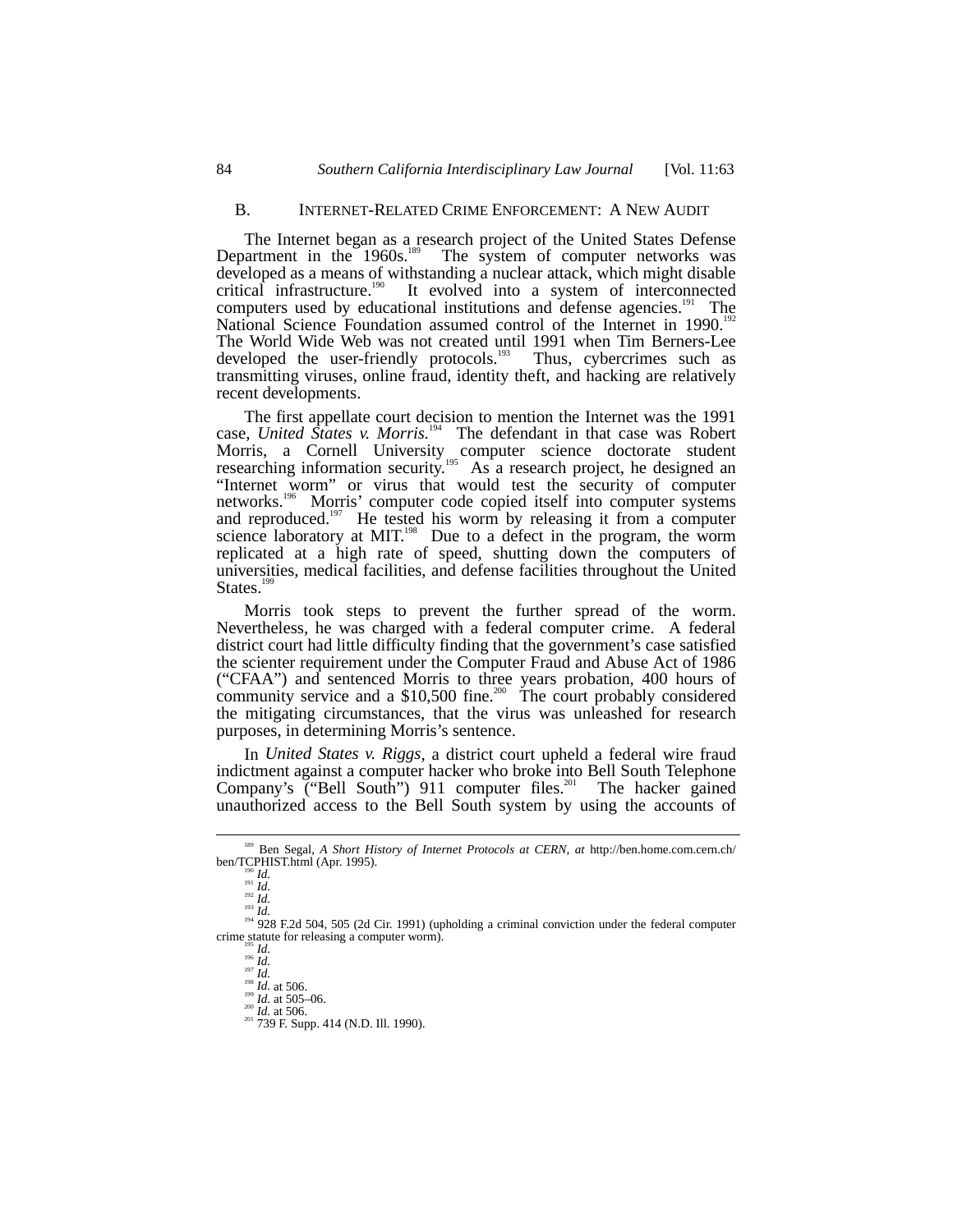persons with legitimate access to the restricted text files.<sup>202</sup> Shortly after hacking into Bell South's computer network, he published pilfered information in the hacker newsletter, "PHRACK."<sup>203</sup> The hacker was information in the hacker newsletter, " $PHRACK$ ."<sup>203</sup> The hacker was charged with federal wire fraud and violation of the CFAA.<sup>204</sup> The U.S. Court of Appeals upheld the indictment, rejecting the hacker's defense that he had no intent to defraud when transmitting confidential information.<sup>2</sup> The defendant in *Riggs* was the leader of a group of phone phreaks who had devised a scheme "to defraud Bell South Telephone Company ('Bell South'), which provides telephone services to a nine-state region." In *People v. Casey*, a phone phreak was convicted of using stolen authorization codes to place long distance telephone calls on the International Telephone and Telegraph Network ("ITT").<sup>207</sup>

In *Computer Professionals for Social Responsibility v. United States Secret Service*, an association of computer professionals filed an action against the U.S. Secret Service for violation of the Freedom of Information Act ("FOIA").<sup>208</sup> The complaint alleged that Secret Service agents violated the FOIA by denying Computer Professionals for Social Responsibility's request to release records related to a break-up of the meeting of *2600 Magazine* in the local mall and the detention of its member by agents.<sup>2</sup> The court held that the Secret Service legitimately refused to release the information because it contained the identity of the arrested hackers. Thus, it was covered under an exception to the FOIA.<sup>210</sup>

There is relatively little cybercrime case law outside the fields of child pornography and traditional crime committed by career criminals. A search of WESTLAW and LEXIS uncovered no successful criminal prosecution in a computer virus case other than *United States v. Morris.*<sup>21</sup> Further case law development must precede a more in-depth study concerning cybercriminal intent using Merton's categories.

The poverty of cybercrime cases reflects a substantial enforcement gap between the cybercriminal law on the books and the law in action. Few cybercrimes have been successfully prosecuted because of several interrelated factors, including the problem of anonymity, jurisdictional issues, and the lack of resources in the law enforcement community. Conventional law enforcement does not make cybercrime a priority nor

<sup>&</sup>lt;sup>202</sup> *Id.* at 417.<br><sup>203</sup> *Id.* In October 1996, the Economic Espionage Act of 1991 ("EEA") was enacted to punish the theft of trade secrets. Pub. L. No. 104-294, § 101(a), 110 Stat. 3488 (1996) (codified at 18 U.S.C. § 1831–39 (2000)). Today, it would be possible to prosecute computer hackers who steal telephone

authorization codes under the EEA.<br>
<sup>2015</sup> United States v. Riggs, 967 F.2d 561 (11th Cir. 1992).<br>
<sup>2026</sup> *Riggs*, 739 F. Supp 414 at 416.<br>
<sup>202</sup> 225 Ill. App. 2d 897, 904 (D.C. Cir. 1996).<br>
<sup>2016</sup> *Id.*<br>
<sup>210</sup> *Id.*<br>
<sup>21</sup> pornography and Internet" yielded 225 citations. *See, e.g.*, United States v. Wilson, 182 F.3d 737 (10th Cir. 1999) (upholding conviction for possession of child pornography); United States v. Lamb, 945 F. Supp. 441 (N.D.N.Y. 1996) (discussing a case involving dissemination of child pornography).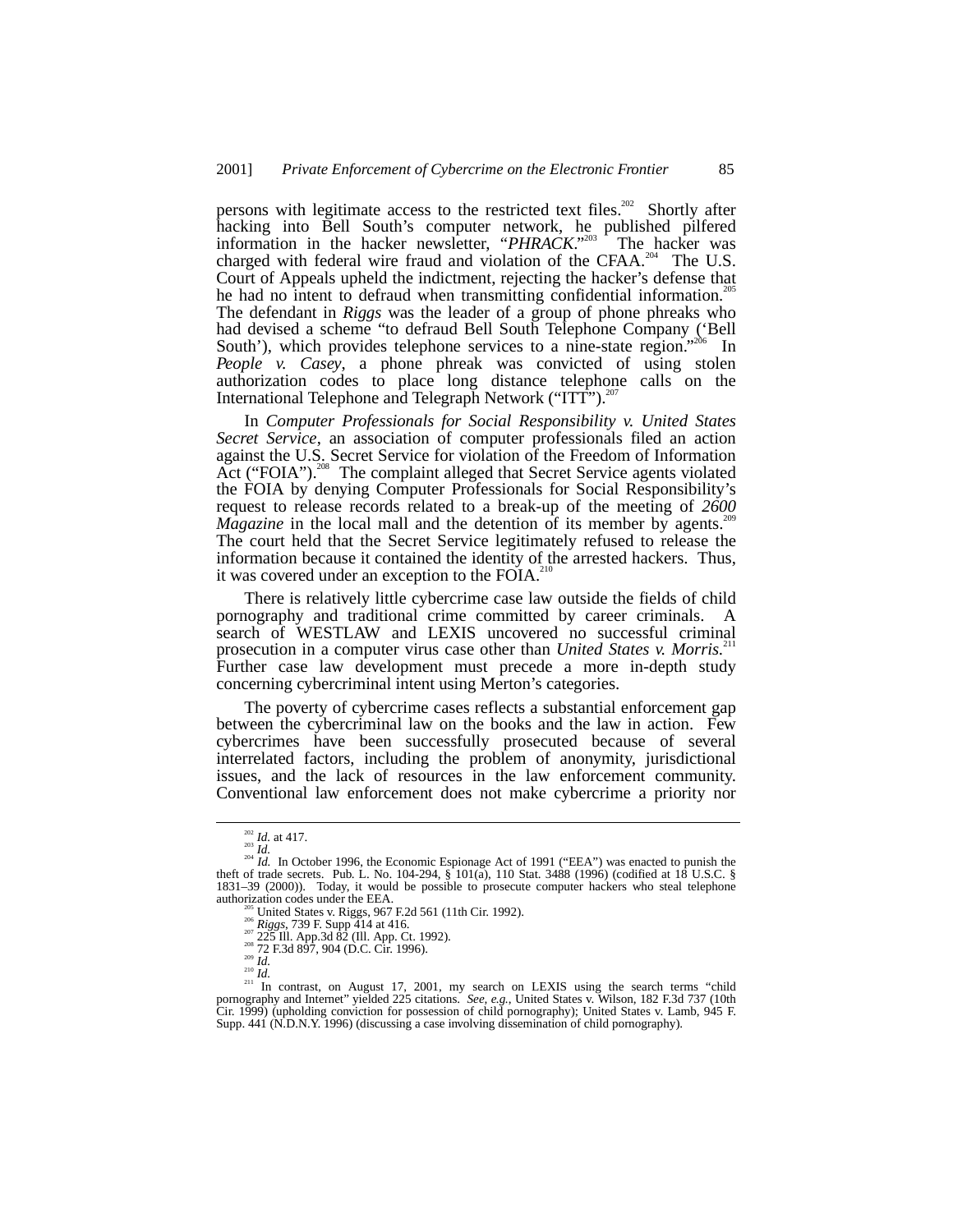does it have the resources to tackle this type of crime. The next Section examines the key cybercriminal statutes and explains why criminal law is unable to effectively control Internet-related wrongdoing.

# C. THE ADEQUACY OF CYBERCRIME STATUTES AND SENTENCING **GUIDELINES**

Criminal law, by its very nature, lags behind technology. One of the difficulties that cybercrime legislation faces is enacting statutes to control rapidly evolving cybercrimes. It is difficult to discover the identity of cybercriminals, who often operate in countries with corrupt governments that encourage Internet crime as a developing industry. Crimes on the Internet cross national borders, creating the need for international cooperation in law enforcement.

Computer crime statutes were first enacted decades after the invention of computers. For example, the United Kingdom enacted the Regulation of Investigatory Powers Act to bring law enforcement into the age of the Internet. It provides law enforcement with new tools to monitor and to intercept criminal activity.<sup>212</sup> The term "computer crime" is defined by the Department of Justice to include "any violations of criminal law that involve a knowledge of computer technology for their perpetration, investigation, or prosecution."<sup>213</sup> It is not surprising that lawmakers find it difficult to draft effective statutes, as even this definition of computer crime is imprecise.<sup>214</sup> Furthermore, there is "legal lag" in federal and state criminal statutes.<sup>215</sup> Most computer crime statutes are tailored to address situations where innovative computer criminals hack into computers for financial gain, such as Merton's "innovators." In reality, most cybercriminals are employees, ex-employees, or other insiders who exploit their knowledge of corporate computer networks,<sup>216</sup> thus, many cybercrimes could be prevented through the use of better password controls and employee training and screening.<sup>21</sup>

 <sup>212</sup> Jonathan Little, *The UK Regulation of Investigatory Powers Act*, 5 CYBERSPACE LAWYERS 12

<sup>(2000).&</sup>lt;br>
<sup>213</sup> Hatcher et al., *supra* note 177, at 399 (citing NAT'L INST. OF JUSTICE, U.S. DEP'T OF JUSTICE,<br>
COMPUTER CRIME: CRIMINAL JUSTICE RESOURCE MANUAL 2 (1989)).<br>
<sup>214</sup> Scott Charney & Kent Alexander, *Computer C* 

A good example of "legal lag" exists in the field of trade secrets. "Prior to the passage of the EEA, the only federal statute directly prohibiting economic espionage was the Trade Secrets Act, 18 U.S.C. §1905, which forbids the unauthorized disclosure of confidential government information, including trade secrets, by a government employee." United States v. Hsu, 155 F.3d 189, 194 n.5 (3d Cir. 1998). The Trade Secrets Act had applicability to corporate espionage in a globally networked environment. The Act was enacted decades before the rise of the Internet. The National Stolen Property Act ("NSPA"), 18 U.S.C. § 2314 (2000), also had limited utility to corporate espionage. The NSPA was enacted "at a time when computers, biotechnology, and copy machines did not even exist."

*Hsu*, 155 F.3d at 194.<br><sup>216</sup> Neal, *supra* note 114.<br><sup>217</sup> Stephen Nickson & Jim Kates, *The Reality of Hackers, Statistical Data* Included, 48 RISK<br>MGMT. 50 (2001). *See* Clinton Wilder with Stephanie Stahl & Mary E. Th MGMT. 50 (2001). *See* Clinton Wilder with Stephanie Stahl & Mary E. Thyfault, *A Premium on Safety– –Is Computer Crime Insurance a Corporate Lifesaver or an Expensive Redundancy?*, INFO.WEEK, Nov. 29, 1993, *at* 24 (arguing that much of computer crime is preventable.)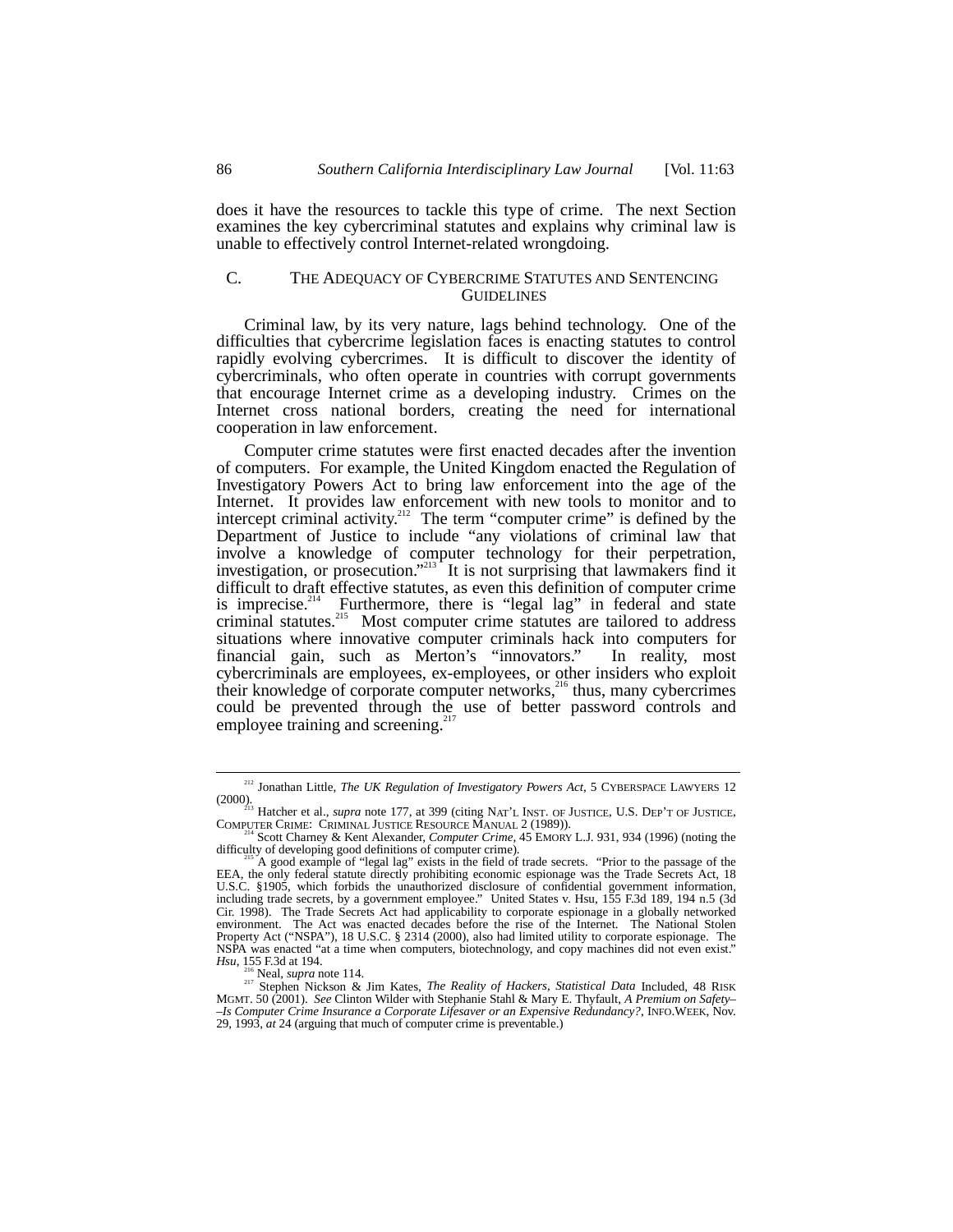Cybercrime cases frequently involve difficult issues of "criminal intent" not currently found in criminal law. As such, sentencing guidelines may need to be adjusted for discretionary conditions based upon the nature of cybercrime.<sup>218</sup> Policymakers should carefully consider the difference  $\delta$  Policymakers should carefully consider the difference between a crime committed by an employee or other insider, and a crime committed by terrorists located in an offshore haven. An organized band of cybercriminals stealing credit cards should not receive the same treatment as a bored sixteen-year-old committing a prank. Should a hacktivist protesting expanded intellectual property rights be treated differently than an ex-employee who destroys computer files in retaliation for being terminated? Should political acts of hacking be treated differently than workplace theft of trade secrets, the crown jewels of an information-age company? Corporate espionage resulting in the loss of trade secrets causes greater economic loss than the damage caused by pranksters who deface websites. Present sentencing guidelines do not consider whether a website is hacked for financial gain, malicious mischief, or as a form of political expression. Cybercrime sentencing guidelines should consider the motives of hackers. The remainder of this Section provides a brief audit of the key federal computer crime statutes governing cybercrime. These statutes lag behind rapidly evolving cybercrime.<sup>21</sup>

# 1. *The Electronic Communications Privacy Act*

The Electronic Communications Privacy Act ("ECPA")<sup>220</sup> was enacted as an amendment to the Omnibus Crime Patrol and Safe Streets Act Title III of  $1968$ <sup>221</sup> The ECPA provides criminal and civil remedies for the unauthorized interception or disclosure of electronic communications. An "electronic communication" is defined as any "transfer of signs, signals, wiring, images, sounds, data, or intelligence of any nature transmitted in whole or in part by a wire, radio, electromagnetic, photoelectronic, or photooptical system that affects interstate or foreign commerce . . . "<sup>222</sup> The ECPA "aims to prevent hackers from obtaining, altering, or destroying certain stored electronic communications."<sup>223</sup> Web sites are classified as

<sup>&</sup>lt;sup>218</sup> The United States Sentencing Guidelines presently consider the circumstances of the offense as well as the history and characteristics of the defendant. *See* 18 U.S.C. § 3553 (2000). Sentencing Guidelines must take the motivation of the hacker or other cybercriminal into effect in order to determine a sentence likely to promote optimal deterrence. *See, e.g.*, Christopher M.E. Painter, U.S. Dep't of Justice, *Supervised Release and Probation Restrictions in Hacker Cases*, *at* http://www.usdoj.gov/criminal/cybercrime/usamarch2001\_7.htm (Mar. 2001) (arguing that sentencing for computer crimes must consider the

The Privacy Protection Act ("PPA"), 42 U.S.C. §§ 2000aa-aa12 (Supp. V 2000), is sometimes invoked in computer hacking cases. *See* Davis v. Gracey, 111 F.3d 1472 (10th Cir. 1997). *See also*

<sup>220 18</sup> U.S.C. § § 2510–2711 (2000).<br>
<sup>221</sup> 18 U.S.C. § § 2510–2711 (2000).<br>
<sup>221</sup> Davis v. Gracey, 111 F.3d 1472, 1483 n.10 (10th Cir. 1997).<br>
<sup>222</sup> 18 U.S.C. § 2510(12).<br>
<sup>223</sup> *In re* Doubleclick Inc. Privacy Litig., 20 2001).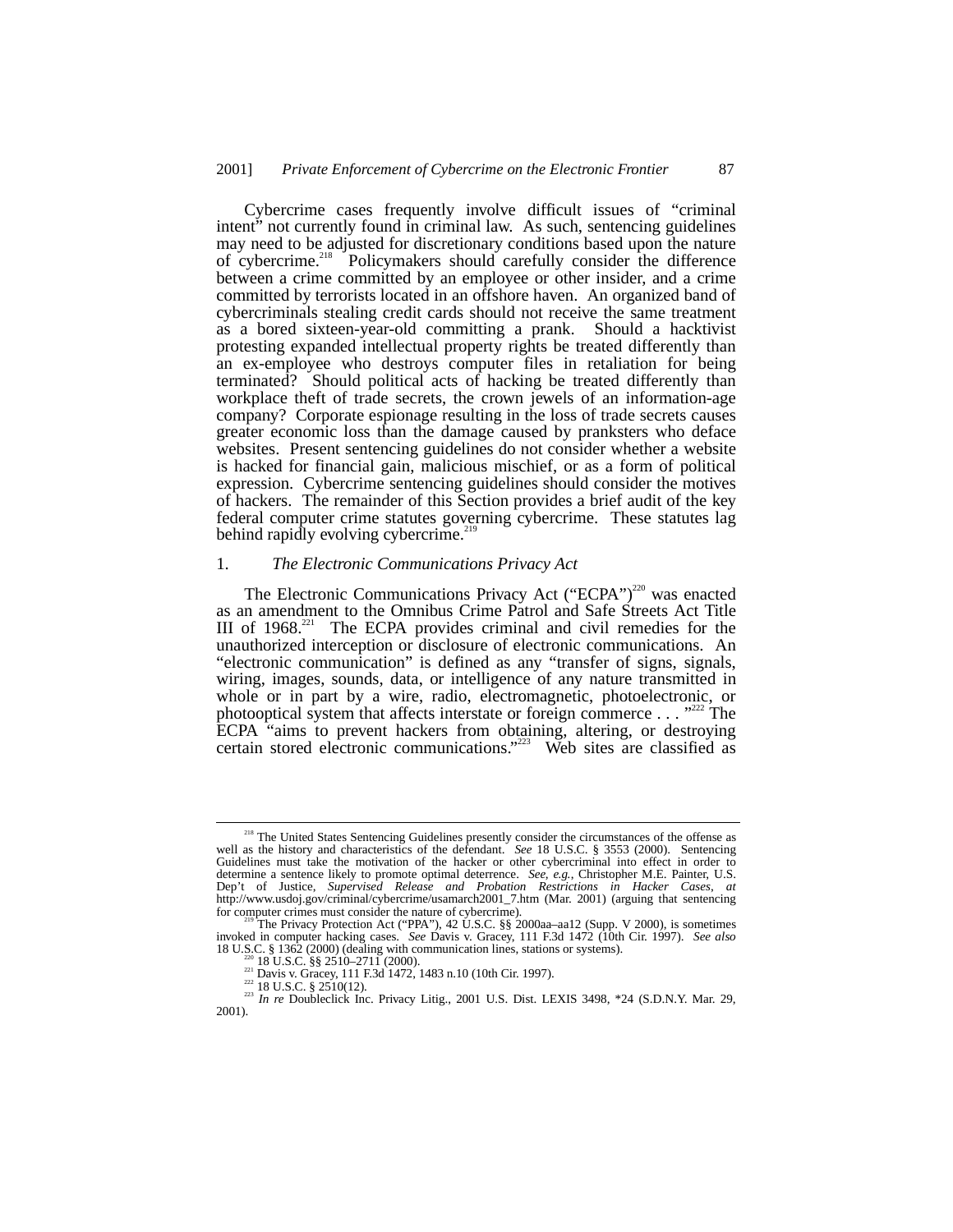"users" of Internet access and are governed by the ECPA.<sup>224</sup> Similarly, email systems are electronic communications covered by the ECPA.<sup>2</sup>

Section 2701 of the ECPA prohibits the unauthorized access or alteration of records, stored wire communications, or electronic communications by persons without the authority to access the computer.<sup>226</sup> Section 2702 prohibits the unauthorized disclosure to any person or entity of the contents of an electronic communication obtained in violation of Section 2701.<sup>227</sup> Section 2702 also states: "a person or entity providing an electronic communication service to the public shall not knowingly divulge to any person or entity the contents of a communication while in electronic storage by that service."<sup>228</sup> The ECPA also provides for private enforcement against violators of the Act by "any provider of electronic communication service, subscriber, or other person aggrieved by any violation of [the Act] in which the conduct constituting the violation is engaged in with a knowing or intentional state of mind."<sup>229</sup> If the disclosing party, however, is not a provider of electronic communication service as defined in Section  $2510<sup>230</sup>$  the disclosure is outside of the scope of the ECPA. Furthermore, if a party consents to an interception, then there is no liability under the ECPA.<sup>3</sup>

The ECPA is a federal statute that applies to Internet-related crimes occurring within the territory of the United States. It provides civil and criminal remedies against hackers who intercept wire communications, whether from company voice mail or e-mail.<sup>232</sup> The contents of any wire, oral, or electronic communication includes any information concerning the substance, purport, or meaning of that communication, but does not include information concerning the identity of the author of the communication.<sup>23</sup> Law enforcement officers invoke the ECPA in cases involving the search

<sup>&</sup>lt;sup>224</sup> *Id.* at \*34.  $\frac{225}{18}$  U.S.C. § 2701(a) (making it an offense to obtain, alter, or prevent authorized access to a wire or electronic communication).<br><sup>226</sup> *Id. See, e.g.*, State Wide Photocopy, Corp. v. Tokai Fin. Servs., 909 F. Supp. 137, 144–45

<sup>(</sup>S.D.N.Y. 1995) (construing 18 U.S.C. § 2701 such that the ECPA did not apply to a fraudulent scheme where the defendant released plaintiff's confidential proprietary information to competitors using fax machines). *See also* Sherman & Co. v. Salton Maxim Housewares, Inc., 94 F. Supp. 2d 817, 820–21 (E.D. Mich. 2000) (holding that unauthorized access by a former contractor to plaintiff's trade secretes

<sup>227 18</sup> U.S.C. § 2702.<br>
<sup>228</sup> *Id.* § 2702(a)(1).<br>
<sup>229</sup> *Id.* § 2702(a)(1).<br>
<sup>229</sup> *Id.* § 2707(a).<br>
<sup>229</sup> *Id.* § 2707(a).<br>
<sup>230</sup> An "electronic communication service" is defined as "any service which provides to users<br>

 $^{231}_{222}$  *Id.* § 2511(2)(d).<br><sup>232</sup> *See* United States v. Smith, 155 F.3d 1051, 1059 (9th Cir. 1998) (noting that a hypothetical hacker could be sued for civil damages and criminally prosecuted under the ECPA). *See also* United States v. Sills, 2000 U.S. Dist. LEXIS 5570 (S.D.N.Y. 2000) (indicting defendant, a police officer, under the ECPA for intercepting his employer's alphanumeric pager communications, which were not readily accessible to the general public, and for possession of a device useful for such interception.); State Wide Photocopy, Corp. v. Tokai Fin. Servs., 909 F. Supp. 137, (S.D.N.Y. 1995).<br><sup>233</sup> *But see Jessup-Morgan v. AOL, Inc* 

action against service provider, holding that disclosure of the identity of subscriber who posted messages on AOL system did not violate the ECPA because the identity was disclosed pursuant to a properly executed subpoena).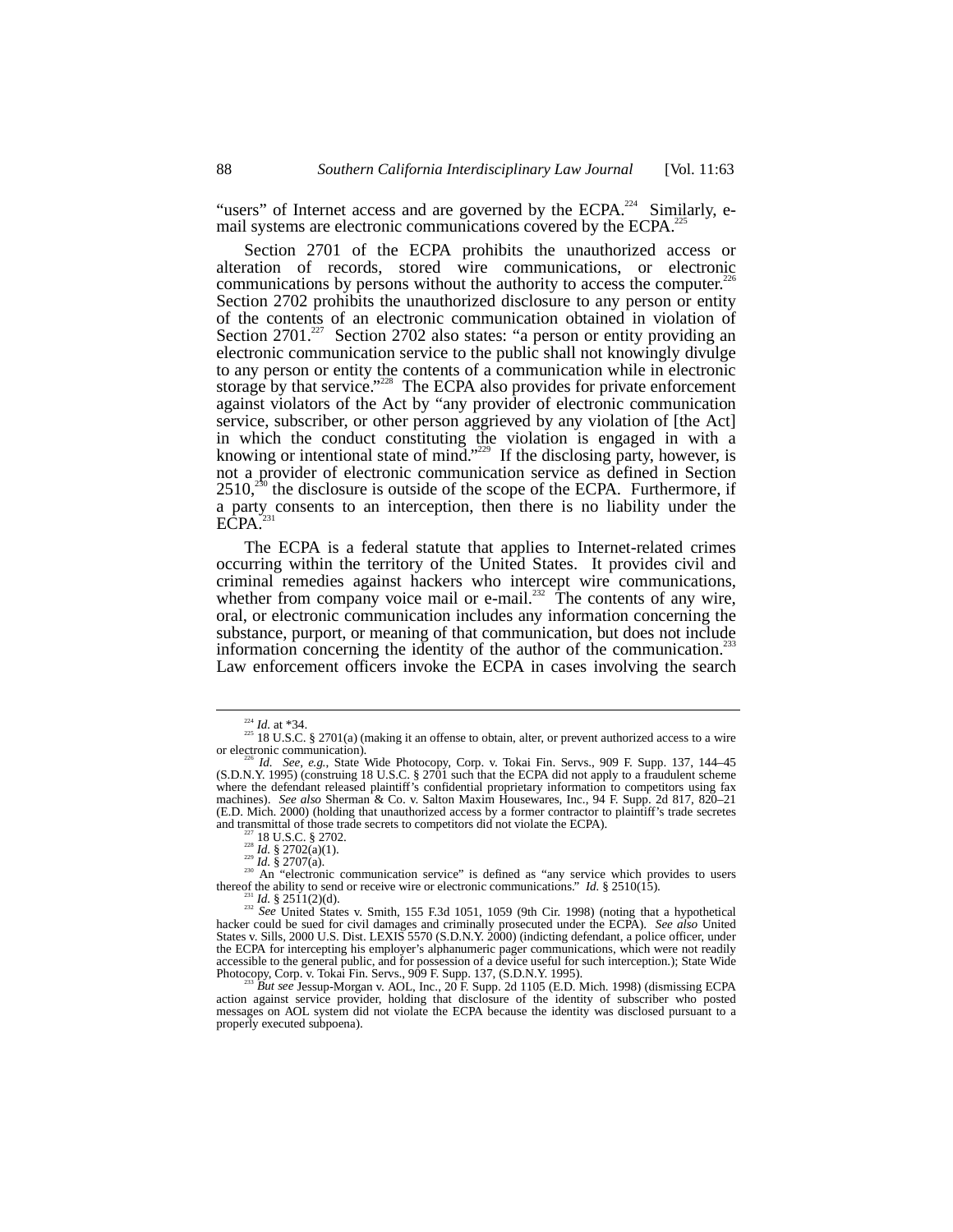and seizure of computer systems or computer messages.<sup>234</sup> Employers and corporate entities frequently use the ECPA as a civil cause of action for the illegal seizures of computer systems or the interception of computer communications.<sup>235</sup> A federal court recently considered the question of <sup>3</sup> A federal court recently considered the question of whether the use of Internet "cookies," which collect potentially personally identifiable profiles to build demographic profiles of website visitors, violated the  $ECPA$ <sup>236</sup> Despite its original purpose, the ECPA is seldom used to prosecute computer hackers for their unauthorized accessing of stored electronic communications.<sup>2</sup>

A company may disclose information stored on its computer system when the Government seeks to obtain information from electronic communications, remote computing services, or Internet service providers ("ISPs"). To compel disclosure under the ECPA, the government must demonstrate "specific and articulable facts showing that there are reasonable grounds to believe that the contents . . . are relevant and material to an ongoing criminal investigation." While, the ECPA applies to unauthorized access to electronic communications, it does not apply to the misuse of data when access is authorized.<sup>2</sup>

### 2. *Computer Fraud & Abuse Act*

The Computer Fraud and Abuse Act ("CFAA") is the single most important federal statute governing computer crime. The CFAA punishes and deters hacking, creating viruses, and other forms of computer crime, and extends to all computers involved in interstate commerce.<sup>240</sup> The CFAA was enacted in 1984 and has been amended several times.<sup>241</sup> Its jurisdiction includes the Internet. The CFAA prohibits any person from knowingly

<sup>&</sup>lt;sup>234</sup> *See, e.g.*, Adams v. City of Battle Creek, 250 F.3d 980 (6th Cir. 2001) (alleging unlawful tapping by the police department of a police officer's pager without a warrant or notice).

See Guest v. Leis, 255 F.3d 325 (6th Cir. 2001) (denying claim by operators of computer bulletin boards against law enforcement officers for seizing their computer systems because the systems were seized pursuant to valid warrants). *See also* Davis v. Gracey, 111 F.3d 1472 (10th Cir. 1997) (holding that police officers conducting search and seizure with valid warrants did not violate the

ECPA). <sup>236</sup> *In re* Doubleclick Inc. Privacy Litig., 2001 U.S. Dist. LEXIS 3498 (S.D.N.Y. Mar. 29, 2001) (granting defendants' motion to dismiss ECPA claim that use of cookies collecting personally

identifiable information violated the Act).<br><sup>237</sup> LEXIS' "State and Federal Case Law" database contains eighty cases in which the search terms,<br>"Electronic Communications Privacy Act and computer" are mentioned. Only five involved any form of computer hacking. Private litigants file many of the ECPA cases for civil damages involving improper access of computer systems, websites, or networks. *See, e.g.*, Konop v. Haw. Airlines, Inc., 236 F.3d 1035 (9th Cir. 2000). *See also* Coronado v. Bank Atlantic Bancorp, Inc., 222 F.3d 1315 (11th Cir. 2000) (dismissing action against defendant bank for unauthorized disclosure of

customer's account records); Lopez v. First Union Nat'l Bank, 129 F.3d 1186 (11th Cir. 1997).<br><sup>238</sup> 18 U.S.C. § 2703(d) (2000).<br><sup>239</sup> In *Education Testing Service v. Stanley H. Kaplan Educational Center*, employees of the questions for their business of preparing students to take the examination. 965 F. Supp. 731, 740 (D. Md. 1997). The court rejected the testing service claim that an unauthorized use of the examination constituted a violation of the ECPA. *Id.* The court stated that, "the Stored Communications Act applies . . . [where a] trespasser gains access to information to which he is not entitled to see, not . . . [where] the trespasser uses the information in an unauthorized way." *Id.*  $\frac{^{240}}{^{241}}$  *Id. Id. Id. Id. Id. Id. Id. Id. Id. Id. Id. Id. Id. Id. Id. Id. Id. Id. Id. Id.*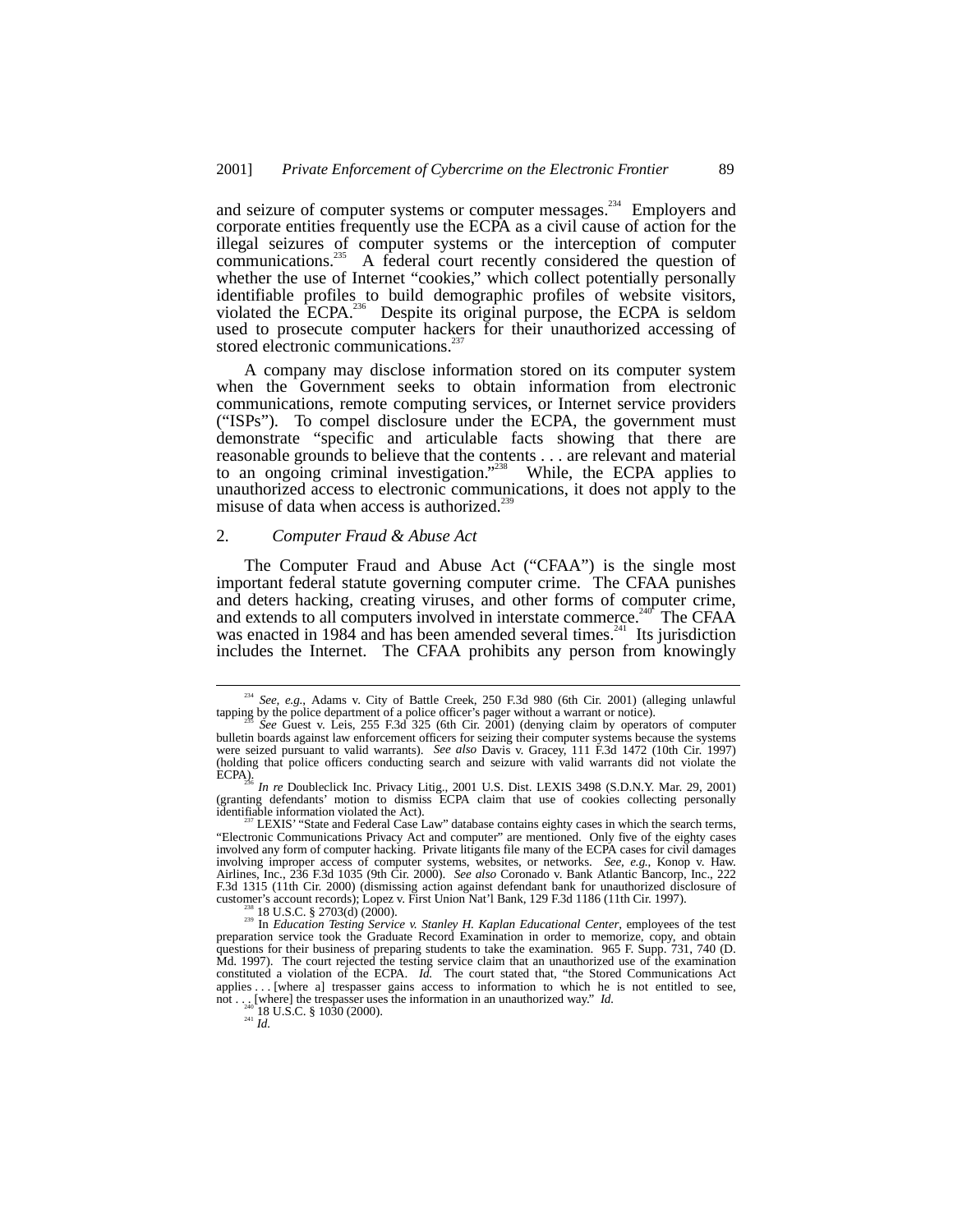causing the transmission of information that intentionally damages a protected computer.<sup>242</sup> It is a violation of the CFAA for persons to obtain unauthorized access to the computer networks of government agencies and financial institutions, as well as computers used in interstate or foreign commerce. $^{243}$  It is also a violation of the CFAA for persons to intentionally infect a computer system with a virus, thereby damaging the computer system.<sup>2</sup>

The CFAA punishes those who "knowingly access[es] a computer without authorization or exceed[s] authorized access, and by means of such contact . . . obtain[s] information."<sup>245</sup> It is also a crime to intentionally access protected computers without authorization and recklessly cause damage.<sup>246</sup> The CFAA criminalizes trafficking in passwords or other information used to break into computer networks.<sup>247</sup> It is also a crime to threaten to cause damage to a protected computer,<sup>248</sup> the value of the use of which must be at least  $$5,000$  in a one-year period.<sup>249</sup> The CFAA provides for civil liability for the intentional introduction of viruses or malicious codes into a computer system.<sup>250</sup> It also punishes conduct committed "in furtherance of any . . . tortious act in violation of the . . . laws of the United States or of any State."<sup>251</sup>

The use of a computer to "extort from any person, firm, association, educational institution, financial institution, government entity, or other legal entity, any money or other thing of value," is also a violation of the  $CFAA$ <sup>252</sup> The CFAA punishes criminal attempts, as well as acts that actually cause damage to a computer.<sup>253</sup> The CFAA punishes the knowing access of computer systems with graduated fines or imprisonment. Threats against national defense or foreign relations are punishable by a "fine . . . or imprisonment for not more than ten years, or both."<sup>254</sup> Moreover, repeat offenders endangering national defense or foreign relations may receive a fine or imprisonment "for not more than twenty years or both . . . after a conviction for another offense."<sup>255</sup>

The CFAA has been expanded to encompass evolving technologies. The National Information Infrastructure Protection Act of 1996 was

<sup>&</sup>lt;sup>242</sup> *Id.*<br><sup>243</sup> *Id.* § 1030(a)(2). The CFAA criminalizes access to a computer without authorization or exceeding authorized access and the obtainment of the records of a financial institution or an issuer of a credit or debit card. § 1030(a)(2)(A).<br><sup>244</sup> *Id.* § 1030(a)(5)(A). The CFFA makes it a crime to "knowingly cause[] the transmission of a

program, information, code, or command, and as a result of such conduct, intentionally cause[] damage without authorization, to a protected computer."  $Id$ . without authorization, to a protected computer." *Id.*<br>
<sup>245</sup> *Id.* § 1030(a)(1).<br>
<sup>246</sup> *Id.* § 1030(a)(5)(B).<br>
<sup>247</sup> *Id.* § 1030(a)(6).<br>
<sup>249</sup> *Id.* § 1030(a)(7).<br>
<sup>249</sup> *Id.* § 1030(g) (stating that "[a]ny person who

this section may maintain a civil action against the violator . . .").<br>
<sup>231</sup> Id. § 1030(c)(2)(B)(ii).<br>
<sup>232</sup> Id. § 1030(a)(7).<br>
<sup>233</sup> Id. § 1030(b).<br>
<sup>235</sup> Id. § 1030(c)(1)(A).<br>
<sup>235</sup> Id. § 1030(c)(1)(B).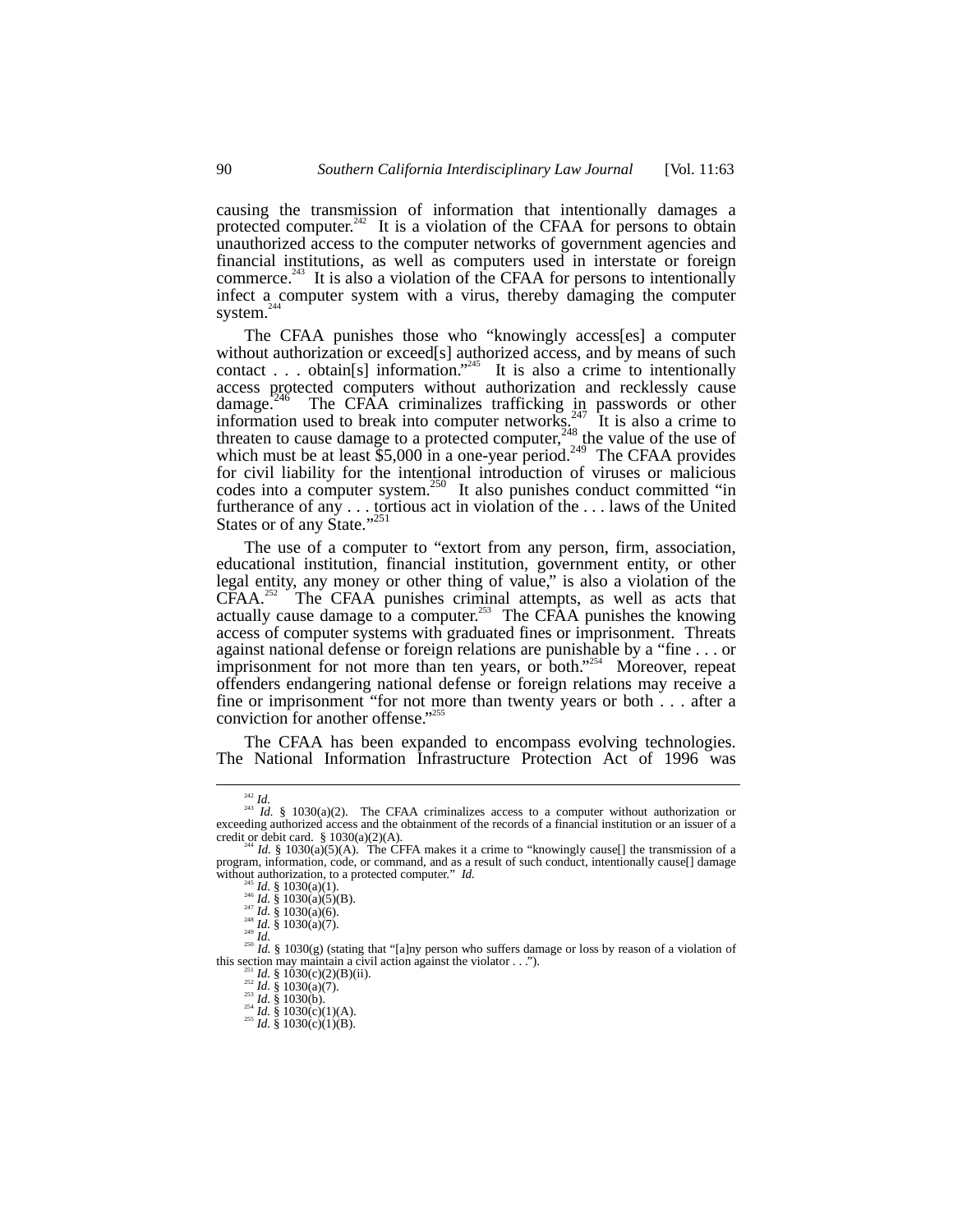enacted to extend federal computer crime statutes to include the Internet.<sup>256</sup> These amendments to the CFAA extended the scope of the statute from "federal interest computers" to "protected computers."<sup>257</sup> They specifically address the subject of computer hacking, making it a federal crime to intentionally cause damage to a protected computer or to "cause damage recklessly, negligently or otherwise if the protected computer was intentionally accessed without authorization."<sup>258</sup> The 1996 amendments punish company insiders for intentional damage and hackers for intrusions "even if the transmission was only reckless or negligent."<sup>259</sup> They also permit the prosecution of outside hackers and trusted insiders who exceed the scope of their duties, as well as those who spread viruses.<sup>260</sup> Only a handful of defendants, however, have been prosecuted nationwide under the CFAA for spreading computer viruses.

# 3. *Economic Espionage Act*

The Economic Espionage Act ("EEA") provides criminal sanctions and civil damages for the misappropriation of trade secrets. The EEA was enacted against "a backdrop of increasing threats to corporate security and a rising tide of international and domestic economic espionage."<sup>261</sup> The act criminalizes "economic espionage"<sup>262</sup>and the "theft of trade secrets"<sup>263</sup> by making such actions by ex-employees, business competitors, and foreign powers federal crimes. The EEA punishes those who misappropriate trade secrets with the intent to benefit foreign governments, foreign instrumentalities, or agents.<sup>264</sup> An individual whose misappropriation of trade secrets benefits a foreign government, instrumentality, or agent may be sentenced to serve time in a federal prison for up to fifteen years and may be fined up to \$500,000.<sup>265</sup> A business competitor or other entity that steals a trade secret benefiting a foreign government can be fined up to \$10,000,000.<sup>266</sup> The EEA permits parallel civil actions to restrain the misappropriation of trade secrets, including "appropriate injunctive relief against any violation" of the statute.<sup>267</sup>

The EEA applies to any individual who transmits, receives or possesses stolen trade secrets.<sup>268</sup> It is questionable whether the EEA applies to nonutilitarian hackers who deface websites as a form of protest. A defendant must have the *mens rea* needed to commit a calculative crime of

 $^{256}$  32 Pub. L. No. 104-294, Title II, § 201, 110 Stat. 3488, 3491–94 (1996) (codified as amended at 18 U.S.C. § 1030 (2000)).

<sup>18</sup> U.S.C. § 1030 (2000)).<br>
<sup>257</sup> 18 U.S.C. § 1030(e)(2).<br>
<sup>258</sup> Hatcher et. al., *supra* note 177, at 405.<br>
<sup>260</sup> Id.<br>
<sup>260</sup> Id.<br>
<sup>261</sup> United States v. Hsu, 155 F.3d 189, 194 (3d Cir. 1998).<br>
<sup>262</sup> Id U.S.C. § 1831 (2000

punishe by criminal and civil penalties. *Id.* § 1831. <br><sup>265</sup> *Id.* § 1831(a)(5). <sup>266</sup> *Id.* § 1831(b). <sup>267</sup> *Id.* § 1836(a). <sup>268</sup> *Id.* §§ 1832(a)(2)–(a)(3).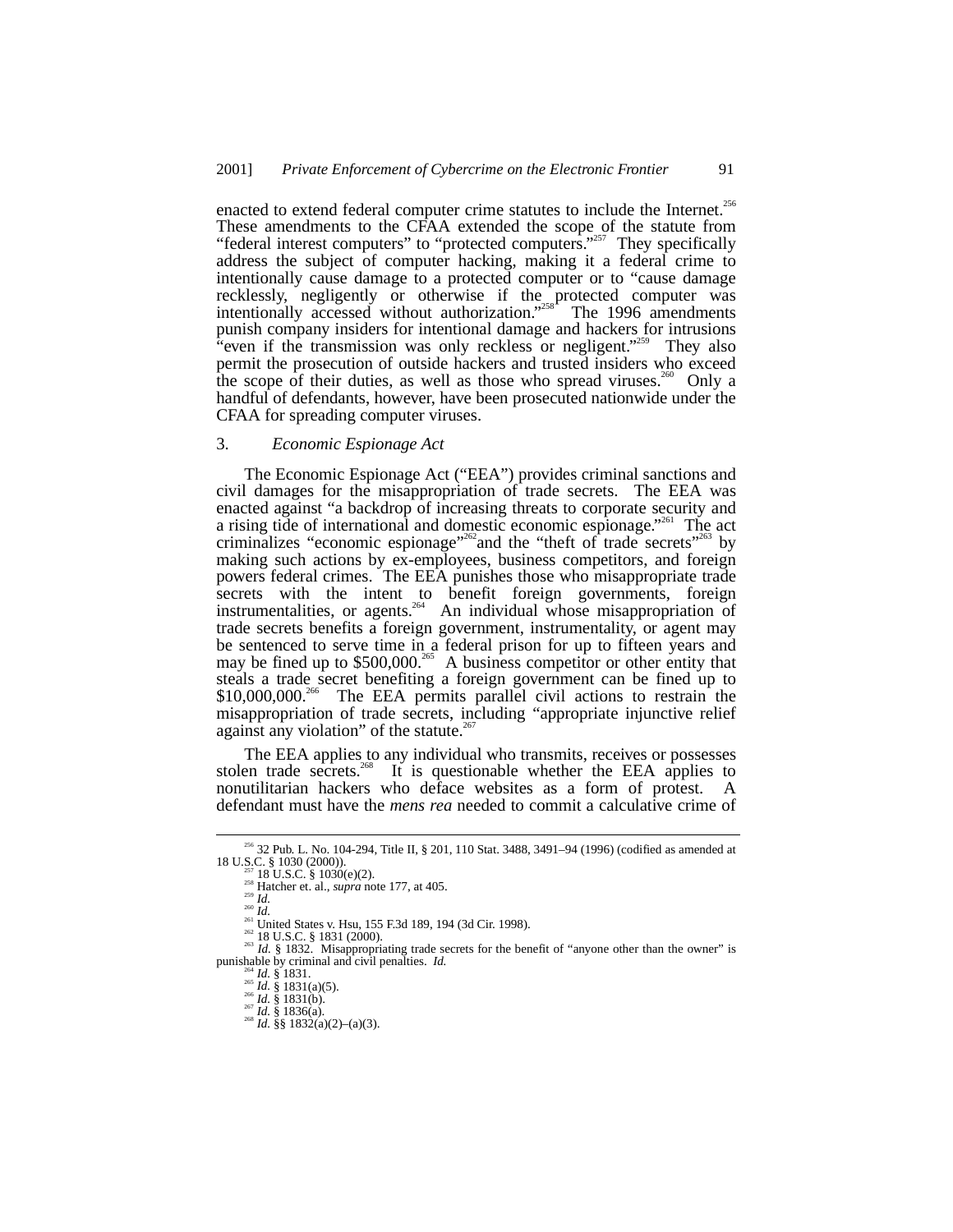data theft.<sup>269</sup> Section 1832 requires that a defendant convert a trade secret "to the economic benefit of anyone other than the owner thereof."<sup>270</sup> In  $\mathrm{m}$  In addition, Section 1831 requires defendants to have intent or knowledge that their offense will benefit a foreign government, instrumentality or agent.<sup>2</sup> Thus, a foreign hacker who defaces a corporate website or places a political slogan on a government website would not be liable under Section 1832.

The EEA also applies to anyone who make copies or "duplicates, . . . downloads, uploads, alters, destroys, . . . replicates, transmits, delivers, sends, mails, communicates, or conveys a trade secret."<sup>272</sup> In addition to criminal sanctions, the EEA provides tort-like remedies for the electronic misappropriation of trade secrets. There have been relatively few criminal prosecutions under the EEA, presumably because of the difficulty of detecting computer intrusions involving trade secrets.<sup>273</sup> Private enforcement of the EEA has played a role in most trade secret cases. The corporate victim in such a case conducts an internal investigation, turning evidence of wrongdoing over to the authorities. There are few reported cases in which public authorities took the lead in uncovering a misappropriation of a trade secret from a computer system.<sup>2</sup>

# 4. *The Federal Wiretap Statute*

The Federal Wiretap Statutes, $275$  like the ECPA, are part of The Omnibus Crime Patrol and Safe Streets Act of 1968.<sup>276</sup> The federal wiretapping statutes cover "wire," "oral" and "electronic" communications. These statutes distinguish between the "interception of an electronic communication at the time of transmission and the retrieval of such a communication after it has been put into "electronic storage."<sup>277</sup> During the transmission phase, any protection against unlawful interception is governed by Section 2511.<sup>278</sup> Once messages have been stored, they are governed by Section 2701.279 The Fifth Circuit held in *Steve Jackson*

storage is covered by 18 U.S.C. §§ 2701–11. *See* Bohach v. Reno, 932 F. Supp. 1232, 1235 (D. Nev.  $\frac{1996}{278}$ <br> $\frac{1}{279}$  *Id.* at 1236.

<sup>&</sup>lt;sup>269</sup> *Id.* § 1831.<br><sup>270</sup> *Id.* § 1832(a).<br><sup>271</sup> *Id.* § 1831.<br><sup>273</sup> *Id.* § 1831(a)(2).<br><sup>273</sup> A LEXIS search on August 19, 2001, yielded only twelve cases containing the phrase "Economic Espionage Act." Three of the cases concerned a conspiracy to steal processes, methods, and formulas for an anticancer drug produced by a major pharmaceutical company. *See* Hsu v. United States, 40 F. Supp. 2d 623 (E.D. Pa. 1999). *See also* United States v. Hsu, 155 F.3d 189, 189 (3d Cir. 1998); United States v. Hsu, 982 F. Supp. 1022 (E.D. Pa. 1997).  $\frac{1}{274}$  See, e.g., United States v. Martin, 228 F.3d 1 (1st Cir. 2000) (involving a defendant who

inadvertently sent an e-mail attachment containing stolen trade secrets to a company manager). *See also* United States v. Yang, 74 F. Supp. 2d 724 (N.D. Ohio 1999) (involving a defendant who was caught through joint collaboration of the FBI and the corporate victim); *Cf. Hsu*, 40 F. Supp. 2d at 623; *Hsu*, 155 F.3d at 189; *Hsu*, 982 F. Supp. at 1022 (resulting from an investigation spearheaded by an undercover FBI agent whom the defendant mistakenly believed to be a technological information broker).<br>  $^{125}$  18 U.S.C. §§ 2510–20 (2000). broker).<br><sup>275</sup> 18 U.S.C. §§ 2510–20 (2000).<br><sup>276</sup> *Id.* "Interceptions" are covered by 18 U.S.C. §§ 2510–22, and access to information in electronic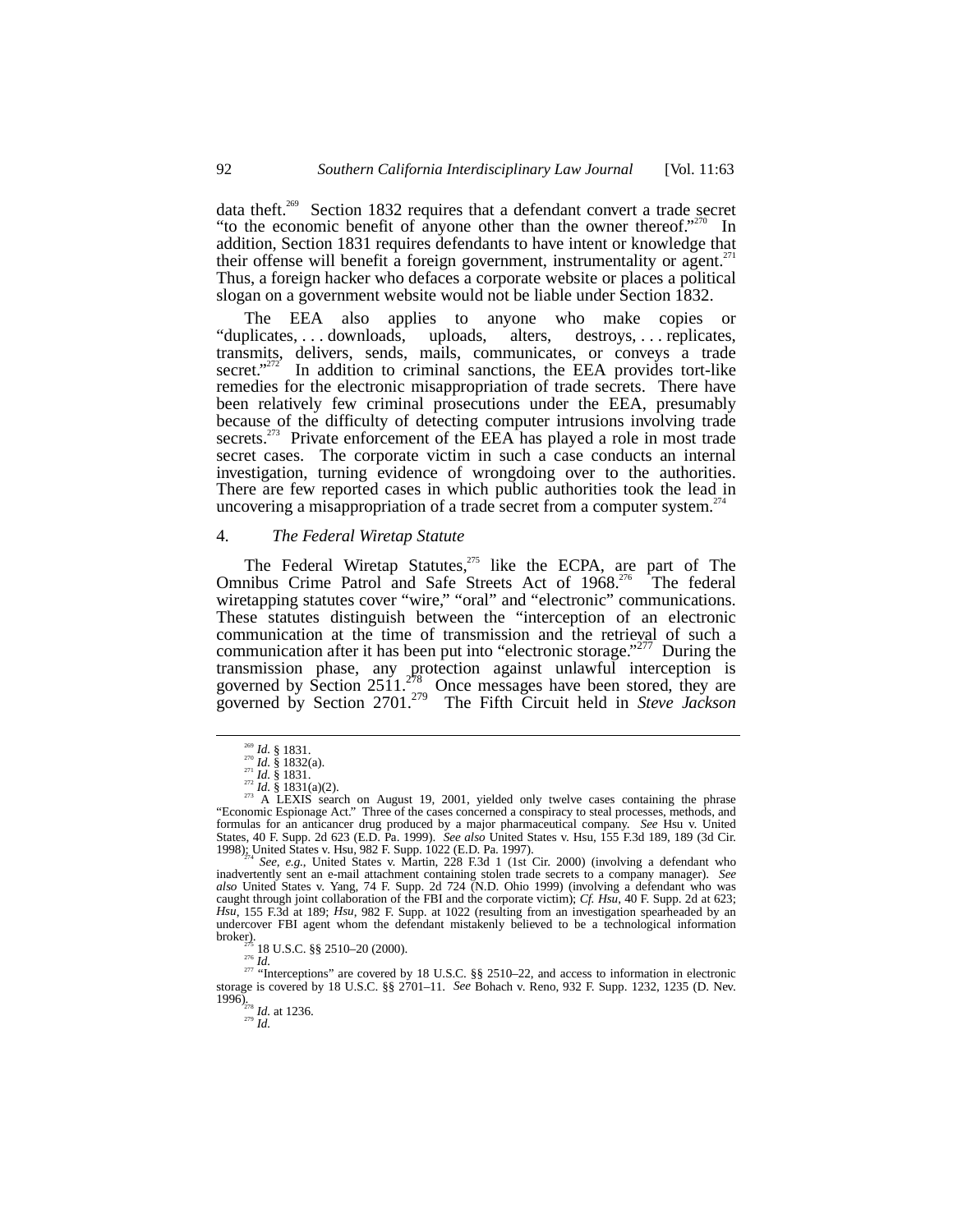*Games, Inc. v. United States Secret Service* that the electronic storage of an electronic communication is, by definition, not a part of the communication itself.<sup>280</sup>

Section 2511(1)(a) forbids the interception of electronic communications. An interception is the acquisition of the contents of any electronic communication through the use of any electronic, mechanical or other device.<sup>281</sup> An electronic communication cannot be intercepted when it is in electronic storage because only in-transit communications can be intercepted.<sup>282</sup>

One of the difficulties facing prosecutors is a lack of information technologies necessary to investigate cybercriminals. When they have adequate technical expertise to track a wily hacker, they may be impeded by the warrant requirements and other procedural limitations on the use of technology to catch cyberthieves. The wiretap statutes require law enforcement officers to obtain court orders before intercepting telephone conversations.283 They also limit government eavesdropping into voice communications, even those connected to the topic under investigation. The government, however, may obtain a warrant by demonstrating that wiretaps are necessary because other normal investigating procedures have been tried and either have failed or are too dangerous.<sup>284</sup>

#### 5. *International Cybercrime Statutes*

During its May 2001 meeting, the Council of Ministers of Europe agreed on the need for a European Union instrument to regulate cybercrime. The Council outlined plans for a European Forum on cybercrime to be launched in the near future.<sup>285</sup> Similarly, the Council of Europe<sup>286</sup> has proposed a draft Convention on Cybercrime to deal with the transborder character of Internet-related offenses.<sup>287</sup> Similar to the CFAA, the draft Cybercrime Convention criminalizes the intentional destruction of data, but specifies no monetary threshold.<sup>288</sup> The Convention also

<sup>&</sup>lt;sup>280</sup> 36 F.3d 457, 461, 462 (5th Cir. 1994).<br><sup>281</sup> 18 U.S.C. § 2510(4).<br><sup>282</sup> *Id.*<br><sup>283</sup> *See, e.g.*, United States v. Reyna, 217 F.3d 1108, 1112 (9th Cir. 2001) (granting defendants' motion to suppress evidence of inter had not obtained proper wiretap authorization order). *Cf.* United States v. Nerber, 222 F.3d 597, 605 (9th Cir. 2000) (ordering suppression of evidence from video surveillance because it was warrantless and the government had not obtained the consent of the participants to be monitored).

 $4\degree$ United States v. Arrington, 2000 U.S. App. LEXIS 5762 (10th Cir. Mar. 29, 2000) (ordering suppression of wiretap evidence because the government failed to show necessity, including the showing that other investigative methods were tried and either failed or were too dangerous to proceed).<br>Press Release, 2337th Council Meeting—Justice, Home Affairs and Civil

Protection—Brussels, 15 and 16 March 2001, (March 17, 2001), *available at* LEXIS, News Group File. <sup>286</sup> The Council of Europe consists of forty-one member states, including the entire membership of

the European Union. The Council was established in 1949 "to uphold and strengthen human rights, and<br>to promote democracy and the rule of law in Europe." U.S. Dep't of Justice, *supra* note 5.<br><sup>287</sup> Draft Explanatory Memora

on Crime Problems, *at* http://www.conventions.coe.int/treaty/en/projects/cybercrime.htm (Feb. 14, 2001) [hereinafter *Draft Explanatory*].<br><sup>288</sup> U.S. Dep't of Justice, *supra* note 5 (explaining the differences between U.S. federal criminal

statutes and the proposed Cybercrime Convention).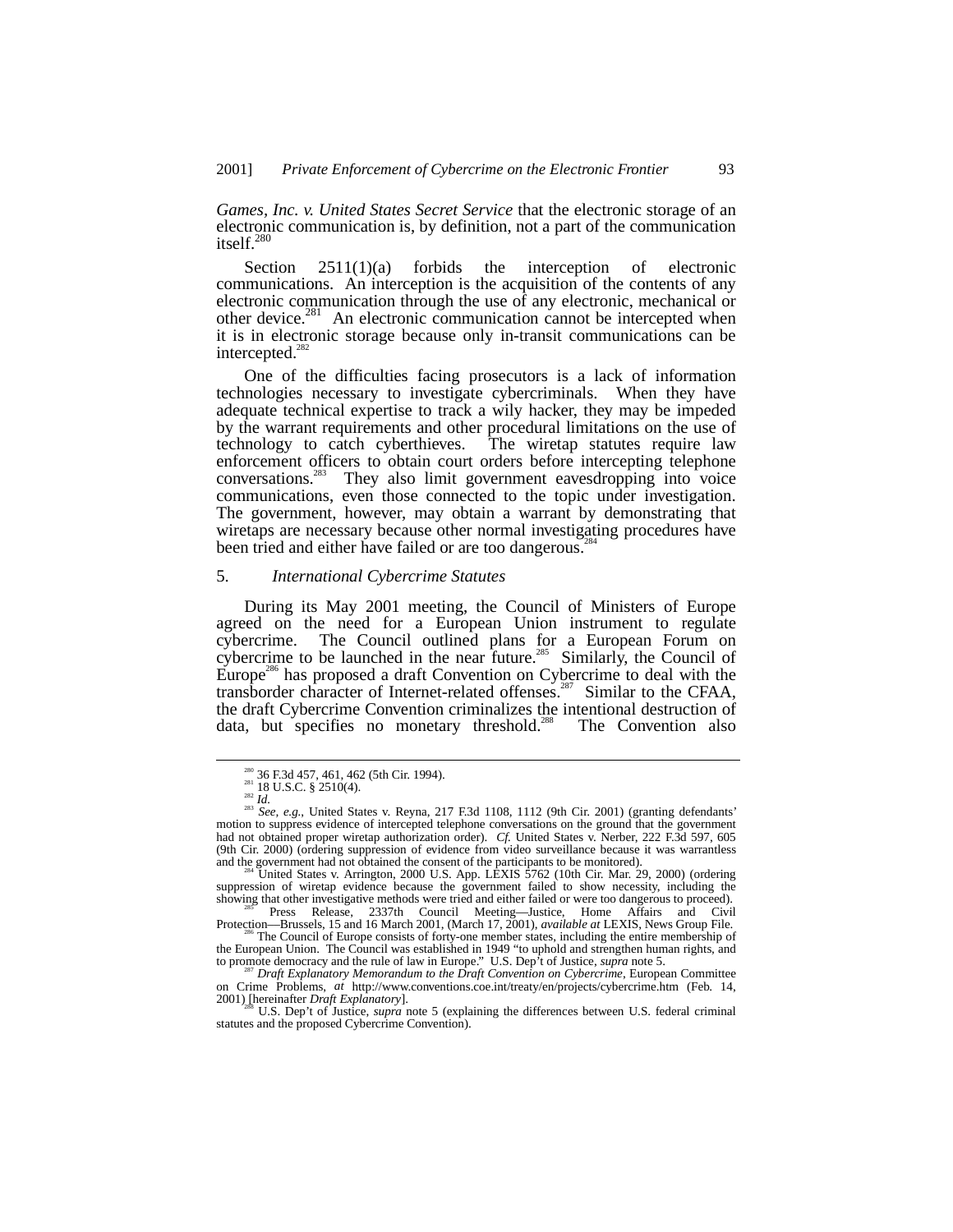criminalizes the possession and trafficking of unauthorized access and interception devices. Before Congress, the European Commission, or any other transnational entity enacts new measures to control cybercrime,<sup>2</sup> further empirical study about the nature of cybercrime is needed. Internet law reform must utilize systematic study, rather than anecdotal data. Criminal laws establishing cybercrime offenses must be drafted to account for the different social harms of these offenses against computer networks.

Cybercrime, by its nature, is often international, and requires new forms of creative multilateral law. Increasingly "criminals around the world [use] computers to commit traditional crimes, including fraud, copyright infringement, distribution of child pornography, and other crimes." 290 The *I Love You* virus is a paradigmatic example of the international nature of Internet crime. The arm of criminal law cannot easily reach a hacker living on another continent or operating in an offshore haven.<sup>291</sup> At the present, there is no uniform treaty addressing At the present, there is no uniform treaty addressing cybercriminal law or the procedural aspects of policing Internet-related crimes. Stein Schjolberg, a Norwegian judge and an expert on computer law, stated at a Group of Eight countries meeting: "Computer attacks, unlike murder or robbery, [are] still not universally recognized as a crime." 292 The Council of Europe's Convention on Cybercrime is the first international instrument dealing with cybercrime.<sup>293</sup> The goal of the Convention is to adopt "a common criminal policy aimed at the protection of society against cyber-crime . . . by adopting appropriate legislation and fostering international co-operation." The Cybercrime Convention provides uniform guidelines for the legal definition of computer crimes and formulates international standards for transborder search and seizure.<sup>2</sup>

The Convention proposes uniform substantive criminal law to govern the "confidentiality, integrity and availability of computer systems or data."<sup>296</sup> The Convention makes the illegal interception of wireless data."<sup>296</sup> The Convention makes the illegal interception of wireless communications a crime.<sup>297</sup> Computer viruses and the deliberate

<sup>&</sup>lt;sup>289</sup> There is little agreement on the definition of cybercrime.

Law enforcement experts and legal commentators are divided. Some experts believe that computer crime is nothing more than ordinary crime committed by high-tech computers and that current criminal laws on the books should be applied. . . . Others view cybercrime as a new category of crime requiring a comprehensive new legal framework to address the unique nature of the emerging technologies.

Sinrod & Reilly, *supra* note 78, at 180.<br><sup>290</sup> U.S. Dept. of Justice, *supra* note 5.<br><sup>291</sup> The Hague Convention on Jurisdiction and Foreign Judgments will make it easier to obtain jurisdiction and enforce judgments in the global marketplace. Negotiations on the draft Hague Convention have been ongoing since 1994. The Hague Convention would apply to criminal offenses on the Internet as well as to civil and commercial causes of action*. See E-Commerce Dominates Talks on*

<sup>&</sup>lt;sup>292</sup> G8 Leaders Meet to Fight Cybercrime, GLEANER, May 16, 2000, LEXIS, News Group File.<br><sup>293</sup> Press Release, EU—Canada Summit—Ottawa—19 December 2000 (Dec. 20, 2000), *available at* LEXIS, News Group File.

*Draft Convention on Cyber-Crime*, European Committee on Crime Problems, Committee of Experts on Crime in Cyberspace, *at* http://conventions.coe.int/treaty/en/projets/cybercrime.htm (April

<sup>&</sup>lt;sup>295</sup> Draft Explanatory, supra note 287.<br><sup>296</sup> Draft Convention, supra note 294 (citing ch. II, sec. 1, tit. 1).<br><sup>297</sup> Id. at art. 3.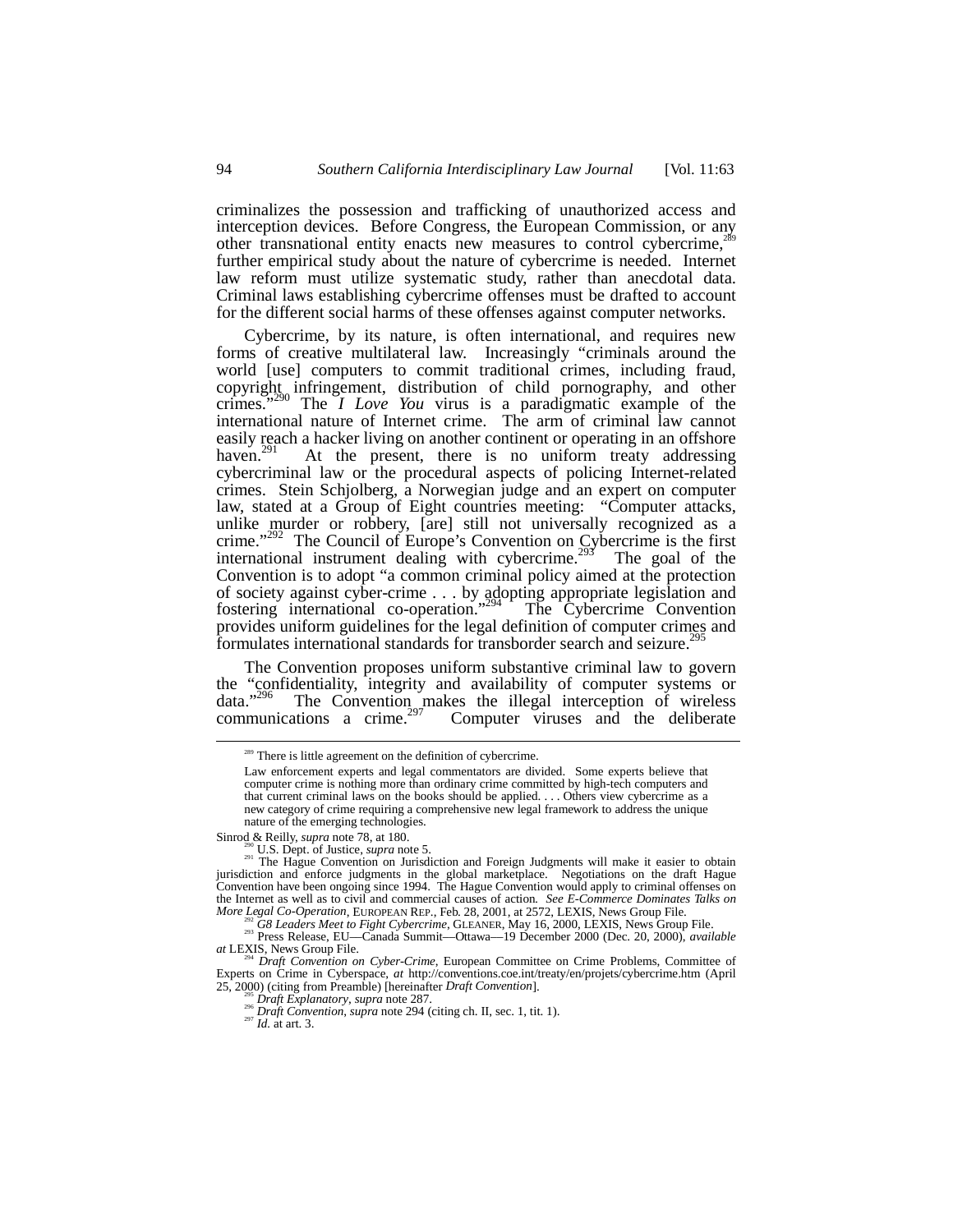destruction of data are crimes of "Data Interference"<sup>298</sup> and "System" Interference."<sup>299</sup> The sale and distribution of anti-circumvention devices and other hacker tools are also proscribed by the Convention.<sup>300</sup>

Title One of the Cybercrime Convention proposes that each country make offenses against the confidentiality, integrity, and availability of computer data and systems crimes. $301$  It notes that international cooperation is required to detect and punish computer hacking, data theft, and interference with computer systems.<sup>302</sup> Title Two establishes a number of computer-related offenses for computer-related forgery $^{303}$  and computerrelated fraud.<sup>304</sup> Titles Three and Four cover content-related offenses related to copyright offenses,  $305$  as well as representations of children engaged in sexual conduct or virtual child pornography.<sup>306</sup> Title Five  $\overline{\text{covers}}$  aiding and abetting,  $307$  liability in international corporate espionage,<sup>308</sup> and proportionate sanctions for computer crimes.<sup>309</sup> A corporate employee, for example, would face criminal, civil, or administrative liability for intruding into a competitor's computer network.<sup>310</sup>

Title Two provides the rules of international criminal procedure for computer crimes. The draft convention requires each signatory to develop rules for the search and seizure of stored computer data.<sup>311</sup> The rules for discovery are covered in production orders,<sup>312</sup> the preservation of electronic or computer evidence,<sup>313</sup> expedited disclosure of traffic and other related data by Internet providers,<sup>314</sup> and the interception of data.<sup>315</sup> The Convention calls for legislative and other measures to establish jurisdiction over computer and Internet-related crimes.<sup>316</sup>

The proposed Cybercrime Convention provides for international cooperation for computer crime investigations<sup>317</sup> and treats computer crime as an extraditable offense.<sup>318</sup> It also addresses mutual assistance in the investigation and prosecution of computer crimes based upon electronic evidence.<sup>319</sup> Article Twenty-three develops a mechanism for responding to

<sup>&</sup>lt;sup>298</sup> *Id.* at art. 4.<br><sup>299</sup> *Id.* at art. 5.<br><sup>309</sup> *Id.* at art. 6.<br><sup>302</sup> *See id.*<br>*Id.* at ch. II, sec. 1, tit. 1.<br><sup>302</sup> *See id.*<br>*Id.* at art. 7.<br><sup>304</sup> *Id.* at art. 8.<br>*30 Id.* at art. 10.<br><sup>307</sup> *Id.* at art. 11.<br>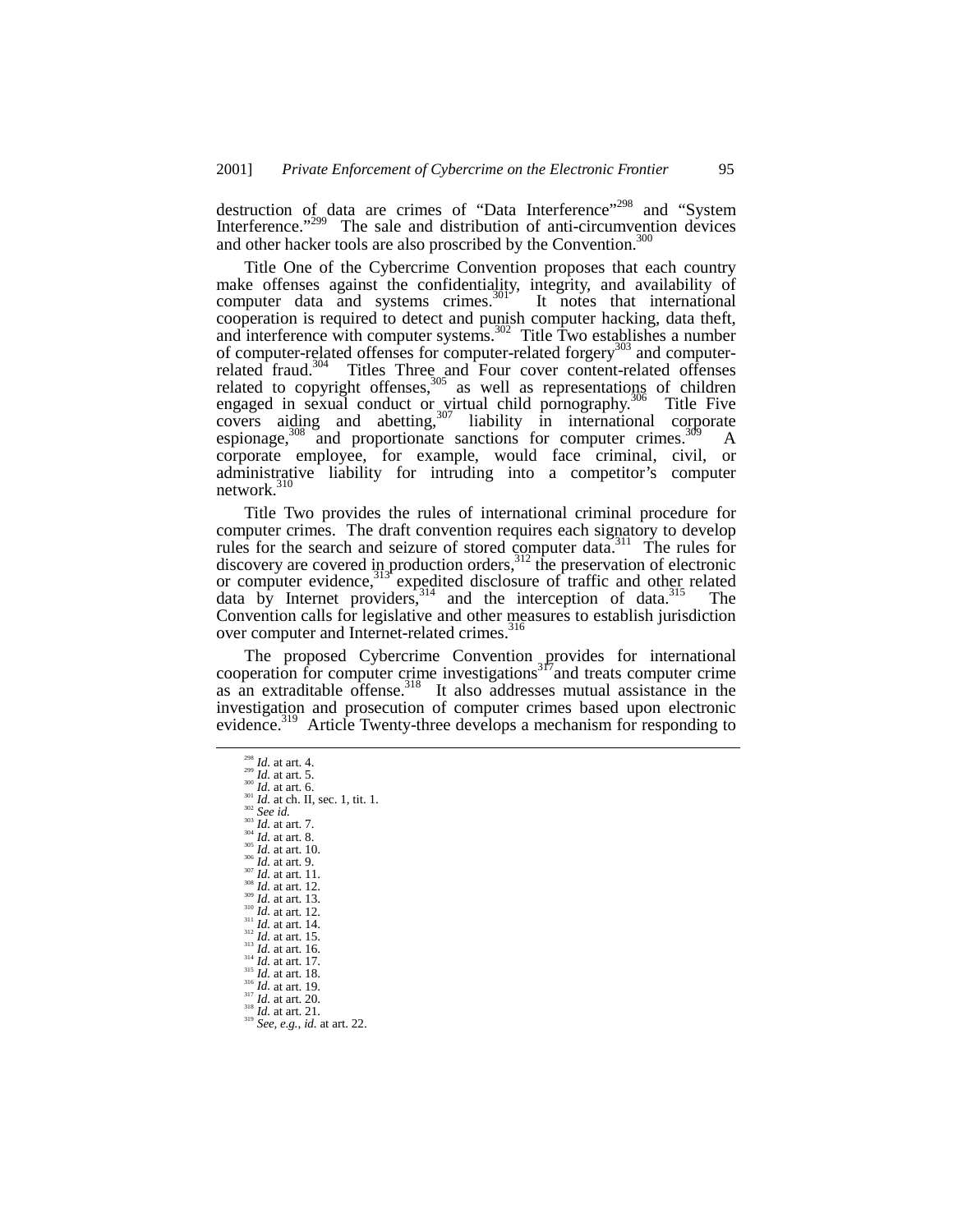mutual assistance requests for borderless computer crimes.<sup>320</sup> Articles Twenty-four through Twenty-nine of the proposed Cybercrime Convention require signatory states to adopt legislative measures to implement mutual assistance.<sup>321</sup> Article Twenty-four, for example, provides mechanisms for obtaining an "expeditious preservation of data" on a computer system or server in another territory.<sup>322</sup> Parties must promptly disclose traffic data and may refuse a request only if compliance would threaten sovereign immunity, security, the public order, or other essential interests.<sup>3</sup>

The Cybercrime Convention is likely to result in the greater international cooperation necessary to enforce and prosecute crimes on the borderless electronic frontier. Fighting cybercrimes, such as hacking, requires the cooperation that is already instituted for intellectual property offenses, money laundering, child pornography, and illegal drug trafficking.

Critics of the Cybercrime Convention complain that it lacks balance and gives too much power to the law enforcement community at the expense of civil liberties. $324$  Balancing privacy and enforcement is made even more difficult because the signatory countries have radically different fundamental rights and freedoms.<sup>325</sup> Few question the need for some kind of convention, but this Convention is opposed by a wide variety of industry stakeholders and ISPs who seek a minimal global enforcement regime.<sup>326</sup> The United States Chamber of Commerce, a prominent business lobby, favors a market-based international enforcement regime.<sup>327</sup> At present, there is no effective global cybercrime enforcement and greater international cooperation is urgently needed.

# D. WHY SO FEW CYBERCRIME PROSECUTIONS?

# 1. *Cyberlaw Enforcement Lag*

By the time a statute is enacted to counter an Internet-related threat, the creative cybercriminal finds new technologies to bypass an essential element of the prohibited act or offense. The difficulty of prosecuting cybercrimes is illustrated by *United States v. LaMacchia*. David LaMacchia, an MIT student, was prosecuted for distributing software using the Internet.<sup>329</sup> He hosted a computer bulletin board where anyone could

<sup>&</sup>lt;sup>320</sup> *Id.* at art. 23.<br><sup>322</sup> *Id.* at arts. 24–29.<br><sup>323</sup> *Id.* at art. 24.  $F$ reedom v Rules Bring Cybercrime Treaty Clashes, REUTERS, Mar. 6, 2001, *at* http://www.cyber-rights.org/cybercrime (Mar. 6, 2001). <sup>325</sup> *See* Cyber-Rights & Cyber-Liberties (UK), *Information Related to Cybercrime Policy Making*

*Process Within the Council of Europe, European Union, G8, and the United Nations, at*<br> *Process Within the Council of Europe, European Union, G8, and the United Nations, at*<br>
http://www.cyber-rights.org/cybercrime (last v

http://www.cyber-rights.org/cybercrime (last visited Aug. 14, 2001). 327 *See U.S. Chamber Opposes European Cyber Crime Treaty, at* http://www.cyber-rights.org/cybercrime (Dec. 2000).

<sup>2000). 338 871</sup> F. Supp. 535 (D. Mass. 1994).<br><sup>329</sup> *Id.* at 536.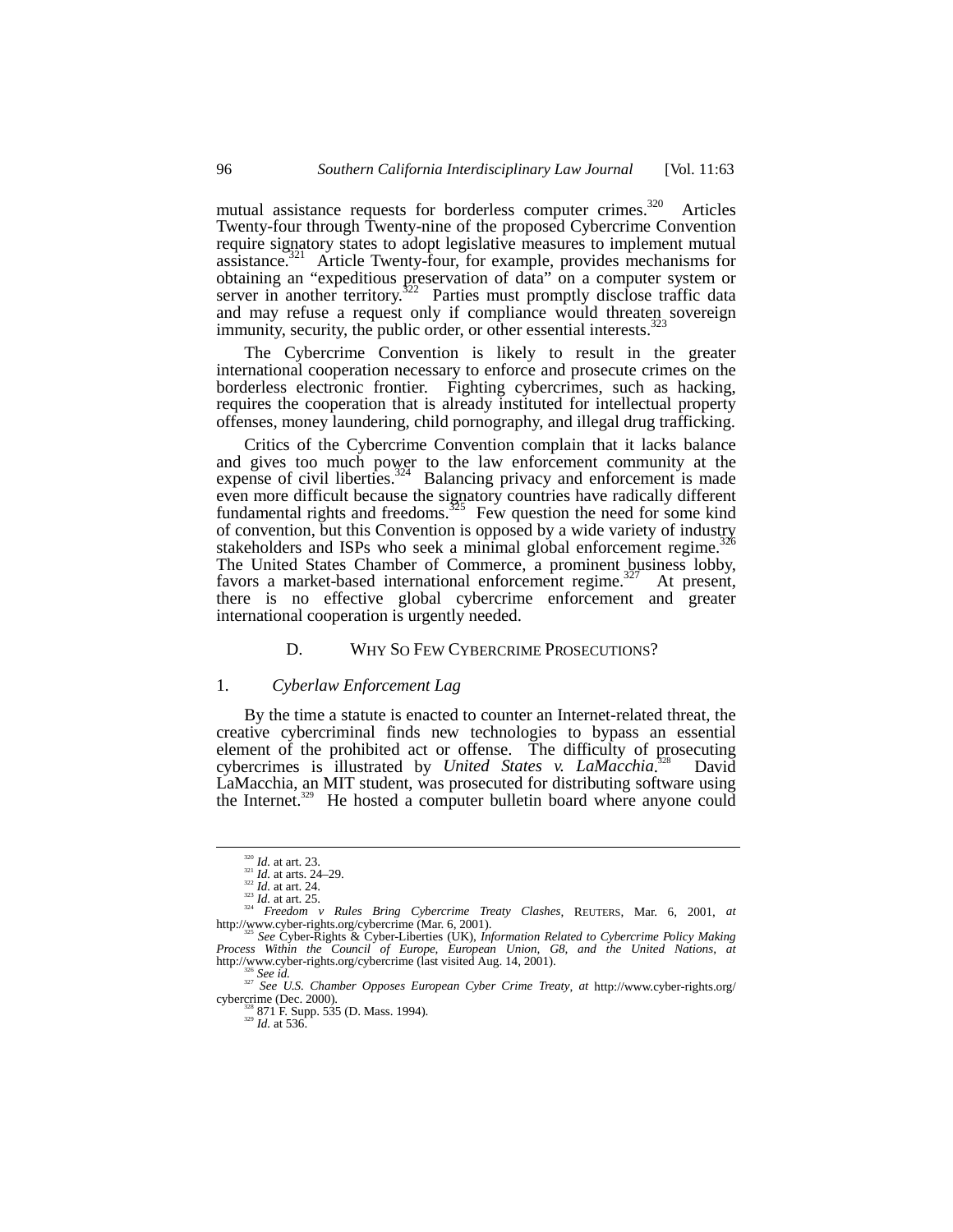copy copyrighted computer software for free.<sup>330</sup> The criminal action against David LaMacchia was ultimately dismissed because the criminal wire fraud penalties could not be imposed. The court found no proof that LaMacchia had received financial gain from the acts of illegal copying.<sup>331</sup> Not until the end of 1997 was the *LaMacchia* loophole eliminated by the No Electronic Theft Act of 1997 ("NET").<sup>332</sup> NET broadens criminal liability for copyright infringement to cases in which no financial gain is involved.<sup>333</sup> There is little case law interpreting NET, suggesting that Congress may have patched a statutory loophole that no longer exists.

Although Internet-related hacking represents a serious societal threat, inal law lags behind the rapidly evolving Internet. Sentencing criminal law lags behind the rapidly evolving Internet. guidelines, for example, must take into account whether a hacker is motivated by financial gain (innovation) or by curiosity (retreatism).<sup>3</sup> Federal enforcement of Internet-related crimes is also hampered by constraints not found in the cybercrime community. Cybercriminals have long used packet-sniffing software to intercept e-mail. Corporate spies routinely use diagnostic tools to intercept their competitors' messages. These technologies, however, are not always available to the law enforcement community.

Law enforcement agencies are restricted by constitutional constraints that do not encumber foreign terrorists. Civil liberties groups, for example, have criticized the FBI for its proposed use of *Carnivore*, an e-mail sniffing software, to pursue hackers and other criminals in cyberspace.<sup>336</sup> The FBI describes *Carnivore* as a diagnostic device "with a surgical ability . . . ignoring those communications which they are not authorized to intercept."<sup>337</sup> It claims that *Carnivore* operates like other packet sniffers and network information security tools used by private companies.<sup>3</sup>

The FBI's use of *Carnivore* has been criticized by The Electronic Privacy Information Center ("EPIC") and other privacy advocates,<sup>339</sup> even after it was revealed that the FBI can "reliably capture and archive all unfiltered traffic."<sup>340</sup> EPIC has not expressed the same degree of concern about corporate systems administrators, and organized criminals, who

(July 25, 2000).<br>
<sup>338</sup> FBI, *supra* note 337.<br>
<sup>339</sup> *See Jennifer DiSabtino, Final Version of Carnivore Study Released*, NETWORK WORLD, Dec.<br>
18, 2000, LEXIS, News Group File.

<sup>&</sup>lt;sup>330</sup> *Id.* 331 *Id.* at 540, 545.<br><sup>332</sup> *Id.* at 540, 545.<br><sup>332</sup> Pub. L. 105-147, § 2(b), 111 Stat. 2678 (1997) (codified as amended at 17 U.S.C. § 506(a) (2000)). <sup>333</sup> *See id.* 334 A LEXIS search of all state and federal case law on August 20, 2001 revealed only one case

mentioning the NET. *See* Eldred v. Reno, 74 F. Supp. 2d 1 (D.C. 1999).<br><sup>335</sup> *See Hill Leaders Eye Government Involvement with Internet*, COMM. DAILY, Mar. 29, 2000,

LEXIS, News Group File.<br>
<sup>336</sup> See Carnivore Devours Trust, ST. PETERSBURG TIMES, Jan. 3, 2001, at 12A.<br>
<sup>337</sup> FBI, *Carnivore: Diagnostic Tool*, at http://www.fbi.gov/programs/carvnivore/carnivore2.htm<br>
(last visited Jan. narrowly tailored tool that "digests only data relevant to an investigation." Declan McCullagh, *FBI Gives a Little on Carnivore*, Wired News, *at* http://www.wired.com/news/politics/0,1283,37765,00.html

<sup>&</sup>lt;sup>140</sup> Carnivore Devours Trust, supra note 336.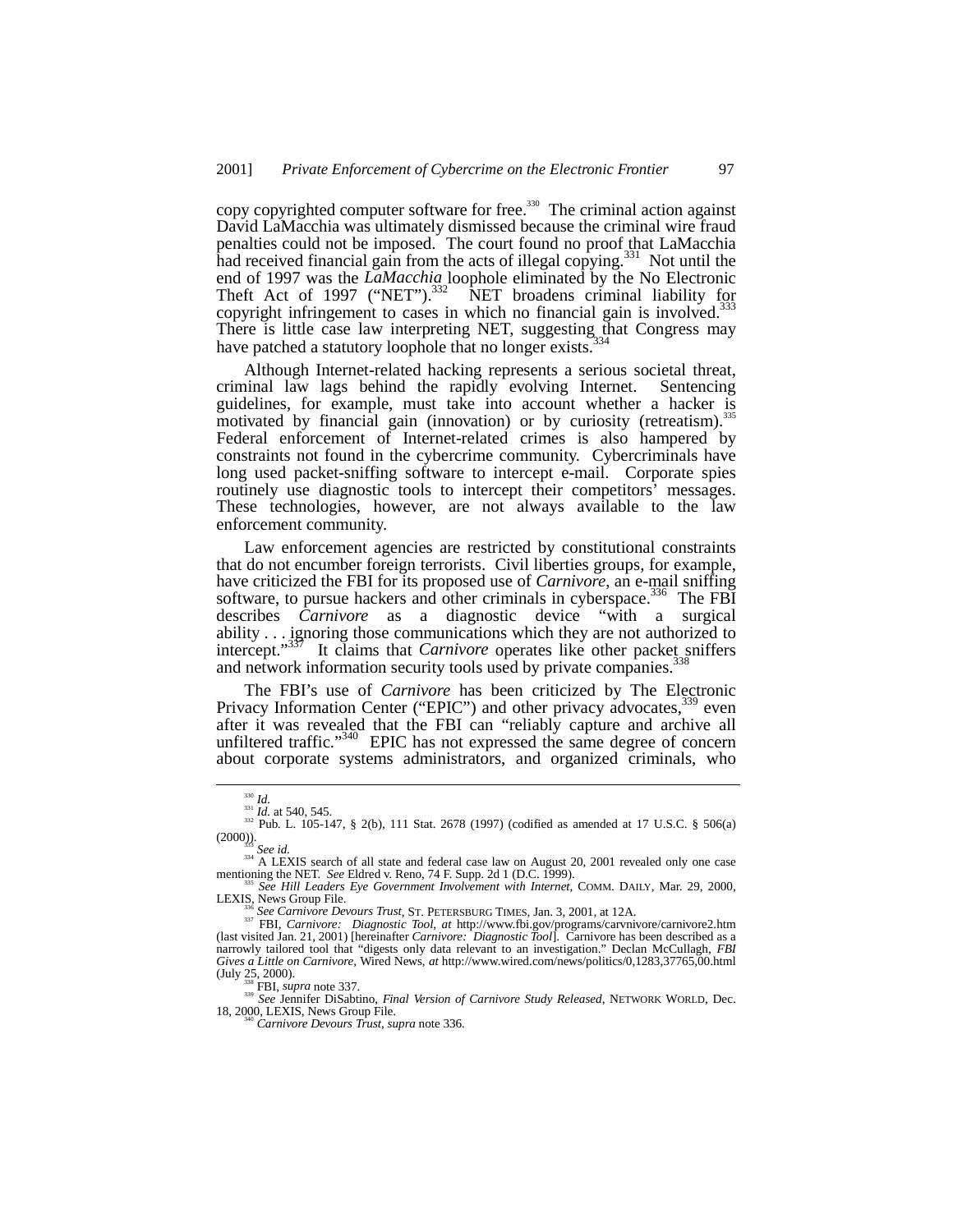already use *Carnivore*-like packet sniffers to commit crimes. Foreign terrorists in offshore havens might already have advanced software tools to protect themselves from *Carnivore*. The Taliban, for example, may have used encryption in secure websites to plan the September 11, 2001 attacks on the Pentagon and the World Trade Center. The FBI is conducting a widespread investigation on how Osama Bin Laden and his followers used "the Internet through numerous temporary accounts and postings to send<br>aparented massages and photographs on commonly used Web sites "341" encrypted messages and photographs on commonly used Web sites." Foreign terrorist groups such as Hezboallah, HAMAS, and Bin Laden's al Qaeda organization use the Internet as a target and a tool "to formulate plans, raise funds, spread propaganda, and to communicate securely." 342

## 2. *Borderless Cybercrime Scenes*

Internet crimes are seldom detected or prosecuted largely because there is no traditional crime scene. In contrast to a traditional crime scene, online forgers or intruders leave few digital footprints. DNA evidence, fingerprints, or other information routinely tracked in law enforcement databases are useless for investigating cybercrimes. In addition, computer records are easier to alter than paper and pencil records. Electronic robbers and forgers leave fewer clues than white-collar criminals who alter checks or intercept promissory notes. For example, a skilled forger who adds zeroes to a check leaves more clues than a digital thief. The use of false email headers, offshore sites, and anonymous e-mailers also make catching cybercriminals more difficult.

Because cybercrime is borderless by its nature, it creates new methods of concealing wrongdoing.<sup>343</sup> An international cybercriminal group calling themselves the "Phonemasters" was able to penetrate the "computer systems of MCI, SPRINT, AT&T, Equifax and even the National Crime Information Center."<sup>344</sup> Another network of cybercriminals stole \$10 million in funds from "bank accounts in California, Finland, Germany, the Netherlands, Switzerland and Israel."<sup>345</sup>

# 3. *Low Priority and Lack of Fiscal Resources for Computer Crime Prosecution*

Law enforcement agencies are far more prepared to address crime in the streets, than to address computer crime. Most states have computer crime statutes, but do not have significant law enforcement presence in

 <sup>341</sup> Jerry Seper, *Terrorists May Have Used Internet to Plot*, WASH. TIMES, Oct. 6, 2001, at A3. *See* Jim Puzzanghera, *FBI Tries to Find Clues on Internet, Computer E-Mail Terrorists Used Computers Inside Public Libraries in Florida to Cover Their Tracks*, ARKANSAS-DEMOCRAT GAZETTE, Sept. 21, 2001, at A4 (discussing terrorists' use of the Internet to plan attack).

<sup>&</sup>lt;sup>342</sup> Id.<br><sup>343</sup> Cybercrime Before the S. Judiciary Comm., Criminal Justice Oversight Subcomm. and House<br>2000). Catacameter of Michael A. Vatis, Dir., Nat'l *Judiciary Comm., Crime Subcomm.*, 106th Congress (2000) (statement of Michael A. Vatis, Dir., Nat'l Infrastructure Prot. Ctr., FBI), *available at* http://www.usdoj.gov/criminal/cybercrime/vatis.htm. <sup>344</sup> *Id.* <sup>345</sup> *Id.*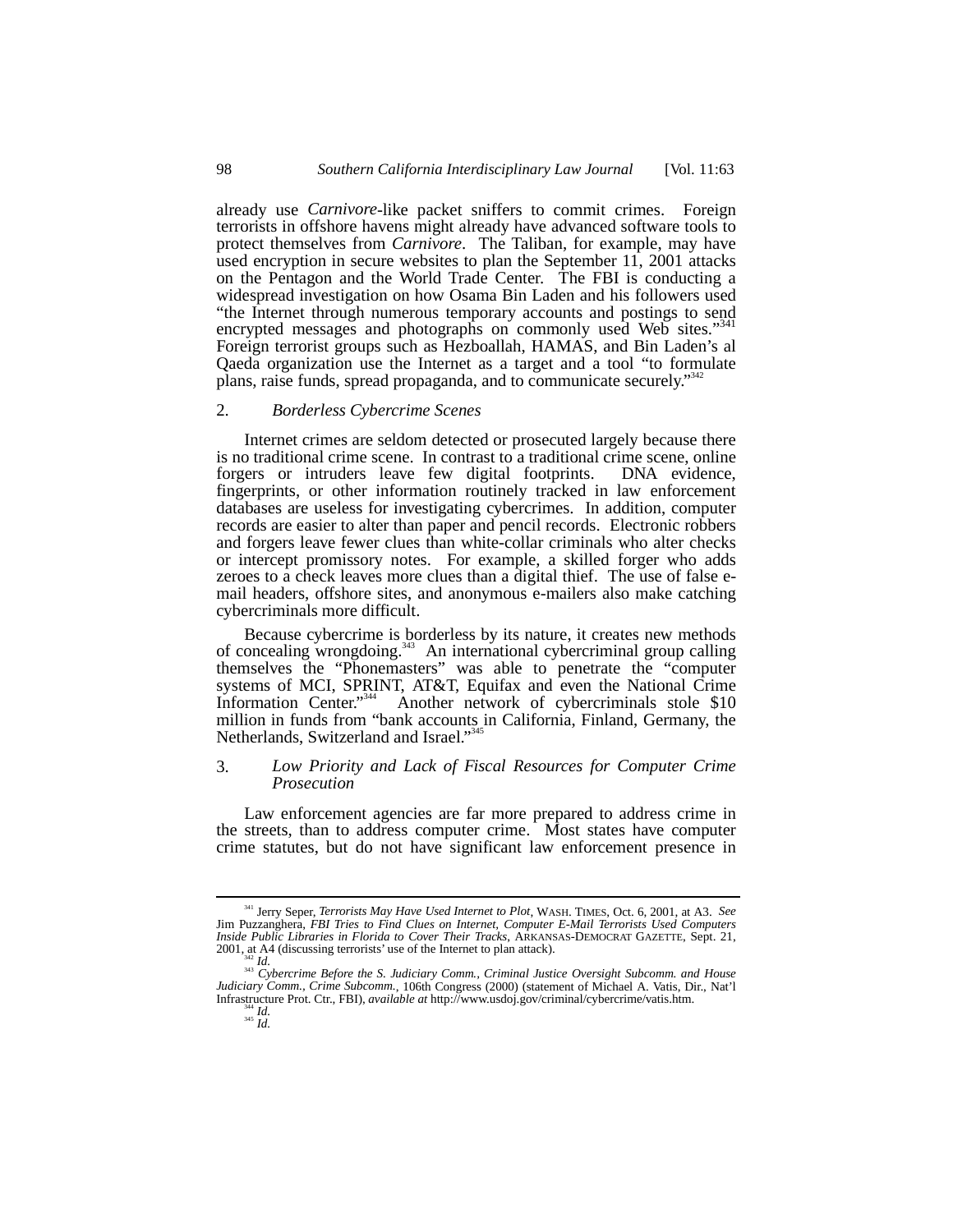cyberspace.<sup>346</sup> Although the number of cybercrimes is increasing, appropriating enforcement funds to fight these crimes is not a priority at the local level. In other words, crime on the streets receives greater attention than crime in the suites.

Many online fraud cases go undetected and unprosecuted because these crimes are difficult to trace. For Internet crimes such as releasing computer viruses, the probability of prosecution is even lower. In order for criminal law to function, law enforcement units will require officers who understand encryption, digital signatures, and computer viruses, and know how to track computer criminals on the Internet. Local law enforcement lacks the resources to recruit, train, and retain law enforcement officers with good computer skills.<sup>347</sup> Low salaries and a high turnover of experts in Low salaries and a high turnover of experts in cybercrime curtail the effectiveness of law enforcement at both the state and federal level. Even if a local law enforcement agency had the resources to pay its employees salaries comparable to those in the private sector, an enforcement gap would continue to exist as law enforcement often lacks the software necessary to track cybercriminals operating in the global computer network.

Relatively few countries have specialized cybercrime units, making the Internet an almost ideal venue for transnational criminal activities. These few countries include the United Kingdom and the United States. The United Kingdom recently launched a National Hi-Tech Crime Unit that will work with police forces to investigate organized crime on the Internet.<sup>348</sup> The FBI and the United States Department of Justice each have newly fortified computer crime units. Each of the ninety-three U.S. Attorney Offices has at least one high-tech expert.

#### 4. *Other Barriers to Cybercrime Prosecutions*

There is little question about the pervasiveness of criminal activity on the Internet. Criminal laws inadequately address this problem. "'In most cases, our laws do work' on [the] Internet, Commerce Sec[retary William M.] Daley said, but in some cases authorities 'need more resources.'"<sup>349</sup> In the past year, there have been a large number of computer viruses, but few

<sup>346</sup> "Florida and Arizona became the first states to pass specific laws against computer abuse." Richard C. Hollinger & Lonn Lanza-Kaduce, *The Process of Criminalization: The Case of Computer Crime Laws*, *in* CRIME, DEVIANCE AND THE COMPUTER 101, 101 (Richard C. Hollinger ed., 1997). By 1988, forty-seven states enacted specific laws against computer crime. *Id.* The Massachusetts Attorney General's Office has a cybercrime unit with two attorneys working full time prosecuting computer crime offenses. Few other states, however, have any significant prosecutorial and law enforcement presence in cyberspace. Interview with Julie Ross, Assistant Attorney General, Member of Computer<br>Crime Unit, Massachusetts Attorney General's Office (Dec. 8, 2000).<br><sup>347</sup> Former FBI Director Louis Freeh acknowledged that

enforcement officers when they can make "six figures in the private sector." William New, *FBI Struggles to Retain Cybercrime Experts*, *at* http://www.govexec.com/dailyfed/0401/040501td.htm (Aug.

<sup>5, 2001) (</sup>quoting FBI Director Louis Freeh).<br><sup>348</sup> Kieren McCarthy, Cybercops Are Go!, The Register, at http://www.theregister.co.uk/content/<br>6/18341.html (May 4, 2001); New Hi-Tech Crime Investigators in £25 Million Boost *Cybercrime*, Cyber-Rights & Cyber-Liberties (UK), *at* http://www.cyber-rights.org/cybercrime (Nov. 13, 2000).

<sup>13, 2000).</sup> <sup>349</sup> *Cybercrime Report Seen to Presage Loss of Internet Anonymity*, COMMS. DAILY, Mar. 10, 2000, LEXIS, News Group File.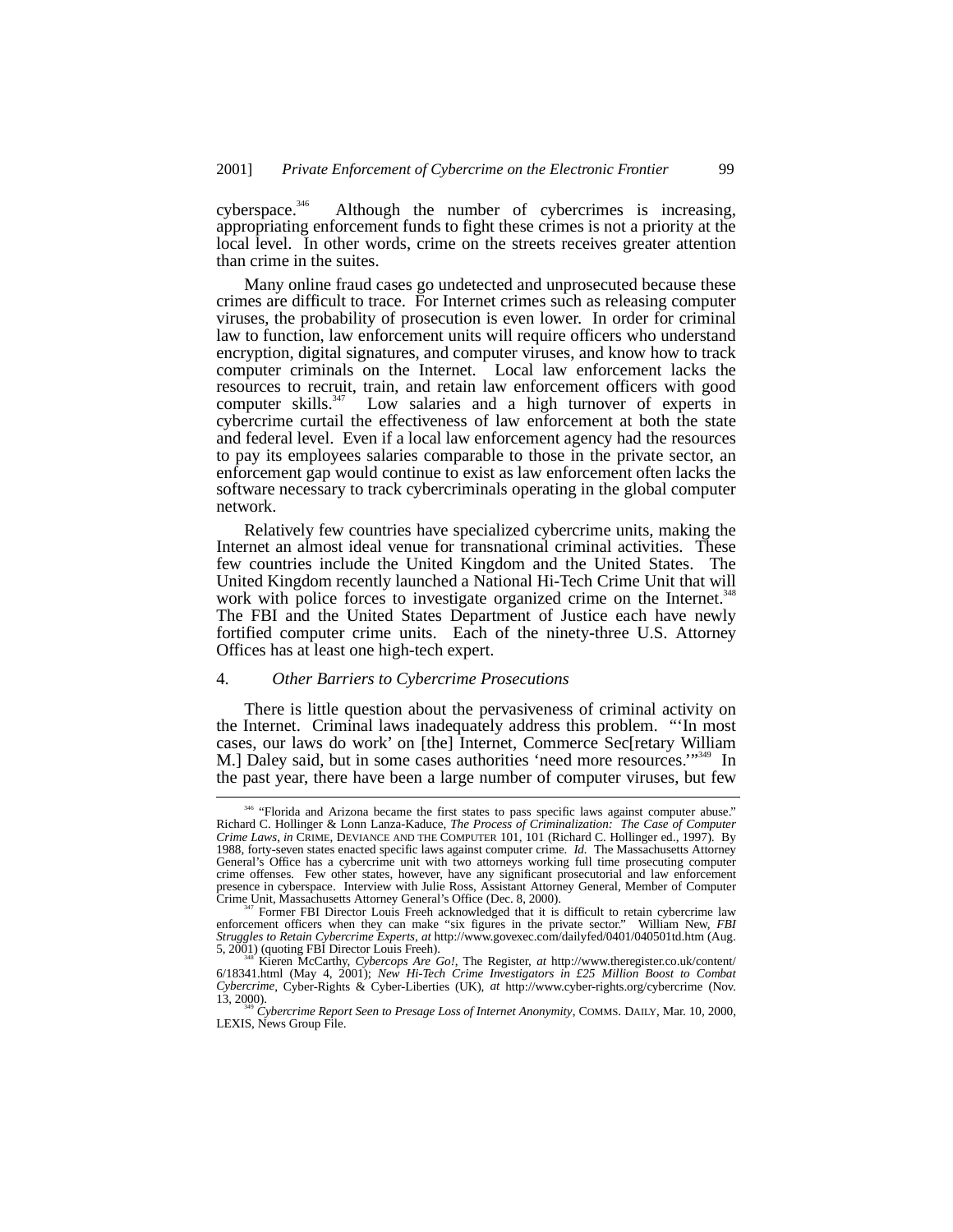successful prosecutions because of the expense of the investigative work. Even if a high-tech crime unit finds the evidence necessary to prosecute a cybercriminal, the trial is likely to be lengthy and expensive.

In a cybertheft of a trade secret case, for example, an information security expert might need to reconstruct e-mails or other electronic smoking guns. Because the burden of proof in such a criminal prosecution is "beyond a reasonable doubt," the standard is difficult to satisfy when the origin of an e-mail or Internet posting is uncertain. Juries may find it difficult to understand the difference between a source code and an object code or to comprehend anti-circumvention devices under the DMCA.<sup>3</sup> Finally, the rules of evidence in criminal law may bar proof of prior wrongdoing of a similar nature, which would strongly suggest a pattern and practice of cybercrime.

Few cyberstalking cases have been prosecuted because few states have statutes addressing the elements of this evolving crime. As a result, victims of Internet-related crimes and torts are more likely to find civil redress. Because many crimes and torts overlap, $351$  one computer forensics expert suggested that for computer crimes, individuals must discover it, and get legal advice, then, if they are unable to stop it, "file a civil suit." 352

## II. THE PRIVATE POLICE IN CYBERSPACE

The Internet has become a haven for cybercriminals due to the possibilities for instant wealth without detection or prosecution. In this Part, I argue that a strong regime of private enforcement must supplement public law enforcement. Private enforcement in the form of "E-cops" is already becoming well established on the Internet, as many American Internet companies are skeptical about the role of government in detecting and punishing hackers. In 2000, private companies spent an estimated \$300 billion in private enforcement efforts against hackers and viruses.<sup>3</sup>

E-Bay, the online auction house, for example, employs private investigators to patrol its website.<sup>354</sup> The website has  $22.4$  million members and six million items for sale at any one time, making it impossible for law

<sup>&</sup>lt;sup>350</sup> The Digital Millennium Copyright Act of 1998 makes it a crime to circumvent copyright protection technologies. 17 U.S.C. § 1201 (2000). Juries will need to understand the concept of

<sup>&</sup>quot;circumvention" as well as typologies for encryption and decryption in anticircumvention cases.<br><sup>351</sup> Assault, battery and fraud are also classified as torts. "A tort is not the same thing as a crime, although the two some ON THE LAW OF TORTS 7 (1984). 352 Deborah Radcliff, *A Case of Cyberstalking: Law Enforcement Agencies Appear Powerless to*

*Stop Electronic Harassment*, NETWORK WORLD, May 29, 2000, at 56 (quoting a computer forensics lab manager).

Anthony Shadid, FBI Officials Says Law Enforcement Technology Lags Behind Cybercrime,<br>BOSTON GLOBE, Mar. 21, 2001, LEXIS, News Group File.<br>Starting Toelle Tessler, E-Cops Patrol Web Site: Former Federal Officers Take Lead

*Ranging from Criminal Investigations to Setting Rules*, MERCURY NEWS, *at* http://www.siliconvalley. com/docs/news/depth/ebay040801.htm (Aug. 7, 2001).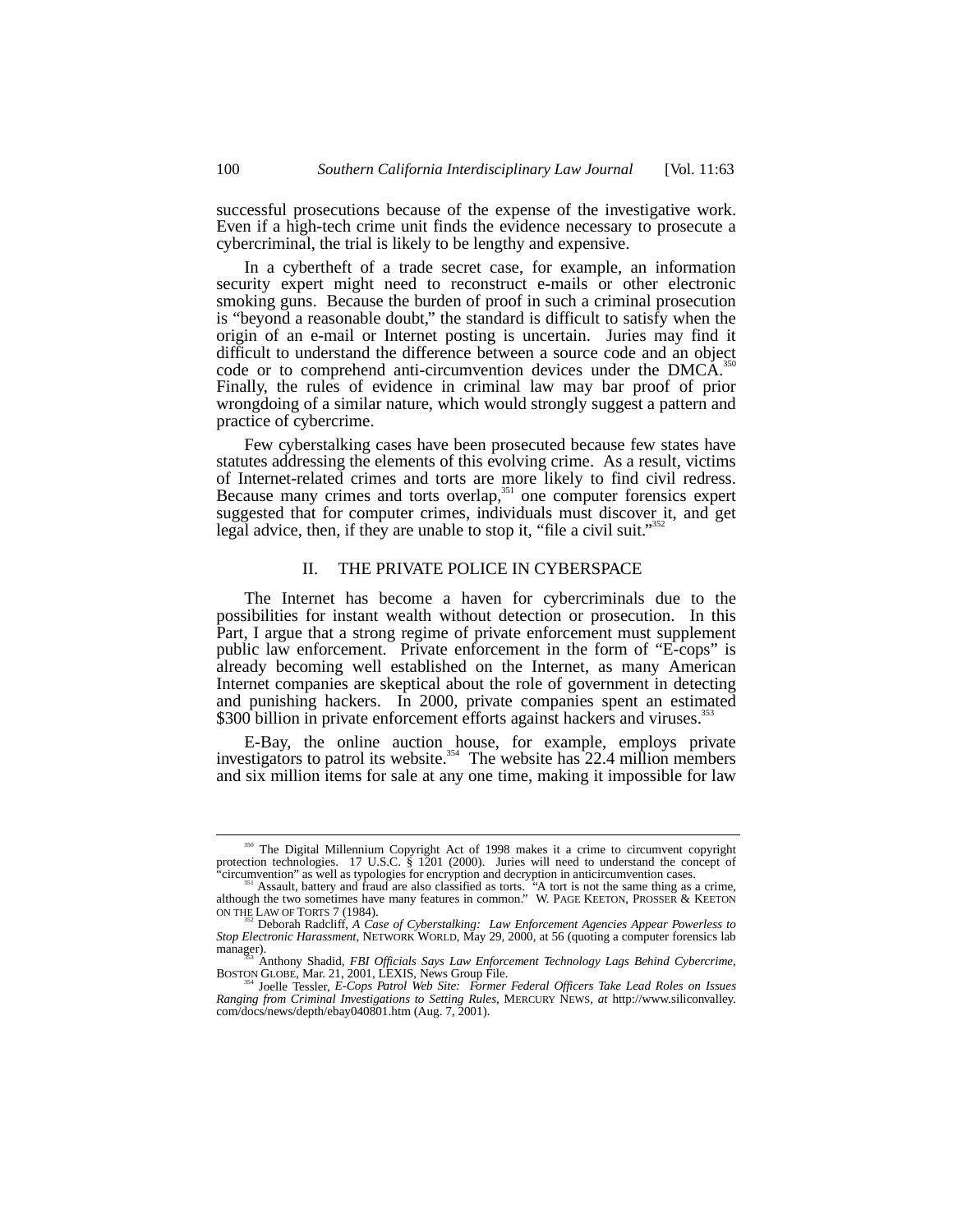enforcement to monitor all bad acts on the site.<sup>355</sup> Their private police uncovered the online sale of a human kidney.<sup>3</sup>

The Internet Fraud Watch is a watchdog group formed by the National Consumers League to enforce laws privately.<sup>357</sup> Federal agencies, such as the Department of Energy Commission, educate consumers about self-help measures for online fraud such as e-mail chain letters and pyramid schemes.<sup>358</sup> State attorneys general in a growing number of states have similar programs to help consumers uncover and report online fraud and other cybercrimes.<sup>35</sup>

Private enforcement by the Software Publishers Association ("SPA") is conducted by a well-funded worldwide e-police force that actively detects and prosecutes copyright infringement and software piracy.<sup>360</sup> The software industry employs private investigators to track companies and individuals who make unauthorized or counterfeit software copies.<sup>361</sup> Software private police participate in raids on companies to confiscate unlicensed copies of software. The U.S. Software and Information Industry Association claims that \$7.5 billion worth of American software is illegally copied and distributed annually.<sup>36</sup>

The SPA's private enforcement campaign serves to thwart software pirates who are unlikely to be prosecuted for criminal copyright infringement.<sup>363</sup> The SPA mounted an educational campaign against illegal copies, including a rap video entitled "Don't Copy That Floppy," which has been used in schools and companies.<sup>364</sup> The SPA claims that its campaign of private policing and education has slowed the rate of piracy.<sup>36</sup>

An act of online banking fraud was detected and enjoined as a result of the investigative work of the International Chamber of Commerce's ("ICC") Commercial Crime Bureau.<sup>366</sup> The ICC routinely polices financial and intellectual property offenses on the Internet and has uncovered a number of fraudulent financial sites ranging in value from \$50 million to

<sup>&</sup>lt;sup>355</sup> Id.<br><sup>355</sup> Id.<br><sup>357</sup> Id.<br><sup>357</sup> Id.<br><sup>357</sup> Id.<br><sup>357</sup> Id.<br><sup>357</sup> Id.<br><sup>357</sup> Id.<br><sup>357</sup> Id.<br><sup>357</sup> Id.<br><sup>357</sup> Id.<br><sup>358</sup> In Department of Energy, for example, has a web page devoted to "Hoaxbusters" to help<br>consumers take self-

<sup>(</sup>last visited Aug. 14, 2001).<br><sup>359</sup> The Massachusetts' attorney general takes a proactive approach to helping consumers report Internet-related wrongdoing. For example, the Computer Crime unit works with Massachusetts State Police specially trained investigators. Interview with Julie Ross, *supra* note 346.

<sup>&</sup>lt;sup>360</sup><sup>t</sup> Dan Bricklin, *The Software Police vs. the CD Lawyers*, *at* http://www.bricklin.com/<br>softwarepolice.htm (last visited Aug. 15, 2001).

software software *software id.*<br><sup>362</sup> *Crime on the Internet*, Jones Telecommunications & Multimedia Encyclopedia, *at*<br>http://www.digitalcentury.com/update/crime.html (last visited Aug. 18, 2001).

See Bricklin, supra note 360.<br>
<sup>364</sup> Sci-Fi Can Help Teach Students Ethical Implications of Technology Use, EDUC. TECH. NEWS,<br>
July 5, 2000, LEXIS, News Group File.<br>
<sup>366</sup> Sci-Fi Can Help Teach Students Ethical Implication

Law & Regulation, *at* http://internetlaw.pf.com/subscribers/pdf/ira042001.pdf (Aug. 13, 2001).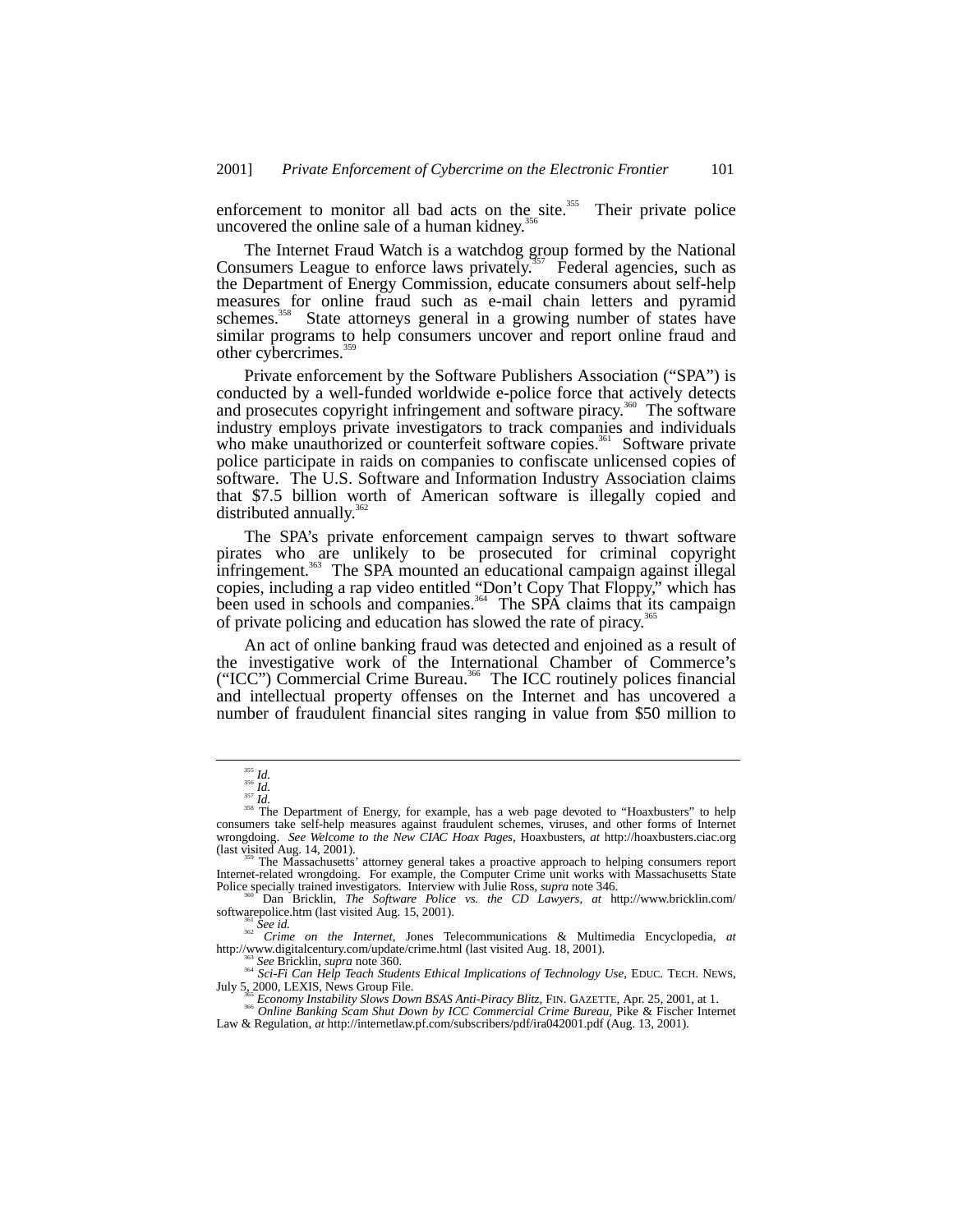over \$400 million.<sup>367</sup> Private investigators uncovered a complex financial scheme involving false bank guarantees and financial documents on twenty-nine websites potentially worth \$3.9 billion.<sup>368</sup> The websites had the "look and feel" of Euroclear Bank, the international clearinghouse for the settlement of securities sales and Eurobonds.<sup>3</sup>

Another example of private enforcement involves the victimization of Bloomberg Financial News by hackers operating in former Russian Republics.<sup>370</sup> The hackers impersonated Bloomberg employees and The hackers impersonated Bloomberg employees and collected personal information such as credit card numbers from the corporate website. $371$  The perpetrators also sent an e-mail message to Michael Bloomberg requesting \$20,000 for security services and threatening that if the "consulting fee" was not paid, it would expose the security weaknesses of Bloomberg's network to the press and the public.<sup>37</sup> Bloomberg's private police worked with the FBI to conduct a sting operation that resulted in the arrest and extradition of the perpetrators.<sup>3</sup>

Private enforcement of cybercrime is a rapidly evolving legal institution that is filling the public law enforcement gap in this area. The Computer Emergency Response Team ("CERT") at Carnegie Mellon University is the first line of defense against many forms of cybercrime such as computer intrusions and viruses. $374$  CERT officials review materials provided by the victims of cybercrime to develop ways to address attacks. CERT also develops software designed to remedy software soft spots and other vulnerabilities.<sup>375</sup> In coordination with the Electronic Industries Alliance, CERT recently launched a new security alliance to provide reports on risk management, computer vulnerabilities, computer viruses, and data crimes.<sup>376</sup> CERT also issues advisories to assist network administrators in rapidly responding to computer crimes by auditing for anomalies or unauthorized devices.<sup>377</sup> Private enforcement has been more successful in detecting fraud than in uncovering the sources of computer viruses or DoS attacks.

<sup>367</sup> *Id.* <sup>369</sup> *Id.* <sup>369</sup> *Id.* <sup>369</sup> *Id.* <sup>370</sup> John Leyden, *Extradition Hearing in Bloomberg Hack/Extortion*, The Register, *at* http://www.theregister.co.uk/content/8/18196.html (Sept. 4, 2001). http://www.theregister.co.uk/content/8/18196.html (Sept. 4, 2001).<br>  $\frac{371}{10}$ <br>  $\frac{1}{374}$  *Id.*<br>  $\frac{374}{100}$  CERT is located at Carnegie Mellon University and on the web at http://www.cert.org.<br>  $\frac{374}{375}$  The De

vulnerabilities or reports of new forms of cybercrime. The victims of cybercrime are also encouraged to report computer crime to the National Infrastructure Protection Center ("NIPC") Watch of the Department of Justice. U.S. Dep't of Justice, *supra* note 94.<br>
<sup>376</sup> *New Internet Security Alliance Is Born*, Newsbytes, *at* h

01/164661.html (last visited Aug. 19, 2001).<br><sup>377</sup> "Anomaly" is a general term used by information security experts to refer to any suspicious or

unusual activity or code in a computer system.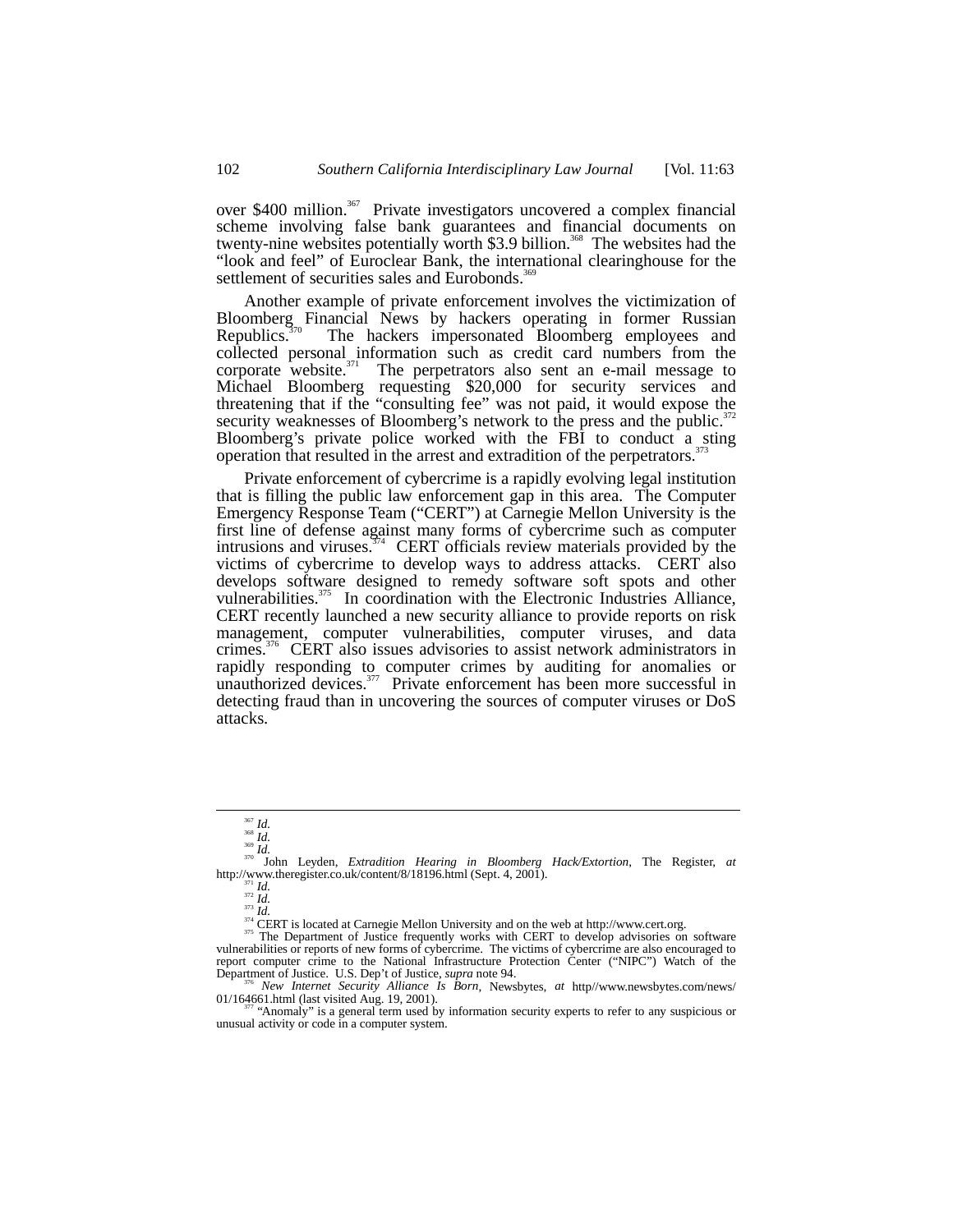#### A. THE EVOLUTION OF THE PRIVATE ATTORNEY GENERAL

The concept of the "private attorney general" was first articulated by Second Circuit Judge Jerome Frank in *Associated Industries of New York v. Ickes*. 378 Judge Frank used the term to refer to "any person, official or not, [who] institute[s] a proceeding  $\dots$  even if the sole purpose is to vindicate the public interest.<sup>379</sup> Such persons, so authorized, are, so to speak, private Such persons, so authorized, are, so to speak, private Attorney Generals [*sic*]." Private attorneys general have played a critically important role in developing modern tort law. Tort law assigns responsibility for injuries by requiring the wrongdoer to pay compensation. Tort law, however, does not require that defendants receive advance warning that some specific conduct is punishable by punitive damages. This greater flexibility gives tort law a considerable advantage over criminal law in controlling socially harmful conduct in cyberspace.

The private attorney general plays two roles: the first, to serve the client and second, to serve the public interest. Each state's professional responsibility code requires that all attorneys zealously represent their clients' interests. The unintended consequence of the contingency fee system is that trial attorneys serve the public interest when they uncover threatening conduct. When plaintiffs' attorneys serve the public interest they are called "private attorneys general."<sup>381</sup> In the field of toxic torts, the government relies on private litigants to enforce certain environmental statutes.<sup>382</sup> Similarly, private attorneys general uncover information about a wide variety of cybercrimes.

# 1. *Federal Statutes with Private Enforcement*

Since the 1940s, Congress has provided private citizens with a cause of action to enforce federal statutes such as the Clean Water Act, Sherman Anti-Trust Act, and Federal Trade Commission Act. Private attorneys general are private litigants who fulfill a public purpose while pursuing a private cause of action. Congress provided for a private attorney general role to police unfair competition in the 1946 Lanham Act, which gives commercial parties standing to sue defendants for unfair and deceptive trade practices in federal courts, and provides private litigants with tort-like consumer remedies to correct unfair practices.<sup>383</sup> Courts have long interpreted Section 43(a) as creating a federal statutory tort action

<sup>&</sup>lt;sup>378</sup> 134 F.2d 694 (2d Cir. 1943).<br><sup>379</sup> *Id.* at 704.<br><sup>381</sup> *Id.* <sup>381</sup> Dy private attorney general, I am referring to both the litigant and plaintiff, and plaintiff's attorney.<br><sup>382</sup> Robert F. Blomquist, *Rethinking the* 

*Enforcement Under the Clean Water Act: Some Overlooked Problems of Outcome-Independent Value*, 22 GA. L. REV. 337, 367 (1988) (noting that Congress enlisted citizens to supplement the work of the Environmental Protection Agency).

<sup>&</sup>quot;Any person who . . . uses in commerce . . . any false designation of origin, false or misleading description of fact, or false of misleading representation of fact . . . shall be liable in a civil action by any person who believes that he or she is or is likely to be damaged by such act."15 U.S.C. § 1125(a)  $(2000).$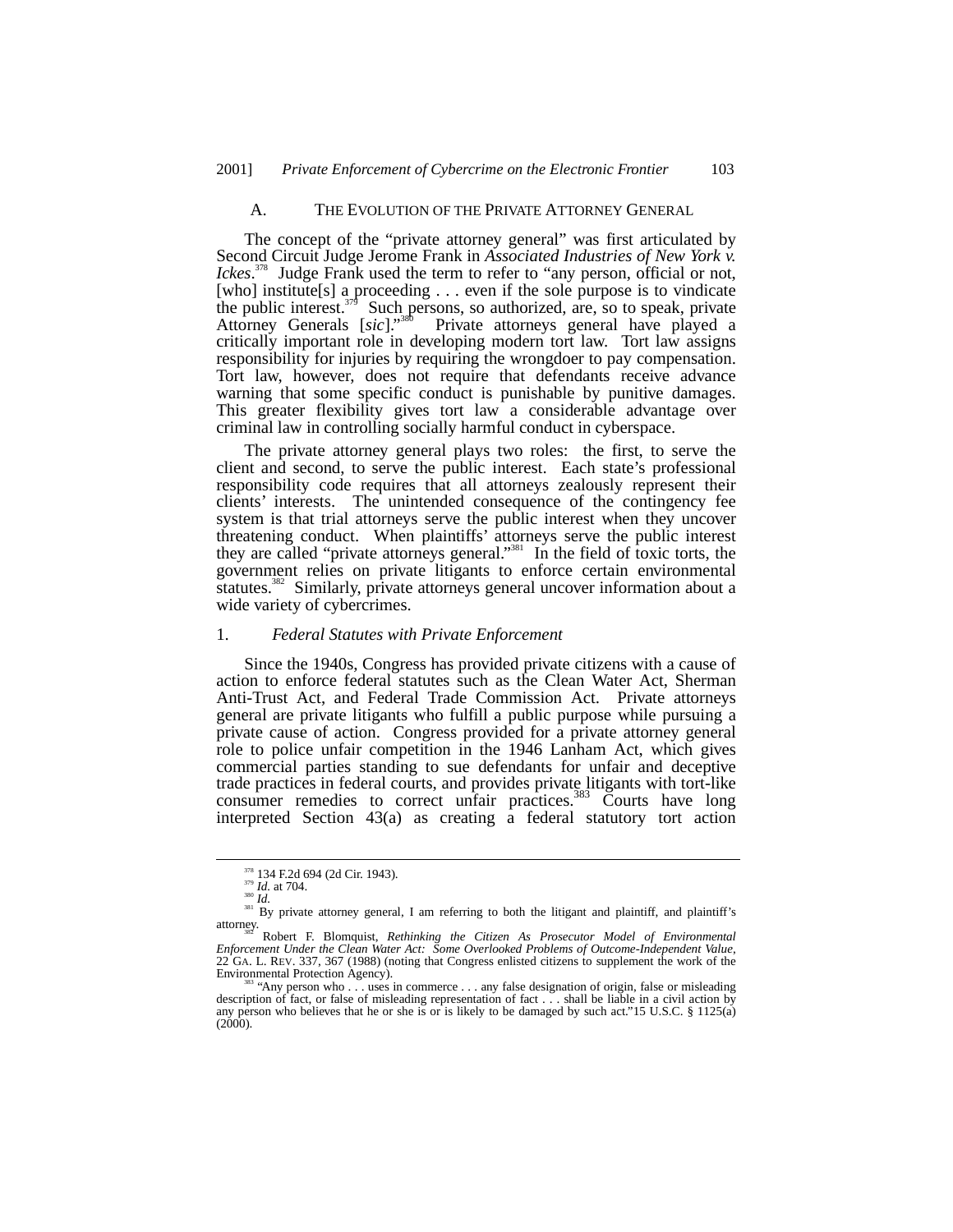providing relief for a broad class of injured or likely to be injured plaintiffs.

The CFAA envisions a private attorney general role filled by the deputized victims of hackers, spammers, and other computer abusers. America Online ("AOL") has served as a private attorney general to punish e-mail spammers and other computer abusers who victimize its millions of subscribers. In one instance, AOL argued that a bulk e-mailer who sent its subscribers large numbers of unauthorized and unsolicited e-mail advertisements ("spam") violated the CFAA, as well as Virginia's state computer crime statute.<sup>385</sup> AOL also claimed that the bulk e-mailer violated AOL's service agreement and trademarks and committed a variety of torts. $3$ 

## 2. *State Private Attorney General Statutes*

Theoretically, injured consumers could use state consumer protection statutes to punish and deter cybercrimes on the Internet. State FTC acts modeled after the Uniform Deceptive Trade Practices Act ("UDTPA") provide for private tort-like enforcement, as well as public enforcement actions. For example, Chapter 93A of the Massachusetts General Law authorizes lawsuits by the Attorney General,<sup>387</sup> individual consumers,  $388$  or business competitors.<sup>389</sup> It provides for monetary damages and equitable relief for consumers "injured" as a result of an unfair or deceptive trade practice. While there is no case law determining whether false and deceptive Internet communications violate Chapter 93A or other UDTPA inspired acts, courts would probably extend these state-based causes of action. Chapter 93A also provides for punitive damages, such as multiple damages for "a willful or knowing violation."<sup>390</sup> Attorneys' fees may be recoverable, along with injunctive relief, monetary damages, and treble Relief under Chapter 93A is in addition to traditional tort damages.<sup>391</sup> Relief under Chapter 93A is in add remedies,<sup>392</sup> as well as relief under the Lanham Act.

#### 3. *Tort Law & The Private Attorneys General*

The rubric under which all of the definitions of the private attorney general fall is "private action for offenses committed against the public as a

<sup>&</sup>lt;sup>384</sup> See, e.g., L'Aiglon Apparel v. Lana Lobell, Inc., 214 F.2d 649, 651 (3d Cir. 1954).<br><sup>385</sup> AOL, Inc. v. LCGM, Inc., 46 F. Supp. 2d 444 (E.D. Va. 1998).<br><sup>386</sup> AOL's complaint had seven counts: Count I (False Designatio Act); Count II (Dilution of Interest in Service Marks under the Lanham Act); Count III (Exceeding Authorized Access in Violation of the Computer Fraud and Abuse Act); Count IV (Impairing Computer Facilities in Violation of the Computer Fraud and Abuse Act); Count V (Violations of the Virginia Computer Crimes Act); Count VI (Trespass to Chattels under the Common Law of Virginia); and Count VII (Common Law Conspiracy to Commit Trespass to Chattels and Violate Federal and Virginia Statutes). *Id.* AOL sought compensatory and punitive damages, attorney's fees, costs, and permanent injunctive relief. *Id.* **EXECUTE RELIGER.** *Id.* 387 MASS. GEN. LAWS ANN. ch. 93A, § 4 (1997).<br>
388 *Id.* § 9.<br>
399 *Id.* § 11.<br>
391 *Id. See id.* 392 *Inthicum v. Archambault, 379 Mass. 381, 383 (1979).*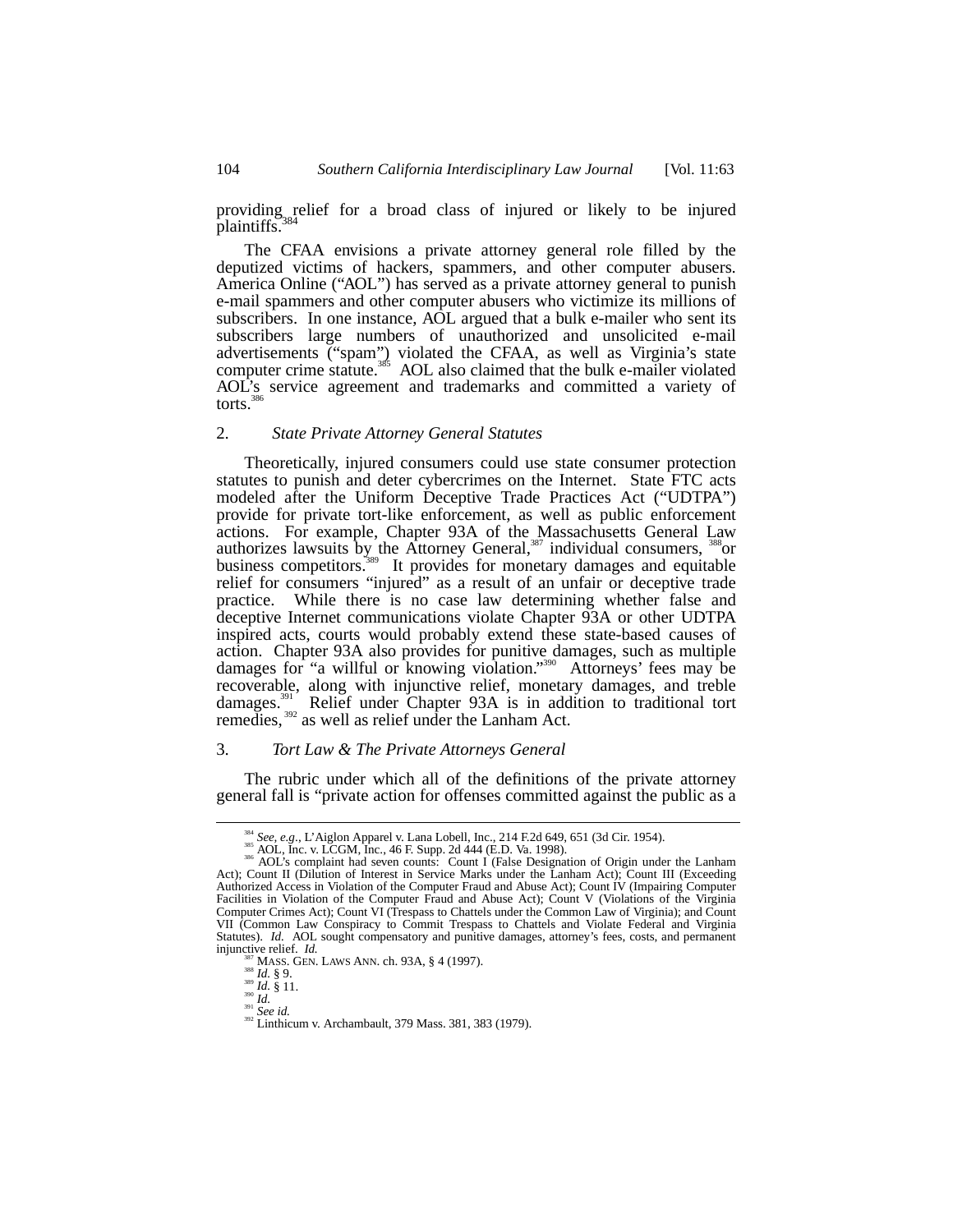whole." For example, an industry-wide cover-up of the deadly consequences of unprotected exposure to asbestos dust, which destroyed the health of hundreds of thousands of American workers, was unmasked in asbestos products liability cases.<sup>393</sup> Johns-Manville Sales Corporation had definite knowledge, as early as the 1930s, of the deadly consequences of unprotected exposure to asbestos dust and had a corporate policy not to inform employees that x-rays taken by company doctors revealed clear evidence of asbestosis. $394$  Johns-Manville executives claimed that this policy was motivated by their concern that their employees "live and work in peace and the company . . . benefit by their many years of experience."<sup>395</sup> As a result, the asbestos industry lulled government regulators into complacency for decades with false assurances that their products posed no health hazard.<sup>3</sup>

The line between public and private has blurred in the past three years, as state and city governments have begun to hire private attorneys to prosecute class action lawsuits against industries whose hazardous products create a financial burden borne by taxpayers. Forty-six states have joined in a multi-billion dollar settlement to compensate for the public health costs of tobacco addiction.<sup>397</sup> Similar partnerships may be formed to address cybercrime, as private litigants are frequently in a better financial position to underwrite litigation costs than state and federal law enforcement authorities, who are already burdened by a costly war on drugs.<sup>398</sup> Existing torts are being adapted to include Internet-related wrongdoing in order to deter online harassment, spam e-mail, invasions of privacy, and hate speech. For example, a doctor won a \$675,000 libel damages award for a false charge of accepting kickbacks posted on a Yahoo! message board.<sup>399</sup> Plaintiffs are successfully using  $John$  Doe subpoenas<sup> $400$ </sup> to identify anonymous wrongdoers on the Internet. A John Doe subpoena was used to identify an anonymous poster who charged a physician with underbidding on contracts for Emory University's Pathology Department.<sup>401</sup> Old torts are readily adaptable to cyberspace.

 <sup>393</sup> Michael L. Rustad, *In Defense of Punitive Damages in Products Liability: Testing Tort Anecdotes with Empirical Data*, 78 IOWA L. REV. 1, 40, 70 (1992); Michael L. Rustad, *Nationalizing Tort Law: The Republican Attack on Women*, *Blue Collar Workers and Consumers*, 48 RUTGERS L. REV. 673 (1996) [hereinafter *Nationalizing Tort Law*. *See* Thomas Koenig & Michael Rustad, *His and*

Her Tort Reform: Gender Injustice in Disguise, 70 WASH. L. REV. 1 (1995).<br>
<sup>394</sup> Johns-Manville Sales Corp. v. Janssens, 463 So. 2d 242 (Fla. Dist. Ct. App. 1984).<br>
<sup>395</sup> *Id.* at 250.<br>
<sup>396</sup> *See* Prudential Ins. Co. v. U Doug Isenberg, *The Pros and Cons of 'Cybercourts'*, GigaLaw.com, *at* http://www.gigalaw.com/ articles/2001/isenberg-2001-04-01.html (last visited Aug. 8, 2001). Law enforcement agencies such as the Secret Service, FBI, State Department, Customs Service, and the Department of Defense have all received increased budgetary allocations for greater cybercrime prosecution. Kelli Arena, *Special Report: Crime on the Internet*, CNN.com/Law Center, *at* http://www.cnn.com/2001/LAW/04/16/<br>cybercrime.overview/index.html?s+7 (April 18, 2001).

Margaret Cronin Fisk, *Net Libel Verdict Is Upheld*, NAT'L L.J., Dec. 25, 2000, at A19.<br><sup>400</sup> John Doe subpoenas are served on the Internet Service Provider, requiring the disclosure of the identity of customers who post anonymously on the Internet. *Id.* 401 Fisk, *supra* note 399.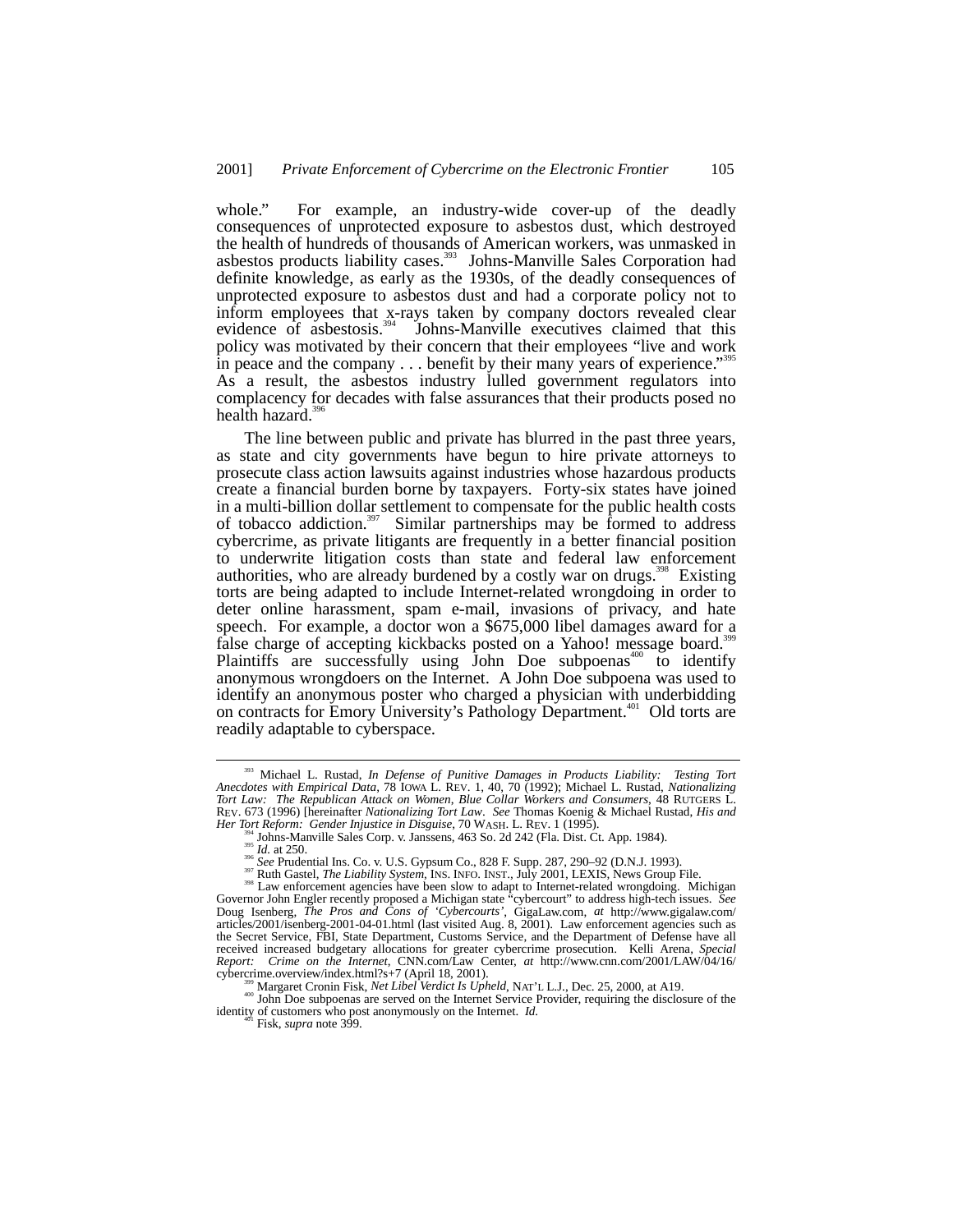# B. TORT REMEDIES FOR COMPUTER MISUSE & ABUSE

#### 1. *Trespass to Chattels*

Trespass is a broad "form of action that, at common law, provide[s] for a wide spectrum of injuries, from personal injuries caused by negligence to business torts and nuisances." 402 A trespass to chattels occurs when one party intentionally uses or intermeddles with personal property in rightful possession of another without authorization.<sup>403</sup> Electronic signals generated and sent by computer have been held to be sufficiently physically tangible to support a trespass cause of action. Courts have held that a hacker's intrusion into a computer network constitutes a trespass to chattels.<sup>4</sup> Trespass to chattels is actionable only if the defendant dispossesses chattels belonging to another and the chattel is impaired as to its condition, quality, or value. This tort is triggered when the possessor is deprived of the use of the chattel for a substantial period of time. If harm is caused to some person or thing in which the possessor has a legally protected interest, then there may also be a trespass to chattels.

An ex-employee of Intel Corporation was found to have committed trespass to chattels by sending thousands of e-mails to current employees of the company.<sup>405</sup> His purpose in sending the e-mails was to form an His purpose in sending the e-mails was to form an organization of former Intel employees who have filed claims against the company. Intel ordered the ex-employee to stop sending mass e-mails to its employees. When the ex-employee continued sending messages, Intel charged him with trespass to chattels, arguing that the ex-employee's unsolicited e-mails constituted a trespass of Intel's computer system.<sup>406</sup> The court agreed, rejecting the former employee's First Amendment defense, because Intel was a private corporation and there was no state action.<sup>4</sup>

In *Register.com, Inc. v. Verio, Inc*., a register of Internet domain names sought an injunction against a competitor to prevent the use of automated software robots to access and collect registrants' contact information contained in its database.<sup>408</sup> The district court issued a preliminary injunction barring the defendant from using its search robots to extract information from the plaintiff's website. The court found that the defendant was trespassing on the plaintiff's site by violating the "Terms of Use" applicable to the database. $409$ 

<sup>&</sup>lt;sup>402</sup> BRYAN A. GARNER, A DICTIONARY OF MODERN LEGAL USAGE 995 (2d ed. 1995).<br><sup>403</sup> RESTATEMENT (SECOND) OF TORTS § 217(b) (1965).<br><sup>404</sup> CompuServe, Inc. v. Cyber Promotions, Inc., 962 F. Supp. 1015, 1022 (S.D. Ohio 1997).

And *Id.* 407 *Id.*<br>  $\frac{408}{408}$  *Id.* 126 F. Supp. 2d. 238 (S.D.N.Y. 2000). <br> *Id.* at 255.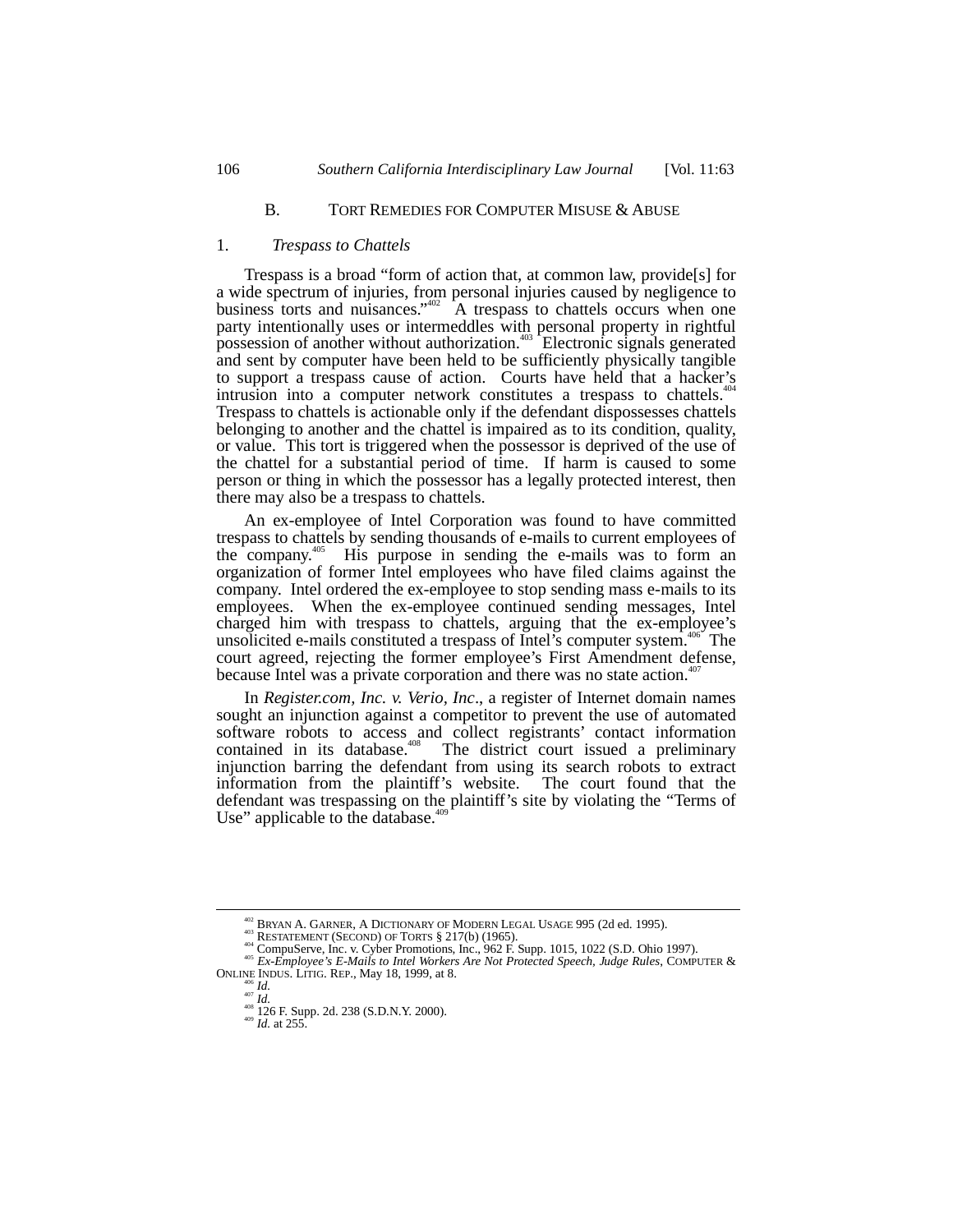# 2. *Spamming As Cyber-Trespass*

"Spamming" is the practice of sending unsolicited or unwanted e-mail in an indiscriminate fashion. "Spam" is commercial bulk e-mail akin to the junk mail sent through the postal mail. There may be twenty-five million junk e-mail messages sent every day.<sup>410</sup> Spammers open accounts with providers such as AOL, Hotmail, and Prodigy to obtain the e-mail addresses of subscribers. The e-mail accounts are used to collect responses to the spammer's e-mails and "bounced back" messages.

Hotmail, a Silicon Valley company that provides free electronic mail on the World Wide Web, filed a trespass to chattels action against a spammer who sent thousands of unsolicited e-mails to its subscribers advertising pornographic materials.<sup>411</sup> A court found that the spammers trespassed upon Hotmail's computer space by causing tens of thousands of misdirected and unauthorized e-mail messages to occupy company computer resources.412 In *America Online, Inc.* v. *LCGM*, *Inc*., AOL sued spammers who sent unsolicited bulk e-mails to AOL subscribers.<sup>413</sup> The spammers used false "aol.com" addresses in their spam headers to send over 60 million pieces of unauthorized bulk e-mail to AOL subscribers.<sup>41</sup> AOL's complaint included charges of trespass to chattels, false designation, and dilution by tarnishment.<sup>415</sup> The district court ruled in favor of AOL, finding that the defendants violated the Lanham Act's false designation of origin and dilution provisions, breached its terms of services, and violated the CFAA<sup>416</sup> The court imposed punitive damages, treble damages, and attorneys' fees against the spammer.<sup>41</sup>

# 3. *The Duty to Maintain a Secure Website*

In July 2000, a hacker broke into the University of Washington Medical Center's internal network and downloaded computerized admissions records for four thousand heart patients.<sup>418</sup> The medical facility would have been negligent had it failed to exercise reasonable care under these circumstances, namely, had it not had adequate information security. The hacker's motivation in this case was to document the inadequate

<sup>&</sup>lt;sup>410</sup> James W. Butler, *The Death of Spam and the Rise of DEM*: *A Bill to Ban It Could Backfire*, INTERNET NEWSL., Sept. 1998, at 3.<br><sup>411</sup> Hotmail Corp. v. Van Money Pie, Inc., No., 98-20064, 1998 U.S. Dist. LEXIS 10729

April 16, 1998).<br>
<sup>412</sup> *Id.* at \*19, \*20.<br>
<sup>414</sup> *Id.* at 448.<br>
<sup>414</sup> *Id.* at 448.<br>
<sup>414</sup> *Id.* at 444.<br>
<sup>415</sup> *Id.* at 444.<br>
<sup>415</sup> *Id.* at 444.<br>
<sup>415</sup> *Id.* at 444.<br>
<sup>417</sup> AOL, Inc. v. LCGM, No. CA-98-102-A, 1998 U.S. internet domain name alleged that a mortgage company violated Colorado's Deceptive Trade Practices Act and the Junk Fax law by using the domain name a an e-mail identifier for a bulk e-mail advertising campaign. *Id.* The plaintiff also alleged the commission of common law torts including trespass to chattels, negligence, violation of right of publicity, and false light invasion of privacy. *Id.* 418 Kevin Poulsen, *Hospital Records Hacked Hard*, Infowar.com, *at* http://www.infowar.com/

hacker/00hack\_120700a\_j.shtml (Dec. 7, 2000).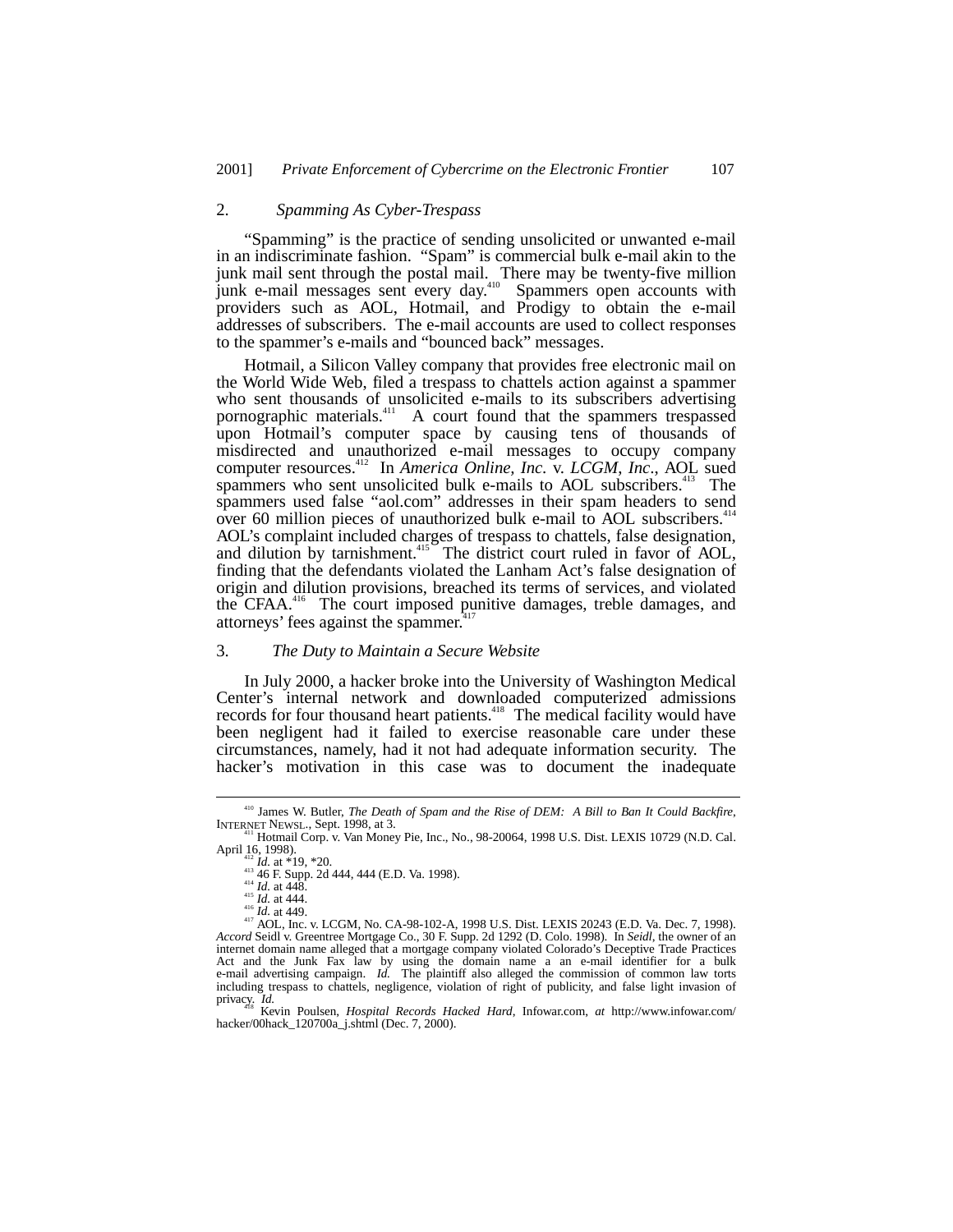information security protecting confidential patient information at the medical center. This incident raises the question of whether the victims of hacker activity may be liable for negligently securing their computer systems. The remainder of this Section explores the potential liability of a website or computer system to third parties for permitting a hacker to invade its computer system.<sup>419</sup>

# *a. Duty of Care to Maintain a Secure Website*

"An actor is negligent in engaging in conduct if the actor does not exercise reasonable care under all the circumstances."<sup>420</sup> Under a negligence formula, the greater the risk, the greater the duty. A hospital has a statutory duty to protect the privacy of its patients' records. It is unclear, however, whether a website owes a general duty of care to website visitors when there is no statutorily mandated standard of care. Even if a website's weak computer security is the legal cause of a website visitor's harm, the company may not be liable if a court determines that no duty exists.<sup>42</sup>

The negligence equation balances the burden of precaution against the foreseeable likelihood and severity of harm, thereby providing the defendant with the incentive to implement safety measures to reduce the radius of the risk.<sup>422</sup> The information industry will oppose this standard, recognizing that a duty of care in cyberspace will have a chilling impact on e-commerce. The insurance industry will argue that the threat of liability will cause companies to abandon their e-businesses during the midst of a new economic recession.

## *b. Setting the Standard of Care*

Traditionally negligence has been based upon the standard of the reasonable person. The elements of negligence are duty, breach, causation and damages. In the case of information security, the corporate website must have a duty to exercise ordinary reasonable care for the benefit of website visitors before the plaintiff can prove that a corporation has breached its duty of reasonable care. The following discusses different tests for setting the standard of care in Internet security cases.

<sup>&</sup>lt;sup>419</sup> Microsoft SQL Server Version 7.0 and Microsoft Data Engine ("MSDE") 1.0, for example, permit unauthorized users "to execute shell commands," which allows hackers to access secured, nonpublished files. U.S. Dep't of J scope of this Article is whether a software vendor would also be liable for marketing or failing to recall software with known vulnerabilities. Microsoft, for example, has advised the NIPC that there are serious vulnerabilities with its software that permit "malicious users to run system commands on a web site." *Id.* It is unclear whether Microsoft has a postmarketing duty to take prompt remedial measures beyond a simple advisory. Another open question is whether software license agreement provisions disclaiming the implied warranty of merchantability would cover known vulnerabilities permitting

intrusions.<br>
<sup>421</sup> RESTATEMENT (THIRD) OF TORTS: GENERAL PRINCIPLES § 3, (Discussion Draft 1999).<br>
<sup>421</sup> *Id.*<br>
<sup>422</sup> Kenneth Simon, *The Hand Formula in the* Draft Restatement (Third) of Torts: *Encompassing*<br> *Fairness A* incentives in the negligence equation under the *Restatement (Third) of Torts*)*.*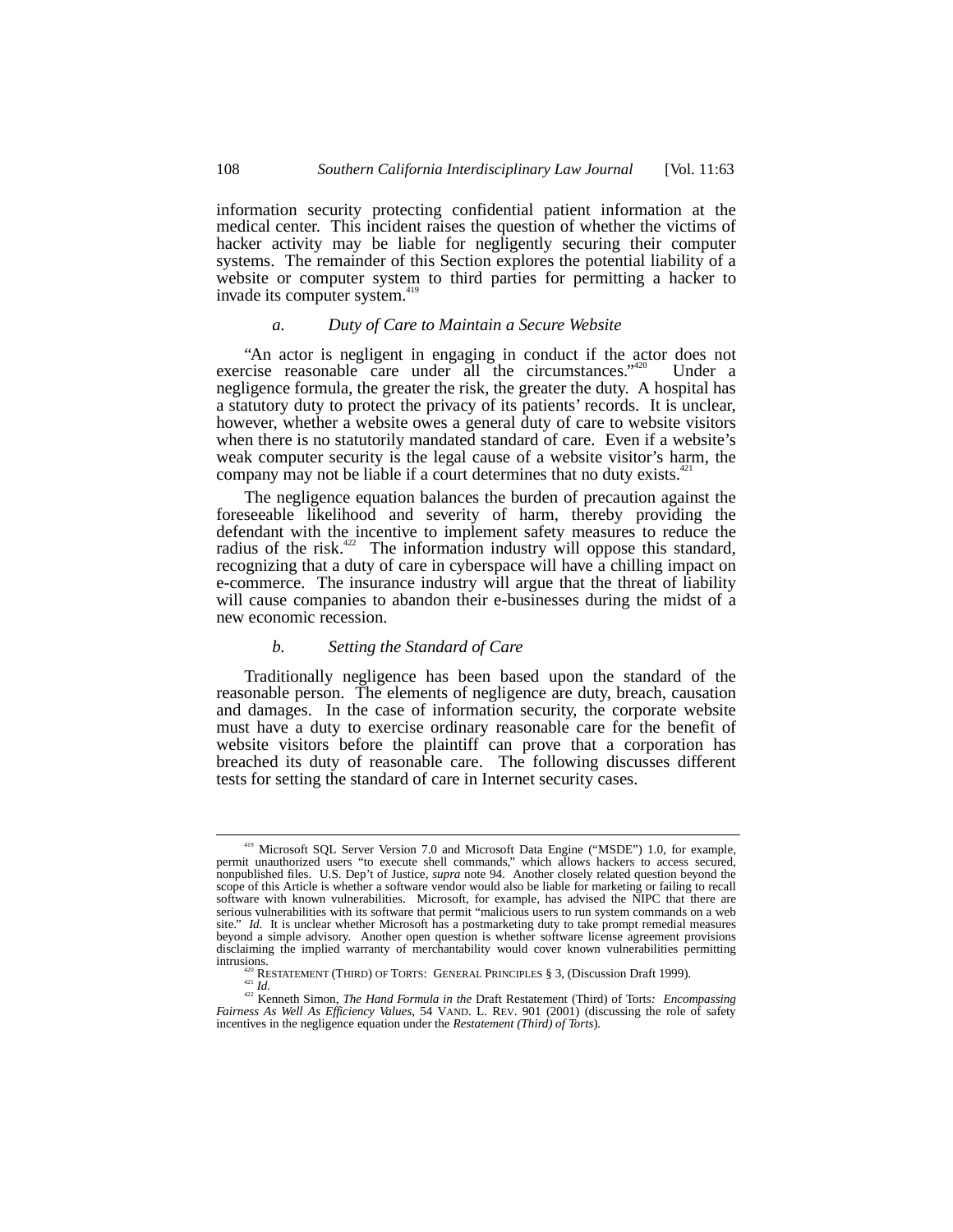### *i. Custom or Industry Standard*

A company's departure from industry standards or custom may be evidence of negligence. On the other hand, a company's compliance with custom may also be evidence of negligent website security. In a developing Internet economy, customary standards of care for security may not yet exist or may be woefully inadequate. The Internet security profession is developing standard protocol, such as secure sockets layers ("SSL") for constructing firewalls. De facto industry standards also exist for public key cryptography, digital signatures, and application gateways.

Evidence that a company has implemented "state of the art" security is some proof that it has not been negligent, but it is not dispositive. The standard of care followed by a particular industry may be the floor, but not the ceiling, of due care.<sup>423</sup> "A custom is little more than the law's term for a norm. The hornbook rule is that evidence of compliance with, or violation of, a customary way of doing things is admissible but not dispositive on the issue of the actor's negligence."<sup>424</sup> Judge Learned Hand was of the opinion that compliance with industry standards was not always a complete defense.<sup>425</sup> If a company fails to implement information security customarily used in the Internet industry, it may be found to be negligent.<sup> $426$ </sup> In some circumstances, however, a defendant may be negligent, despite adherence to weak or non-existent information security practices.

A violation of a well-accepted information security standard may be a sufficient basis for a finding of negligent security. Microsoft, for example, sells products such as Microsoft Exchange 5.5 and 2000 with substantial security flaws.<sup>427</sup> Information security, is similarly based upon the salutary principle: the greater the risk, the greater the duty of care.<sup>428</sup> A company must take greater measures to guard the secrecy of information transmitted on the Internet. Companies protecting highly sensitive trade secrets from competitors may utilize one-time passwords or digital certificates. The

<sup>&</sup>lt;sup>423</sup> The T.J. Hooper, 60 F.2d 737, 740 (2d Cir. 1932) (stating that a "whole calling may have unduly lagged in the adoption of new and available" radios on barges).

<sup>&</sup>lt;sup>424</sup> Kenneth S. Abraham, *The Trouble with Negligence*, 54 VAND. L. REV. 1187, 1207 (2001).<br><sup>425</sup> In *The T.J. Hooper*, a tugboat owner was held to be negligent for not providing radio sets for its vessels:

<sup>[</sup>I]n most cases reasonable prudence is in fact common prudence; but strictly it is never its measure; a whole calling may have unduly lagged in the adoption of new and available devices. It never may set its own tests, however persuasive be its usages. Courts must in the end say what is required; there are precautions so imperative that even their universal disregard will not excuse their omission.

<sup>60</sup> F.2d at 740. 426 Michael L. Rustad & Lori Eisenschmidt, *The Commercial Law of Internet Security*, 10 HIGH TECH. L.J. 213, 248 (1995) (arguing that failure to comply with industry security standards constitutes negligence). <sup>427</sup> *See St. Bernard Software's Update EXPERT V5.1 Helps Network Administrators Protect Their*

*Servers and Workstations from Vastly Increasing Security and Stability Problems Found in Many* Popular Microsoft OS, BUS. WIRE, Aug. 3, 2001, LEXIS, News Group File. See also U.S. Nuclear Tracking Software Had Glitch, INDUSTRY STANDARD.COM, July 24, 2001, LEXIS, News Group File.<br><sup>428</sup> Internet security policies are

the radius of the risk or consequences of potential computer intrusion. See generally Internet Security<br>Policy: A Technical Guide (DRAFT), NIST, at http://www.csrc.nist.gov/isptg/html/ISPTG-3.html (July 31, 1997).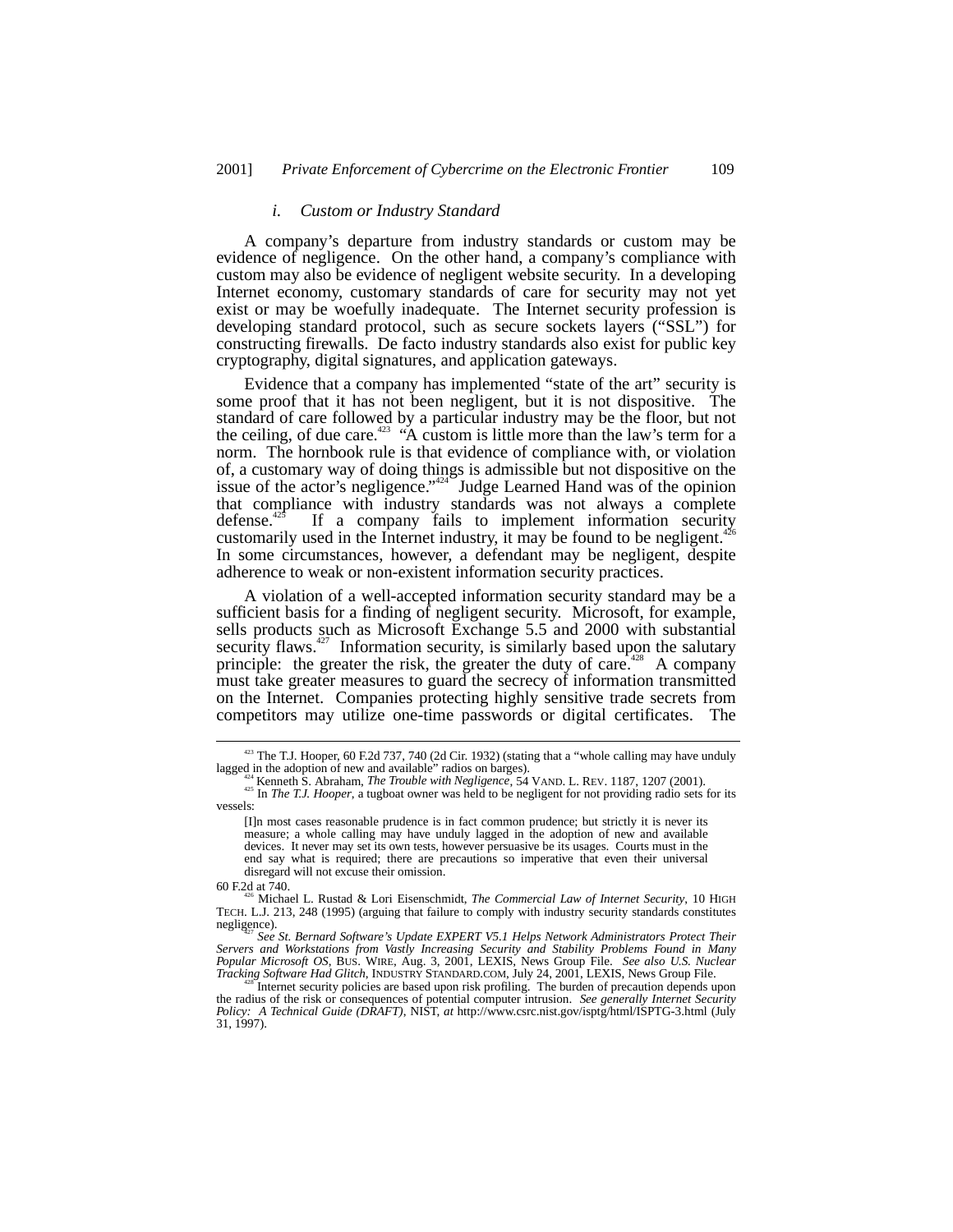DOD, for example, would not use packet filter firewalls appropriate for a Mom and Pop store selling knitted socks on the Internet.

# *ii. Statutory Levels of Care*

Some predict that the government will take a more active role in specifying minimum levels of information security. Legislatures will begin to set statutory standards of care for certain Internet activities.<sup>429</sup> For example, a few jurisdictions require lawyers to encrypt e-mail messages to clients or to obtain the consent of their clients to use unencrypted messages. There are hundreds of examples of legislators setting the standard of care under traditional tort law. Where a statutory standard of care exists, plaintiffs may prove negligence by showing: (1) that they are members of the class of persons protected by the statute; (2) that the statute protects against the particular interest invaded; and (3) that the harm suffered was the particular harm or hazard envisioned by the statute.<sup>430</sup>

The promulgation of statutory or administrative standards of care might be state standards regarding encryption, digital signatures, and other information security devices. To promote the development of e-commerce, federal or state governments may adapt commercial-sector standards. For example, the National Computer Security Center of the National Security Agency ("NSA") administers the process for the C2 level of computer security certification.<sup>431</sup> Commercial-sector security standards are modeled

The court may adopt as the standard of conduct of a reasonable man the requirements of a legislative enactment or an administrative regulation whose purpose is found to be exclusively or in part

(a) to protect a class of persons which includes the one whose interest is invaded, and

(b) to protect the particular interest which is invaded, and

(c) to protect that interest against the kind of harm which has resulted, and

(d) to protect that interest against the particular hazard from which the harm results.

cause of the injury. *Id.* at 833.<br><sup>430</sup> RESTATEMENT (SECOND) OF TORTS, *supra* note 403, § 286. Courts vary on whether a statutory violation is negligence per se or merely some evidence of negligence.

<sup>429</sup> An example of a statutory standard of care is the negligence standard under the Employer's Liability Act, ch. 149, § 2, 35 Stat. 65 (1908) (codified as amended at 45 U.S.C. § 51–60 (1994)). If an employer fails to meet the statutory standard of care and injury or death results, the employer is liable without additional evidence of negligence. Jeremy S. Sosin, *The Price of Killing a Child: Is the Fair Labor Standards Act Strong Enough to Protect Children in Today's Workplace*, 31 VAL. U. L. REV. 1181, 1193–94 (1997). In a common law negligence action, statutory standards may create a presumption of negligence arising from the violation of a statute enacted to protect a class of persons of which the plaintiff is a member against the type of harm suffered as a result of the violation. *See* Vesely v. Sager, 486 P.2d 151, 164 (1971). Many courts cite Section 286 of the RESTATEMENT (SECOND) OF TORTS (1965), which provides:

RESTATEMENT (SECOND) OF TORTS, *supra* note 403, at § 286. Negligence formulas frequently use statutory violations to set the standard of care. For example, a landlord's defective electrical wiring of a dryer resulted in a child being injured by an electrical shock in *Smith v. Owen*, 841 S.W.2d 828 (Tenn. Ct. App. 1992). The court found that the defendant's violation of the ordinance was the proximate

<sup>&</sup>lt;sup>431</sup> De facto evaluation of security products vis-à-vis government standards is already occurring. Novell, Inc. formally applied for federal certification for their general-purpose network operating system. According to a research director: "a C2 rating . . . has become a standard for commercial businesses as well as government and military organizations. Customers are using it as a differentiator<br>when making product purchasing decisions." *NetWare 4 Enters Final Phase of C2 Evaluation: On*<br>*Track to Receive First* Group File (statement of John Pescatore).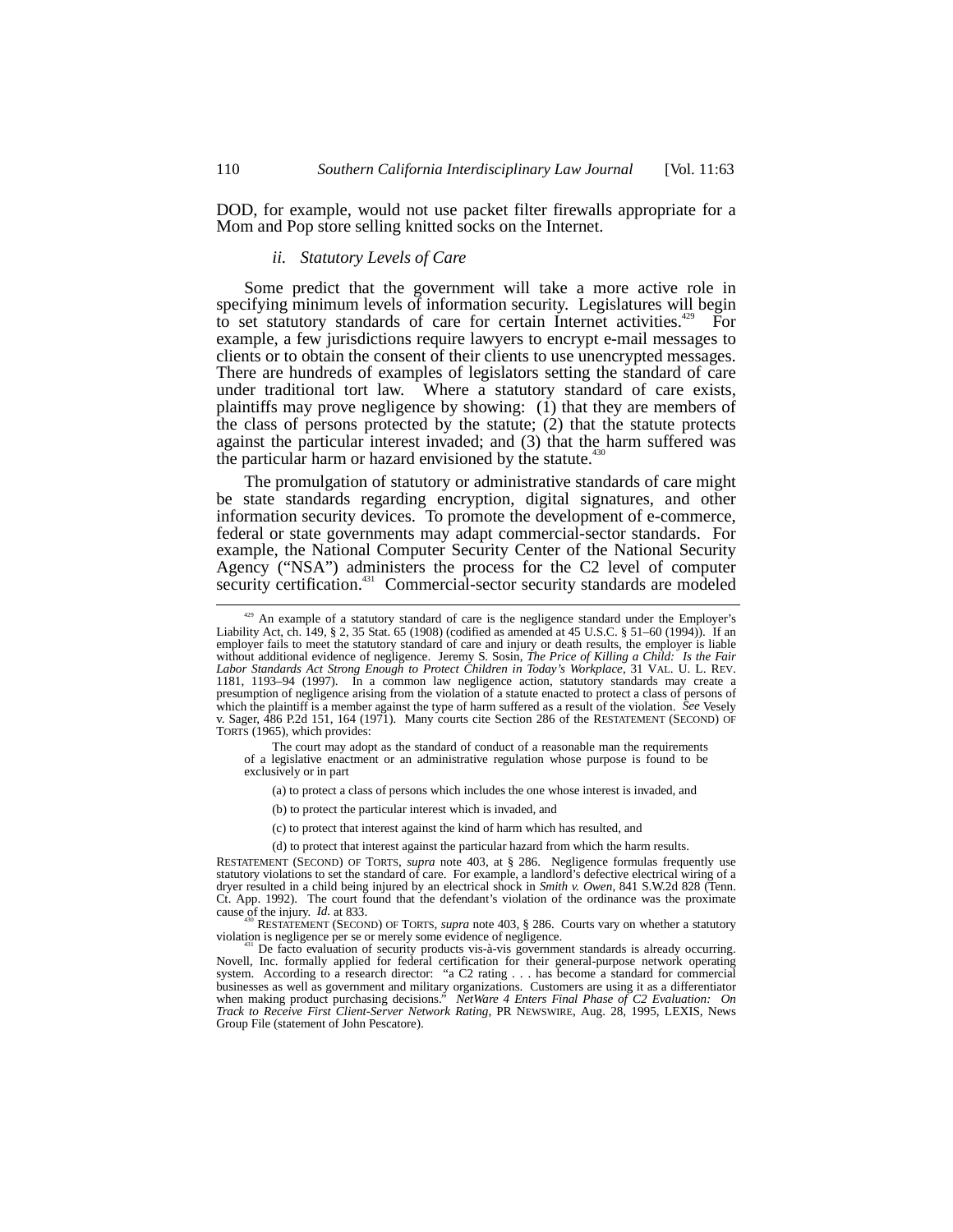after government-published standards. A minority of jurisdictions hold that the violation of a statutory duty is only some evidence of negligence in determining whether a defendant exercised due care.<sup>432</sup> The majority of jurisdictions provide that an unexcused violation of a statute that results in harm to the class the statute protects is negligence per se regarding the consequences that the statute is designed to prevent.<sup>433</sup> If a statute declares conduct unlawful, then the conduct is also deemed unreasonable for purposes of civil liability or negligence. "If the plaintiff already has a claim for negligence, then proof that the defendant violated an applicable statute reinforces that claim."<sup>34</sup> Few statutes impose penalties for inadequate Internet security. The Health Insurance Portability and Accountability Act ("HIPAA"), however, imposes public law penalties on health providers whose inadequate security endangers the integrity of patients' records. HIPAA imposes new medical data privacy rules that mandate greater information security for patients' online records.<sup>435</sup> Thus, a hospital or medical provider has a higher duty to prevent its computer system from being attacked than another business.

#### *iii. Risk/Benefit Analysis*

The common law tort of negligence recognizes a duty to protect data in a reasonable manner.<sup>436</sup> Under the negligence formula, the higher the risk, the greater the duty of precaution. Information may be classified according to the risk of loss from destruction or disclosure. Security may be altered depending upon whether the protected information is classified as sensitive, confidential, private, or public.<sup>437</sup> Judge Learned Hand's formulation of the reasonable care standard asks whether the burden of precaution is less than the probability and extent of damages  $(B < P \times L)$ . In *United States v. Carroll Towing Co.,438* Judge Hand articulated his famous theory of negligence:

Since there are occasions when every vessel will break from her moorings, and since, if she does, she becomes a menace to those about her; the owner's duty, as in other similar situations, to provide against

<sup>&</sup>lt;sup>432</sup> Dan B. Dobbs, THE LAW OF TORTS 316–17 (2000).<br>
<sup>433</sup> Jurisdictions vary widely in the impact of statutory violations on tort duties. Many statutes provide administrative or criminal sanctions not explicitly prescribing tort remedies. *Id.* at 315. The effect of the violation of an Internet security standard may be treated as negligence per se or as only evidence of negligence. The majority of courts impose the rule of negligence per se when applying "the standard or rule of conduct from a nonprescriptive statute."  $Id$ . at 315.

<sup>&</sup>lt;sup>434</sup> Michael Traynor, *Public Sanctions, Private Liability, and Judicial Responsibility, 36* WILLIAMETTE L. REV. 787, 798 (2000).

Mary Cesare-Murphy, *HIPAA Requirements Could Alter Focus of JCAHO Accreditation Surveys*, BEHAV. HEALTH ACCREDITATION & ACCOUNTABILITY ALERT, Sept. 1, 2001, LEXIS, News Group Files. Health care providers face tort liability for a wide variety of privacy-based information torts. *See generally* Nicolas P. Terry, *Cyber-Malpractice: Legal Exposure for Cybermedicine*, 25 AM.

In the case of hospitals, financial institutions, or fiduciaries, the special relationship between the parties creates a duty to act in a reasonable manner to protect the weaker parties' interest. *See, e.g*., Holtz v. J.J. B. Hilliard W.L. Lyons, Inc., 185 F.3d 732, 744 (7th Cir. 1999) (holding that where there is a special relationship between the parties, each party has a duty to act in a reasonable manner). <sup>437</sup> *Internet Security Policy: A Technical Guide (DRAFT)*, *supra* note 428. 438 159 F.2d 169 (2d Cir. 1947).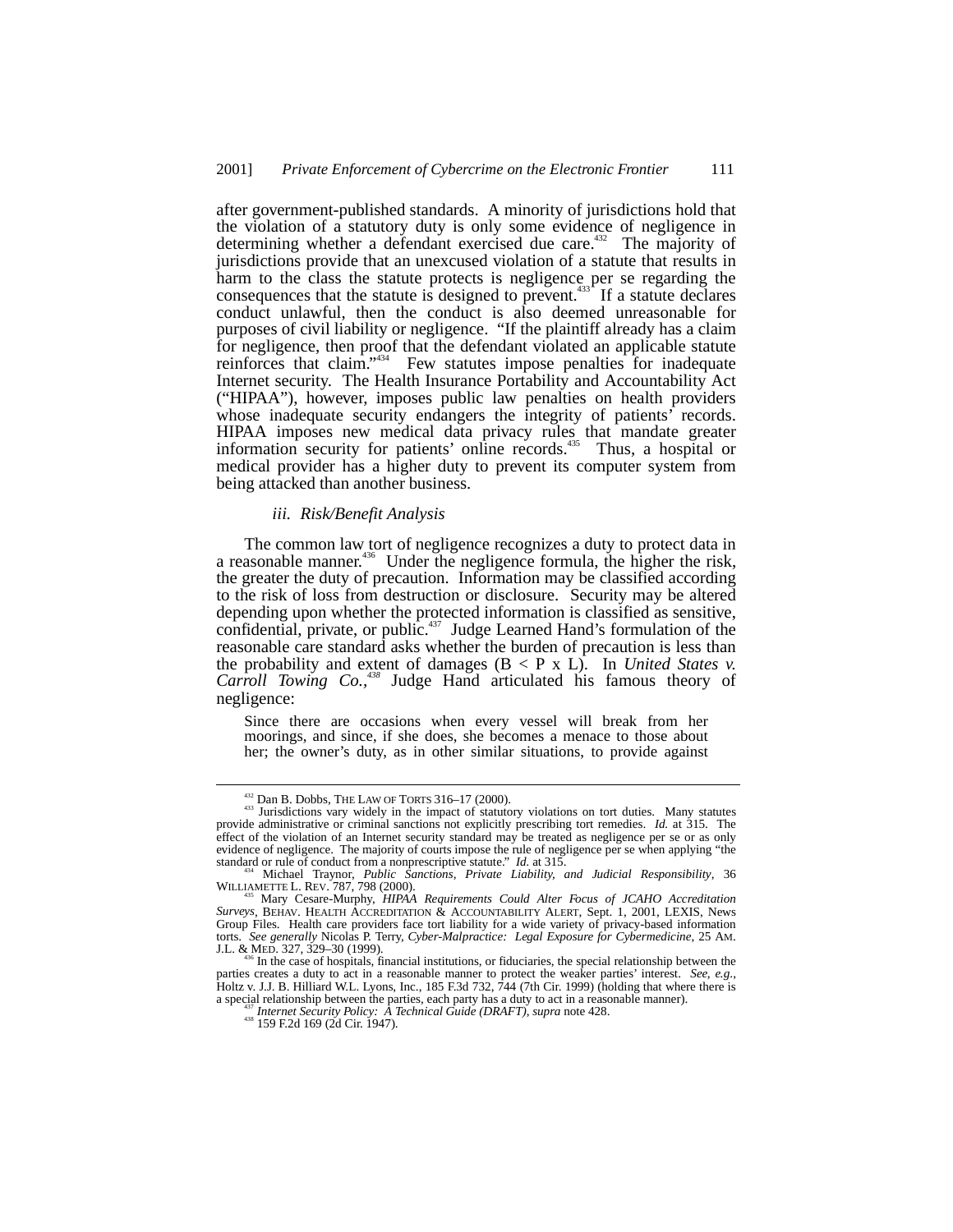resulting injuries is a function of three variables: (1) the probability that she will break away; (2) the gravity of the resulting injury, if she does; and (3) the burden of adequate precautions. Possibly it serves to bring this notion into relief to state it in algebraic terms: if the probability be called P; the injury, L; and the burden, B; liability depends upon whether B is less than L multiplied by P: i.e., whether  $B < P^{(439)}$ .

Judge Hand's formula is readily adaptable to a wide variety of computer security risks, including hacker attacks. A private litigant might argue that a company failed to implement industry standard security measures to protect the confidentiality of personal information. The key question balances risk and utility to question whether the cost of an information security measure is warranted; that is, whether the cost is less than the probability of harm multiplied by the gravity of the resulting injuries.

A greater burden of precaution exists for the protection of the trade secrets of trading partners than for routine transactions. Third parties may pursue a negligence action against a company for failing to protect confidential information like trade secrets. A company may have a duty of special responsibility to safeguard the confidential or proprietary data on its computer system. Just as a hospital has a duty not to disclose patient treatment records, a company has a duty to use reasonable care to protect the confidential information of trading partners, customers, and website visitors.441 A defendant is negligent when it fails to exercise reasonable care under all circumstances.

#### *iv. Professional Standard of Care*

Financial or business information specialists, such as CPAs, are potentially liable for negligently failing to secure business information on the Internet. In contrast, a financial or business ISP may "be insulated from liability for negligently disseminating false or misleading . . . information" on the Internet or for a wide variety of torts.<sup>442</sup> There is no case law holding Internet security professionals to the high standard of care required of other professionals like doctors and lawyers. The movement to professionalize security professionals and certify information systems will probably result in a professional standard of care.<sup>443</sup>

#### *c. Economic Loss Doctrine*

Assuming that a corporate website must bear liability for harm caused by its inadequate security, the economic loss doctrine poses an additional

<sup>&</sup>lt;sup>439</sup> *Id.* at 173.<br><sup>440</sup> A computer website will not be held to a bulletproof standard. Rather, courts must examine whether reasonable security measures were employed under a negligence-based theory. Rustad &

Eisenschmidt, *supra* note 426, at 245–56.<br><sup>441</sup> *See* Holtz, 185 F.3d at 744.<br><sup>442</sup> Carl Pacini & David Sinason, *Auditor Liability for Electronic Commerce Transaction*<br>Assurance: The CPA/CA WEBTRUST, 36 AM. BUS. L.J. 479

*Assurance: The CPA/CA WEBTRUST*, 36 AM. BUS. L.J. 479, 499 (1999). 443 NIST, for example, produces documents on best practices for firewalls, access control, and user authorization. *See generally Programs*, NIST, *at* http://www.nist.gov (last visited Aug. 19, 2001).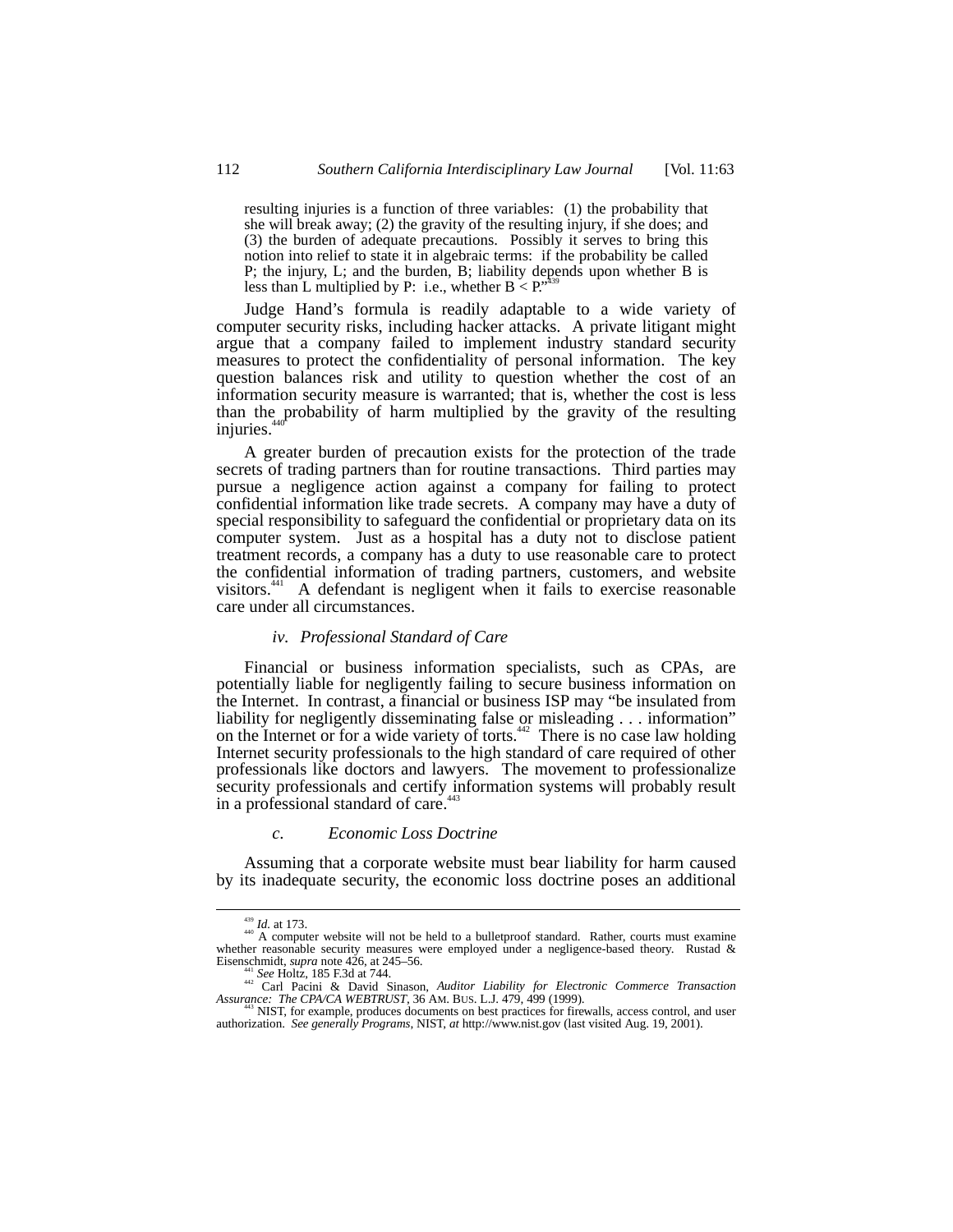problem. Negligence liability has evolved as a remedy for physical harm, but not for economic losses. When a company's security is negligent, the resulting loss of trade secrets is chiefly an economic loss. Private litigants may choose from a wide array of remedies for trade secret misappropriation, including preliminary injunctive relief, monetary damages, lost profits, consequential damages, lost royalties, attorneys' fees, and punitive damages.<sup>444</sup> Trade secret protection, however, lasts only as long as the information is kept secret.<sup>445</sup> The economic loss rule adopted by most courts is a barrier to tort recovery for Internet-related security breaches. It is well established that physical damage to property other than the product itself is required in order to recover in tort.<sup> $440$ </sup> It is doubtful that tort recovery is available for purely economic losses from negligent website security. A few courts, however, have side-stepped the economic loss rule where the plaintiff class is easily identifiable and the defendant is not exposed to indeterminate liability from an unknown number of claimants.<sup>447</sup>

#### 4. *Tort Remedies for Computer Viruses*

Electronic viruses are virulent codes that may destroy the hard drive of a company computer. They are destructive computer instructions designed to alter or destroy data or information. They infect "executable files or the system areas of hard and floppy disks, and then make copies of [the virulent code]." 448 The threat of a computer virus is a serious concern for companies who may lose money, time, and key information assets when a malicious code is unleashed. In May of 1999, computers throughout the world were infected with the *CIH* virus.<sup>449</sup> Likewise, in March of 1999, the *Melissa* virus infected thousands of computers worldwide.<sup>450</sup>

The deliberate introduction of a virus into a computer system can constitute criminal as well as tortious trespass, and violates state and

no tort liability for economic losses). *See generally* W. PAGE KEETON, DAN B. DOBBS, ROBERT E. KEETON, & DAVID G. OWEN, PROSSER AND KEETON ON THE LAW OF TORTS § 129, at 997 (W. Page Keeton ed., 5th ed. 1984).

See, e.g., People Express Airlines, Inc. v. Consol. Rail Corp., 495 A.2d 107 (1995) (permitting tort recovery for purely economic loss to airline whose terminal was shut down due to negligent toxic

spill in nearby railroad yard).<br><sup>448</sup> *Computer Virus FAQ for New Users*, Internet FAQ Archives, *at* http://www.faqs.org/faqs/<br>computer-virus/new-users/ (last visited July 19, 1999).

<sup>449</sup> Id.<br><sup>450</sup> John D. Penn, *Beyond the Quill: Big Brother Really Is Watching: Following Computers' Trails,* 18 AM. BANKR. INST. J. 12 (1999).

 <sup>444</sup> The Uniform Trade Secrets Act ("UTSA") § 3 (codified as CAL. CIV. CODE § 3426.3 (1997)) (enumerating remedies for misappropriation which include exemplary damages for "willful and

<sup>&</sup>lt;sup>445</sup> *Id.* §  $\hat{\Gamma}$  (d). The UTSA is a model statute approved by the National Conference of Uniform State Laws ("NCCUSL") in 1979 and amended in 1985. The UTSA defines trade secrets to include "information, including a formula, pattern, compilation, program, device, method, technique or process that (1) derives independent economic value, actual or potential, from not being general known . . . ." *Id.* A company must use reasonable efforts to protects its trade secrets, not every possible or conceivable step. Rockwell Graphic Sys., Inc. v. DEV. Indus., Inc., 925 F.2d 174, 180 (7th Cir. 1991). The negligence-based formula would dictate that computer security against hackers be proportional to the profile of risk. Computer security is greater for valuable trade secrets than routine business information. Digital signatures with encrypted messages, for example, may be the only reasonable means of protecting customer lists transmitted on the Internet.<br><sup>446</sup> *See* Moorman Mfg. Co. v. Nat'l Tank Co., 435 N.E.2d 443, 447–52 (Ill. 1982) (holding there is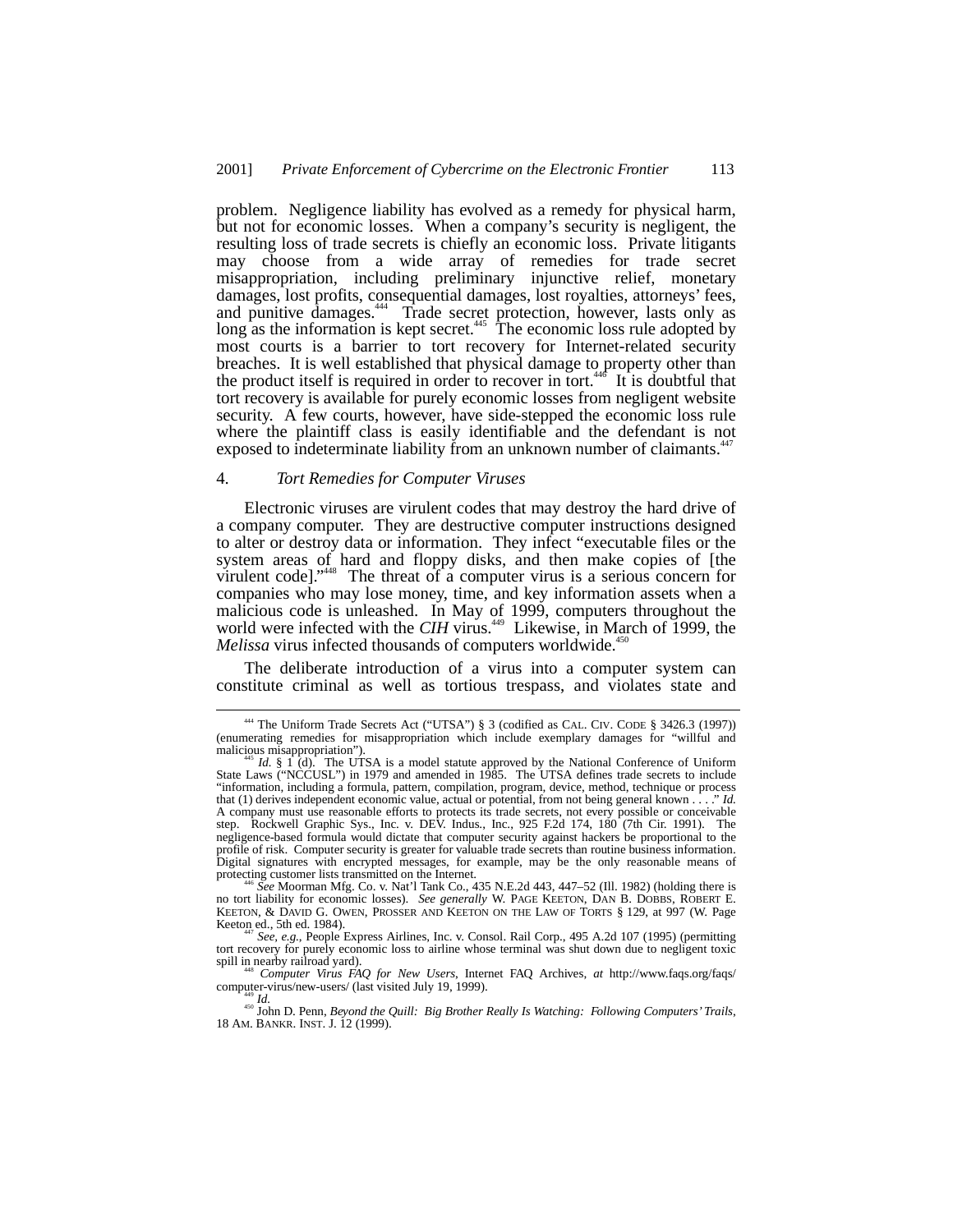federal laws. A company that knowingly distributes infected computer software might be held liable for fraud or misrepresentation. The introduction of a computer virus might also constitute conversion or trespass to chattels.<sup>451</sup> The vast majority of virus cases involve unknown perpetrators, as extraordinary law enforcement efforts are necessary in order to locate the source of a virus. State and federal computer crime statutes have been involved on a few occasions to punish those who release viruses, but these cases are the exception, not the rule. For example, the author of the *Melissa* virus pled guilty to violating New Jersey and federal law after the virus caused eighty million dollars of damage.<sup>452</sup> The inability of criminal law to address effectively new threats to the common good was illustrated by the dismissal of all charges against the author of the *Love* Bug, the "most destructive computer virus to attack the Internet."<sup>453</sup> Although forty-five million computers were infected by this computer virus,454 Philippine law enforcement authorities were powerless to prosecute the perpetrator, since no criminal statute had been violated.<sup>4</sup>

Tort remedies may be used to fill the gap in punishing the planting of computer viruses. For example, a company that has failed to use antiviral software might be liable based on a negligence theory. Additionally, the propagators of computer viruses have probably committed several intentional torts. A computer virus creating a DoS attack might be viewed as a trespass to chattels. In contrast, a virus that destroys a hard drive might be conceptualized as the tort of conversion.<sup>456</sup> Consequently, tort liability for Internet security violations will probably result in greater investments in computer security to protect our most critical assets from terrorists and other cybercriminals.

# III. CONCLUSION

In less than a quarter of a century, software publishing has grown from an infant industry to become America's third largest industrial sector.<sup>457</sup> In less than a decade, the Internet has become part of mainstream culture. It is now difficult to imagine a world without bandwidth, browsers, and bytes. By September of 2001, an estimated 169,355,382 Americans spent an

<sup>&</sup>lt;sup>451</sup> Robin A. Brooks, *Deterring the Spread of Viruses On-line: Can Tort Law Tighten the 'Net'?*,<br>
17 REV. LITIG. 343, 366 (1998).<br>
<sup>452</sup> *CERT Taking on New Role*, NETWORK WORLD, Dec. 13, 1999, at 6.<br>
<sup>453</sup> *LOO Bug S* 

*for the Web Poses Unsettling Questions About Civil Liberties*, FIN. TIMES (LONDON), May 10, 2001, at 17.

<sup>456</sup> The difference between trespass to chattels and conversion is in the degree of loss or damages. In the tort of conversion, the chattel has been destroyed or substantially interfered with. The tort of trespass to chattels is an interference with rights in tangible property. The measure of damages for conversion is replacement of the chattels, whereas the measure of damages for trespass to chattels is the actual harm to the chattel. DAN B. DOBBS, THE LAW OF TORTS 122 (2000). 457 Steve Lohr, *Study Ranks Software As Number 3 Industry*, N.Y. TIMES, June 3, 1997, at D2

<sup>(</sup>citing study by Nathan Associates funded by the Business Software Alliance).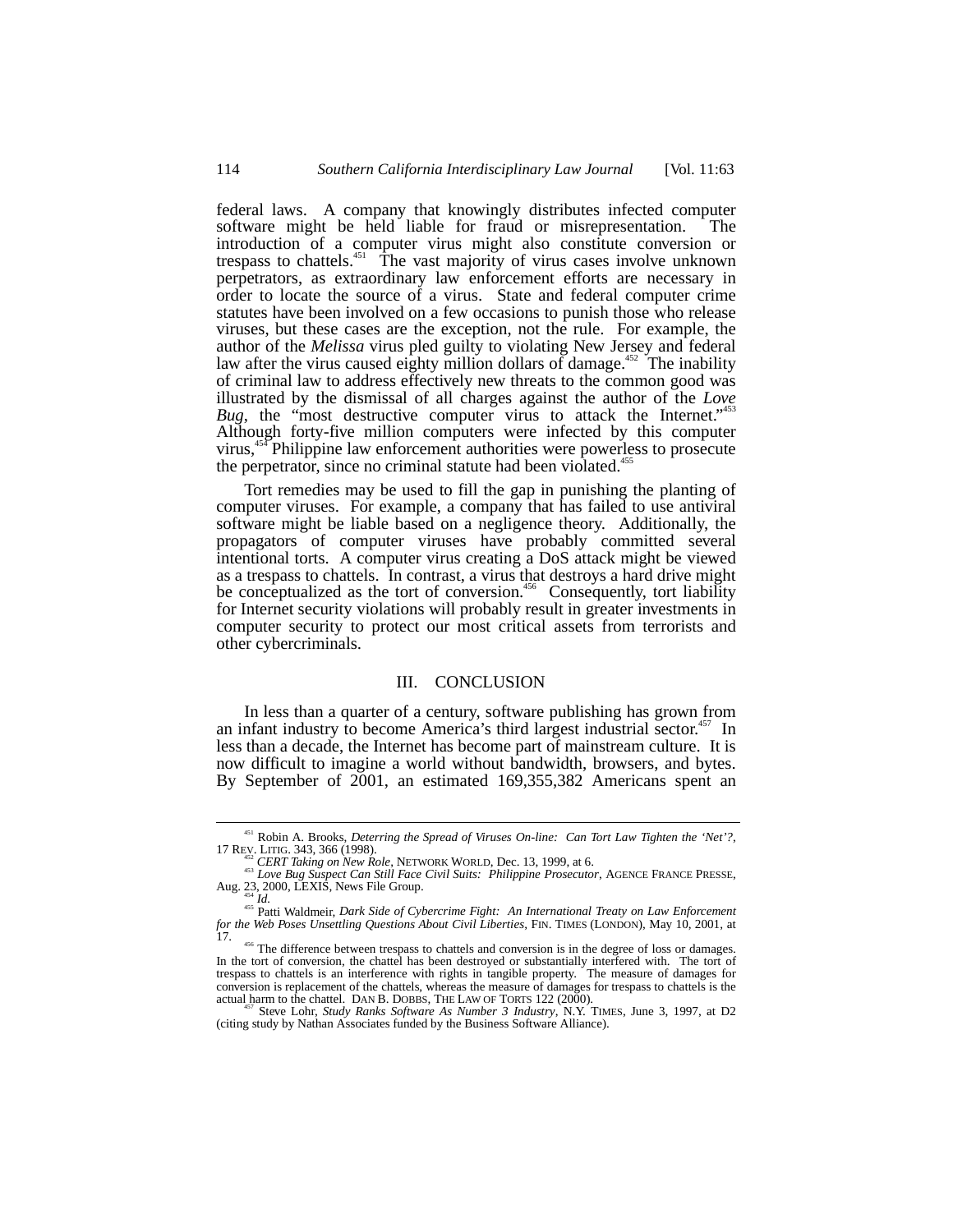average of three hours per week on the Internet.<sup>458</sup> By 2002, 490 million people around the world will have Internet access.<sup>459</sup> As the numbers demonstrate, the Internet is the place where increasingly millions of Americans pay bills, do their banking, consult professionals, shop for gifts, communicate electronically, and connect with family and friends.

The rise of the Internet has created new subcultures of cybercrime. Cybercriminals are attracted to the Internet because, as the famous bank robber Willie Sutton once said, "That's where the money is." This attraction has been illustrated by the wave of recent attacks against major websites and portals, which drew attention to the vulnerability of prominent e-businesses such as Microsoft, Amazon.com, and E\*Trade. "Today's terrorist groups and anti-social elements are more like tech-savvy businessmen than bandits of yesteryears. Armed with laptops, satellite phones, and Internet access, they are embracing technology to further their objectives." Foreign terrorists already use "information warfare" techniques to disrupt military operations by harming command and control systems, the public switch network, and other high-tech systems.<sup>461</sup> While each session of Congress has prompted new legislation to deal with cybercrime, $462$  the executive branch is also advocating a wide range of new substantive federal laws to deal with "unlawful conduct committed through the use of the Internet." <sup>463</sup>

A legal time lag in cybercrime enforcement is inevitable because state and federal statutes cannot keep pace with Internet developments. Criminal statutes quickly become outdated because of technological changes. A fundamental principle of criminal law is that there must be "advance warning to the public as to what conduct is criminal and how it is punishable." 464 This is an almost impossible burden to meet at a time when emerging technologies give rise to novel forms of socially harmful behavior.

Private policing punishes and deters conduct inimical to public safety that is not detected by public authorities. Private enforcement is particularly necessary for litigating against powerful corporate actors in cyberspace.<sup>465</sup> Tort law's remarkable capacity to adapt and evolve to meet new threats and dangers makes it an important institution of social control

 <sup>458</sup> *Average Web Usage*, Nielsen/NetRatings, *at* http://pm.netratings.com/nnpm/owa/ Nrpublicreports.usageweekly (visited Oct. 3, 2001) (showing figures for the week ending Sept. 30, 2001).459 CyberAtlas, *The World's Online Population*, *at* http://cyberatlas.internet.com/big\_picture/

geographics/article/0,1323,5911\_151151,00.html (Oct. 26, 2001).<br><sup>460</sup> Kavita Kaur, *Terrorists on the Net: Dynamiting the Peace Domain*, COMPUTERS TODAY, Aug.

<sup>15, 1999,</sup> at 78.<br><sup>461</sup> Parker, *supra* note 7.<br><sup>462</sup> For example, in 2000, Senator Kay Bailey-Hutchinson (R-Tex) proposed legislation that would double the five-year criminal sentence for "fraud or related activity in connection with computers." *See* Robert MacMillon, *Sen. Hutchinson Seeks to Double Hacker Sentences*, Newsbytes, *at* http://www.newsbytes.com/news/00/143996.html (Feb. 16, 2001).<br>
<sup>463</sup> U.S. Dep't of Justice, *supra* note 1.<br>
<sup>464</sup> THOMAS H. KOENIG & MICHAEL L. RUSTAD, IN DEFENSE OF TORT LAW 220 (2001).<br>
<sup>465</sup> Nationalizing Tort Law, sup